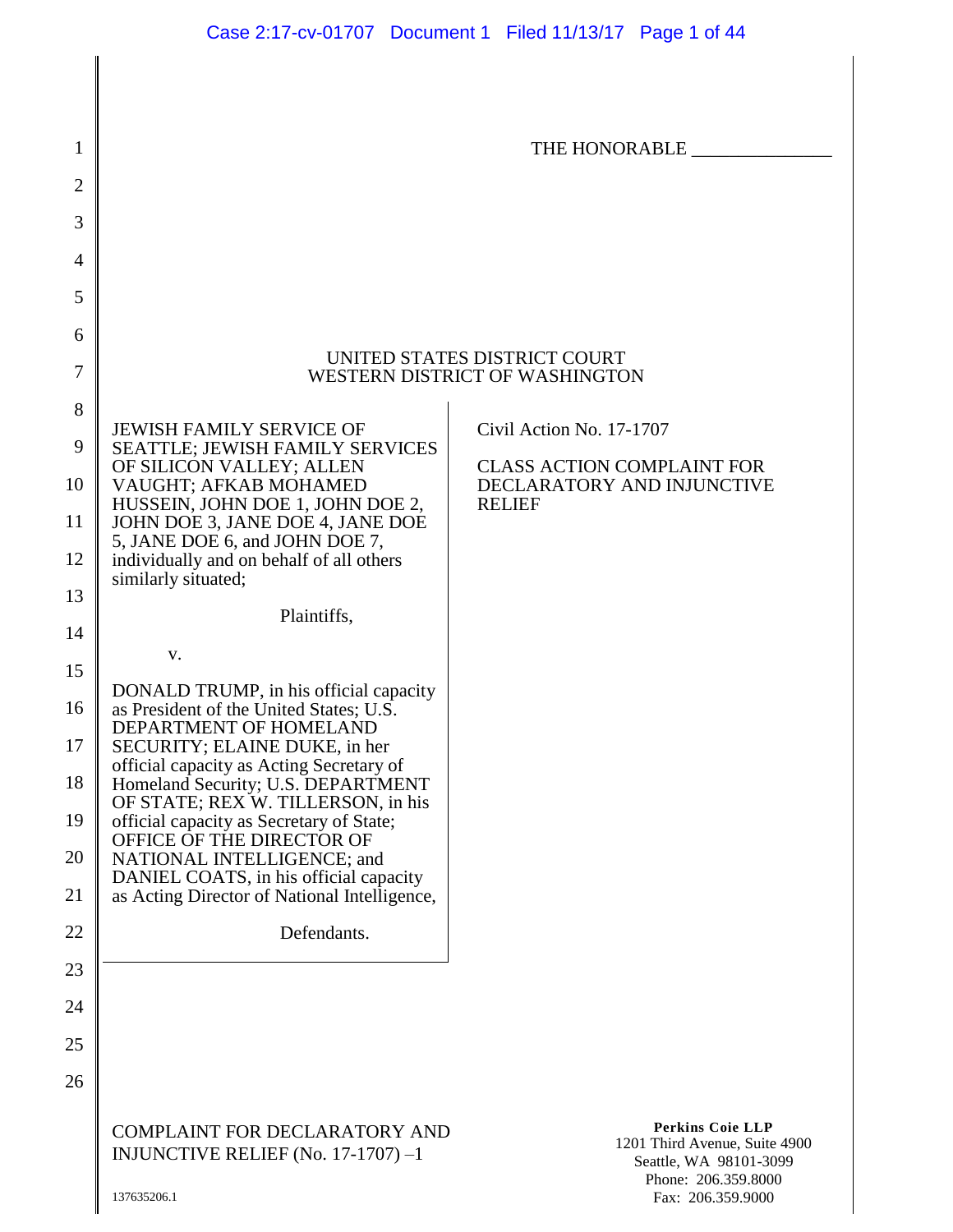1 2

# **INTRODUCTION**

3 4 1. This lawsuit challenges the Trump Administration's third attempt since taking office at suspending the United States Refugee Admissions Program (the "USRAP") and blocking Muslim refugees from reaching the safety of this country.

5 6 7 8 9 10 2. For over half a century, the United States has played a leading role in helping refugees from around the world rebuild their lives. In enacting the Refugee Act of 1980, which created the USRAP as it exists today, Congress declared that "it is the historic policy of the United States to respond to the urgent needs of persons subject to persecution in their homelands," including through resettlement to this country. Pub. L. No. 96-212 § 101(a), 94 Stat. 102, 102.

11 12 13 14 15 16 17 18 3. Despite this historical legacy and the currently unfolding global refugee crisis, President Trump campaigned on rhetoric of fear and hate and a promise to ban Muslim refugees from entering the United States. A week after taking office, on January 27, 2017, the President attempted to deliver on that promise through an executive order ("EO-1") that indefinitely banned Syrian refugees, suspended the USRAP for 120 days with the exception of case-by-case waivers, ordered a review of the USRAP during the 120-day period, and directed that religious minorities be prioritized for admission once the USRAP resumes. President Trump expressly confirmed that this provision in EO-1 was intended to preference Christian refugees.

19 20 21 22 23 24 4. When EO-1 was quickly enjoined, the President withdrew it and issued another executive order on March 6, 2017 ("EO-2"), which also suspended the USRAP for 120 days with the exception of case-by-case waivers, ordered a review of the USRAP during the 120-day period, and directed that after that period the USRAP may resume only for certain nationalities. This order was enjoined before it went into effect, although the Supreme Court allowed it to partially take effect pending appeal in June.

25 26 5. On October 24, 2017, the day EO-2's 120-day period expired, the President imposed his third—and most blatantly discriminatory—attempt to ban Muslim refugees. That

COMPLAINT FOR DECLARATORY AND INJUNCTIVE RELIEF (No. 17-1707) –2

**Perkins Coie LLP** 1201 Third Avenue, Suite 4900 Seattle, WA 98101-3099 Phone: 206.359.8000 Fax: 206.359.9000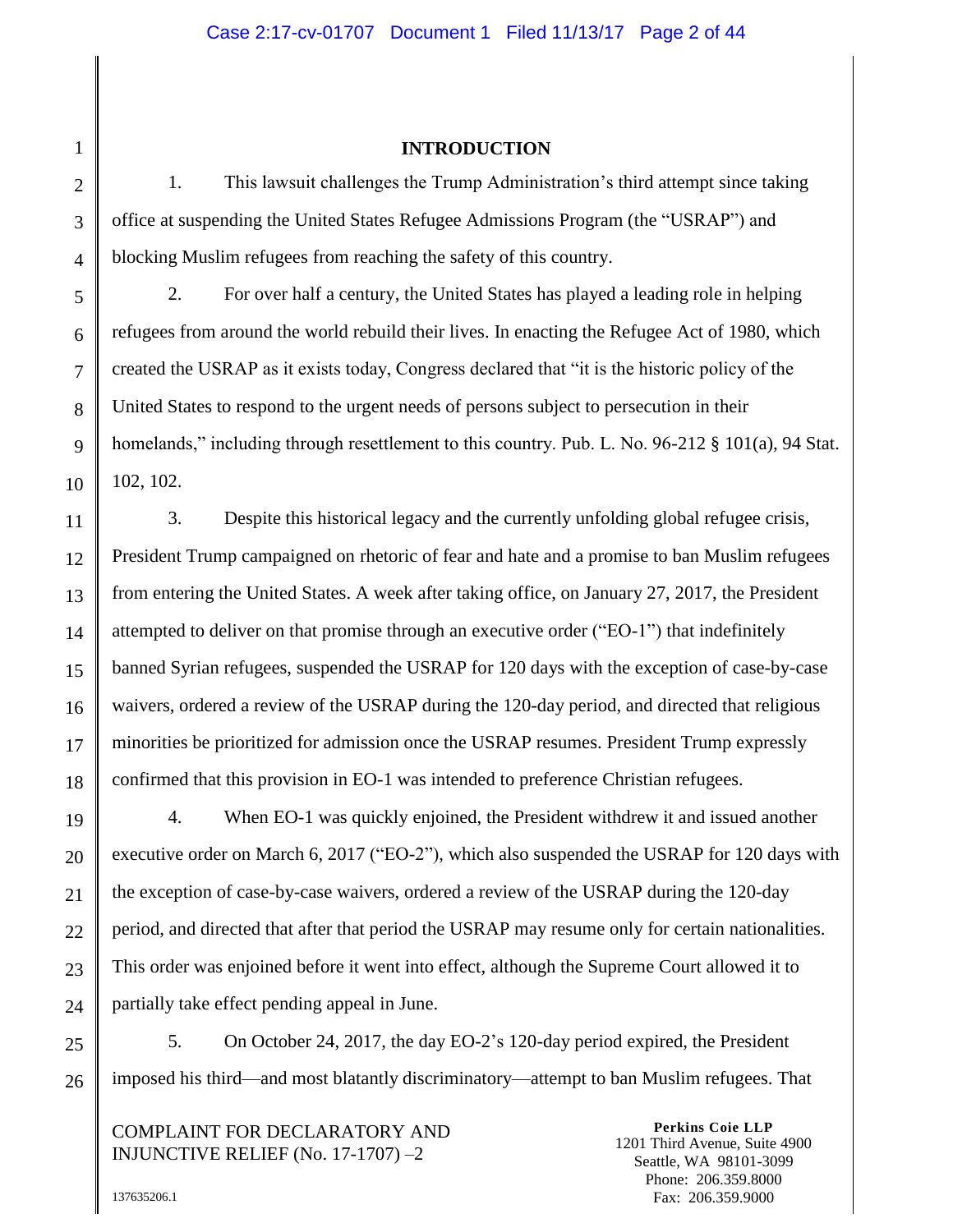#### Case 2:17-cv-01707 Document 1 Filed 11/13/17 Page 3 of 44

1 2 3 4 5 6 7 8 same day, the President issued the Executive Order on Resuming the United States Refugee Admissions Program with Enhanced Vetting Capabilities, and released an accompanying Memorandum (together, "Refugee Ban 3.0"). Refugee Ban 3.0 continues the suspension of the USRAP in two ways while the Administration purports to continue reviewing the USRAP: (1) it suspends all entry of refugees from 11 countries, 9 of which are majority Muslim, for a minimum of 90 days; and (2) it indefinitely suspends the process known as "follow-to-join," which allows refugees who have already been admitted to the country to reunite with their spouses and children who remain abroad.

9 10 11 12 13 14 15 16 17 6. Refugee Ban 3.0 implements defendant Donald Trump's and his Administration's often repeated goal of banning Muslim refugees from the country. Of *all* Muslim refugees resettled in the United States in the last two fiscal years, 80% were from the nine Muslimmajority countries whose nationals are subject to this most recent suspension. For the six nationalities with the highest number of follow-to-join petitions in recent years, 62% of the refugees who arrived from those nationalities in the USRAP generally identified as Muslim. The Administration has not provided any reason justifying this suspension, or any specific criticisms of the current, extensive USRAP process, even after having spent months reviewing the USRAP under the mandates of the prior executive orders.

18 19 20 21 22 23 24 7. Refugee Ban 3.0 will irreparably harm the lives of the plaintiffs, their families, and their loved ones—people like John Doe 1, an Iraqi former interpreter for the U.S. Army who had been told to be ready to travel to the United States when Refugee Ban 3.0 came down and remains stranded outside the country; Allen Vaught, his former Army supervisor, who has been waiting to welcome him to the United States; and Jane Doe 4, a transgender Egyptian student whom the U.S. Embassy had expedited for travel because of grave risks to her safety in her current location.

25 26 8. These individual plaintiffs and others, along with Jewish resettlement agencies in Seattle and Silicon Valley, request that the Court enter a nationwide injunction against Refugee

COMPLAINT FOR DECLARATORY AND INJUNCTIVE RELIEF (No. 17-1707) –3

**Perkins Coie LLP** 1201 Third Avenue, Suite 4900 Seattle, WA 98101-3099 Phone: 206.359.8000 Fax: 206.359.9000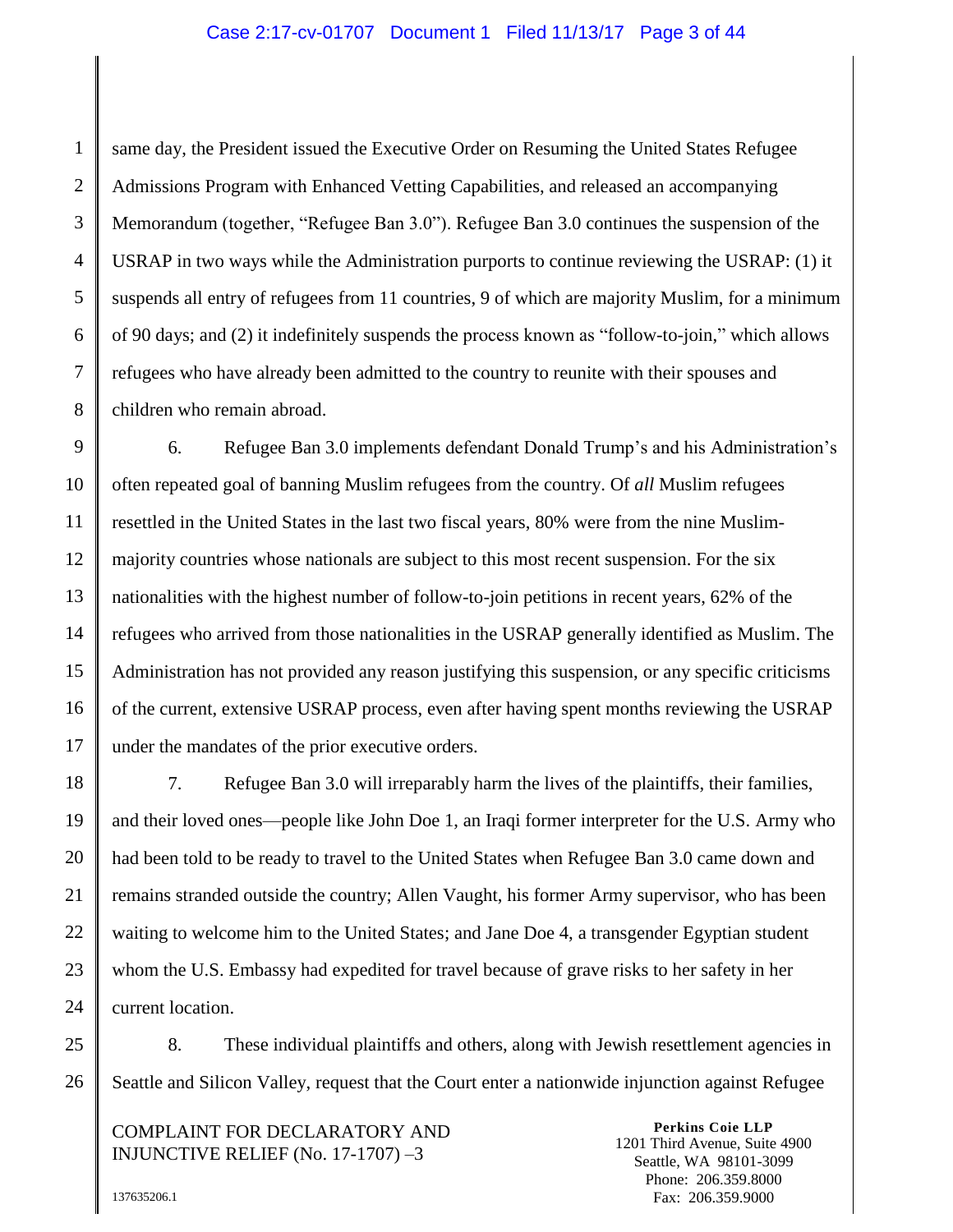1 2 3 Ban 3.0 to strike down yet another discriminatory attempt at banning Muslim refugees, and to restore the important, historic American tradition of protecting and aiding people fleeing persecution.

5 6 7 8 9. The Plaintiffs in this case are individuals and organizations. The individual plaintiffs are either United States residents who are unable to reunite with their family members or close friends because of Refugee Ban 3.0, or refugees in the USRAP who are in limbo as a result of Refugee Ban 3.0.

**PARTIES**

9 10 10. Plaintiff Jewish Family Service of Seattle ("JFS-S") is a 501(c)(3) non-profit corporation with its principal place of business in Washington State.

11 12 11. Plaintiff Jewish Family Services of Silicon Valley ("JFS-SV") is a 501(c)(3) nonprofit corporation with its principal place of business in California.

13 14 15 12. Plaintiff Afkab Mohamed Hussein was admitted to the United States as a refugee from Somalia in 2015. He now lives in Columbus, Ohio. He has an approved follow-to-join petition for his wife and his nearly two-year-old son.

16 17 13. Plaintiff John Doe 1 is an Iraqi national in the USRAP. He currently lives in Cairo, Egypt. He served as an interpreter for the U.S. military in Iraq.

18 19 20 14. Plaintiff Allen Vaught is Doe 1's former Army supervisor and has agreed to house and to assist in Doe 1's resettlement once he arrives to the United States. He currently lives in Dallas, Texas.

21 22 15. Plaintiff John Doe 2 is an Iraqi national in the USRAP. He currently lives in Iraq. 16. Plaintiff John Doe 3 is Doe 2's son-in-law and a lawful permanent resident. He

23 currently lives in Pennsylvania with Doe 2's daughter.

24 25 17. Plaintiff Jane Doe 4 is an Egyptian national in the USRAP. She currently lives in Egypt.

26

4

18. Plaintiff Jane Doe 5 is an Iraqi national in the USRAP. She currently lives in Iraq.

COMPLAINT FOR DECLARATORY AND INJUNCTIVE RELIEF (No. 17-1707) –4

**Perkins Coie LLP** 1201 Third Avenue, Suite 4900 Seattle, WA 98101-3099 Phone: 206.359.8000 Fax: 206.359.9000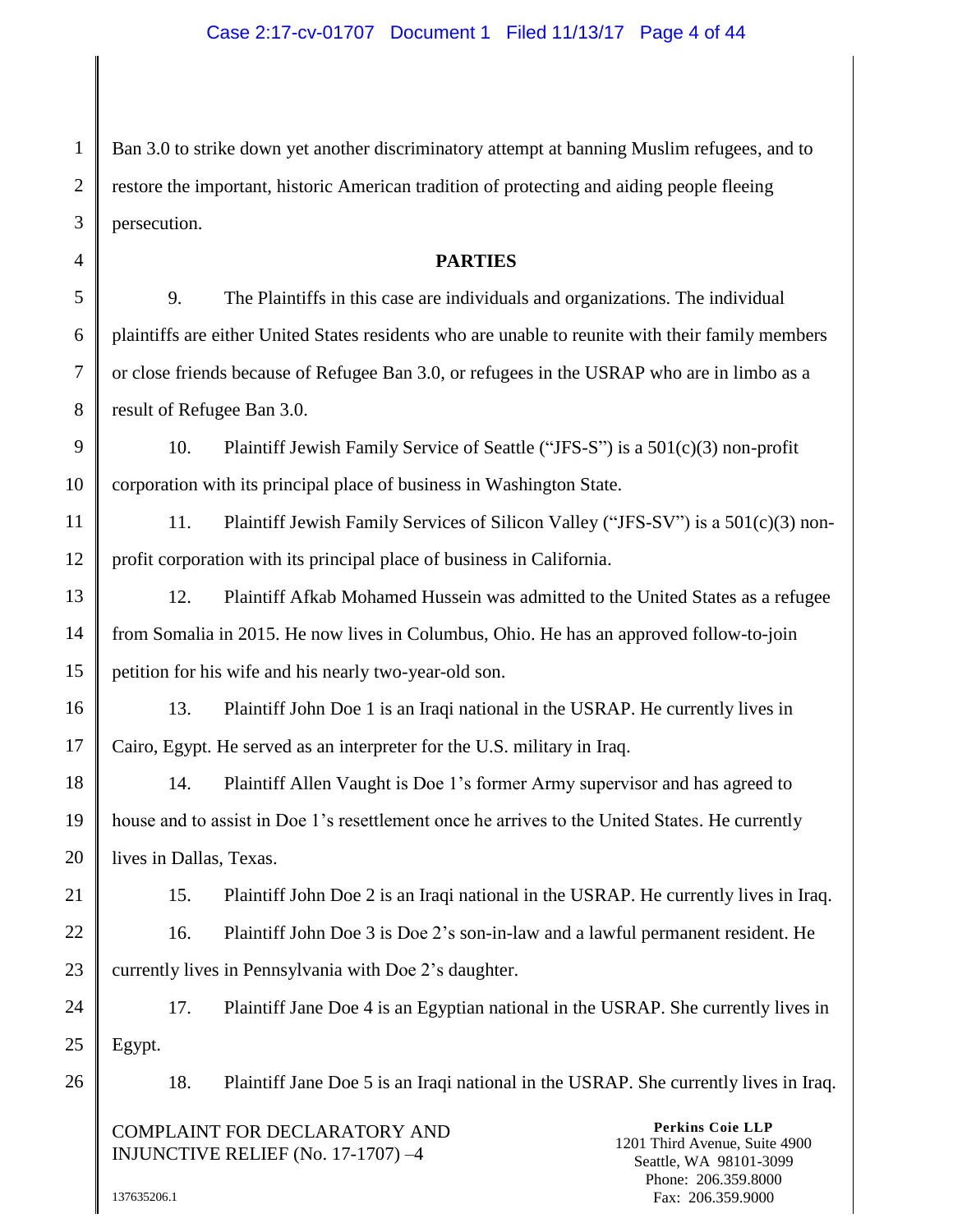### Case 2:17-cv-01707 Document 1 Filed 11/13/17 Page 5 of 44

1 2 19. Plaintiff Jane Doe 6 is Doe 5's sister and a United States citizen. She currently lives in Houston, Texas.

3 4 5 6 20. Plaintiff John Doe 7 is a lawful permanent resident who was admitted to the United States as a refugee from Iraq in 2014. He currently lives in King County, Washington. He has an approved follow-to-join petition for his nineteen-year-old son, whom he has not seen in almost six years.

7 8 9 21. Defendant Donald Trump is the President of the United States. Defendant Trump issued the Executive Order that serves as the basis for Refugee Ban 3.0. He is sued in his official capacity.

10 11 12 13 22. Defendant U.S. Department of Homeland Security ("DHS") is a cabinet-level department of the United States federal government. DHS jointly issued the Memorandum that serves as the basis for Refugee Ban 3.0. The Memorandum assigns DHS a variety of responsibilities for implementing and enforcing Refugee Ban 3.0.

14 15 16 23. Defendant Elaine Duke is the Acting Secretary of Homeland Security. Acting Secretary Duke has responsibility for overseeing enforcement and implementation of Refugee Ban 3.0 by all DHS staff. She is sued in her official capacity.

17 18 19 20 24. Defendant U.S. Department of State ("DOS") is a cabinet-level department of the United States federal government. DOS jointly issued the Memorandum that serves as the basis for Refugee Ban 3.0. The Memorandum assigns DOS a variety of responsibilities for implementing and enforcing Refugee Ban 3.0.

21 22 23 25. Defendant Rex Tillerson is the Secretary of State and has responsibility for overseeing enforcement and implementation of Refugee Ban 3.0 by all DOS staff. He is sued in his official capacity.

24 25 26 26. Defendant Office of the Director of National Intelligence ("ODNI") is an independent agency of the United States federal government. ODNI jointly issued the

COMPLAINT FOR DECLARATORY AND INJUNCTIVE RELIEF (No. 17-1707) –5

**Perkins Coie LLP** 1201 Third Avenue, Suite 4900 Seattle, WA 98101-3099 Phone: 206.359.8000 Fax: 206.359.9000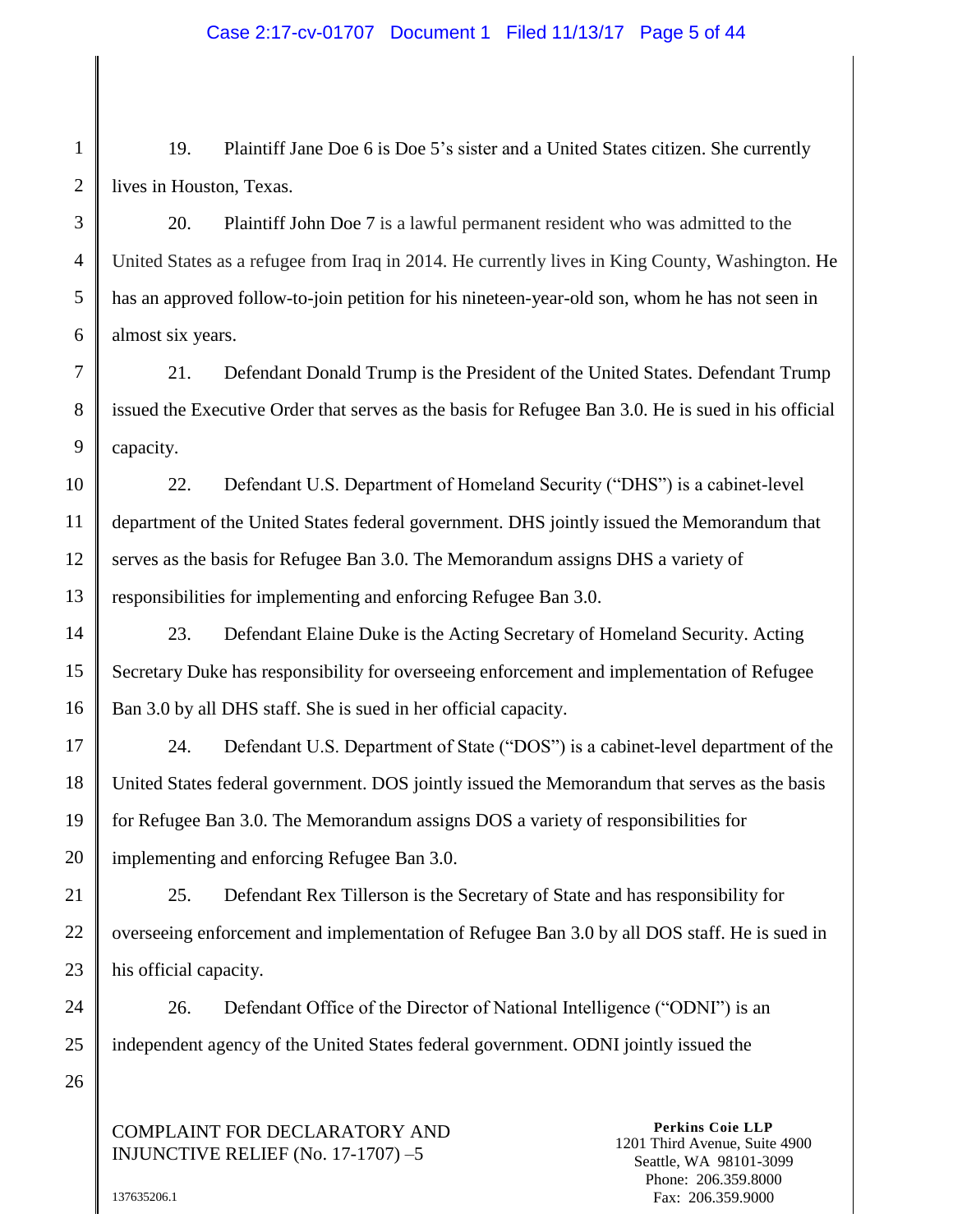# Case 2:17-cv-01707 Document 1 Filed 11/13/17 Page 6 of 44

1 2 3 4 5 6 7 8 9 10 11 12 13 14 15 16 17 18 19 20 21 22 23 24 25 26 Memorandum that serves as the basis for Refugee Ban 3.0. The Memorandum assigns ODNI a variety of responsibilities for implementing and enforcing Refugee Ban 3.0. 27. Defendant Dan Coats is the Director of National Intelligence, and has responsibility for overseeing enforcement and implementation of Refugee Ban 3.0 by all ODNI staff. He is sued in his official capacity. **JURISDICTION AND VENUE** 28. This Court has subject matter jurisdiction under 28 U.S.C. § 1331 over Plaintiffs' claims under the U.S. Constitution and federal statutes, as well as under 5 U.S.C. § 706. The Court has additional remedial authority under 28 U.S.C. §§ 2201-2202. 29. Venue is proper under 28 U.S.C. §1391(e). Defendants are officers or employees of the United States acting in their official capacities, and agencies of the United States. Plaintiff JFS-S is a Washington corporation with its principal place of business in Seattle, Washington. Plaintiff John Doe 7 is a U.S. lawful permanent resident who lives in King County, Washington. No real property is involved in this action. **FACTUAL ALLEGATIONS The United States Admitted a Record Number of Muslim Refugees in Response to the Current Global Refugee Crisis, Triggering Virulent Islamophobia in Some Quarters** 30. The world is currently experiencing the largest refugee crisis since World War II. Globally, there are nearly 22.5 million refugees who have been displaced from their homes and are seeking safety in another country. Of those refugees, fewer than 1 percent are resettled to safety. Those refugees who are referred for resettlement tend to be only the most vulnerable. 31. Due to the ongoing civil war in Syria, which the office of the United Nations High Commissioner for Refugees calls "one of the deadliest, most destructive conflicts in recent history," the largest percentage of refugees in the world currently are Syrian. Over 5 million people have fled Syria, a country that is 87 percent Muslim, since the war began in 2011. In the

# COMPLAINT FOR DECLARATORY AND INJUNCTIVE RELIEF (No. 17-1707) –6

**Perkins Coie LLP** 1201 Third Avenue, Suite 4900 Seattle, WA 98101-3099 Phone: 206.359.8000 Fax: 206.359.9000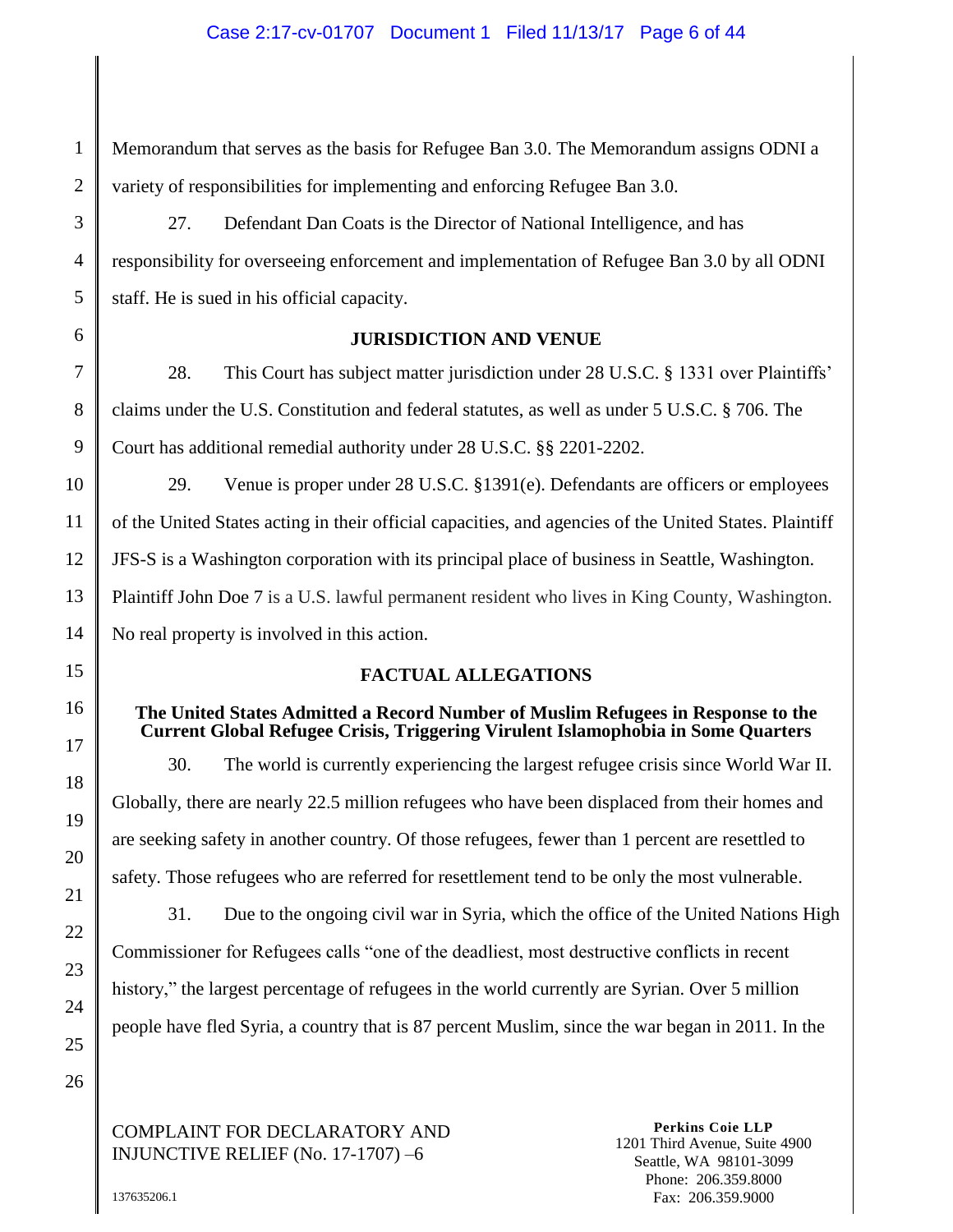#### Case 2:17-cv-01707 Document 1 Filed 11/13/17 Page 7 of 44

1 2 first half of 2017 alone, 1.3 million Syrians were newly displaced—an average of 7,000 people per day who have been forced to flee their homes.

3 4 5 6 7 8 9 32. In response to this global refugee crisis, the United States began to accept more refugees, and in particular significantly more Syrian refugees, starting in 2015. In that year, President Obama directed his administration to accept at least 10,000 Syrian refugees. The Obama Administration also raised the ceiling on annual refugee admissions from 70,000 to 85,000 in fiscal year 2016, and then to 110,000 in fiscal year 2017 in response to the scale of the current global refugee crisis. Approximately 98% of the Syrian refugees resettled in the United States were Muslim as of January 2017.

10 11 12 13 14 15 33. In part because of the United States' humanitarian response to the Syrian refugee crisis, the number of Muslim refugees arriving to the United States has increased. In fiscal year 2016, the United States admitted the highest number of Muslim refugees of any year since data on religious affiliations of refugees became available. Nearly half of the total number of refugees who entered the country in fiscal year 2016 were Muslim; and for the first time in a decade, Muslim refugees outnumbered Christian refugees.

16 17 18 19 20 21 34. This increase in Muslim refugees fanned Islamophobia among some politicians, a number of whom would end up in the Trump Administration. Now Vice President Mike Pence, then-Governor of Indiana, was just one of numerous governors who attempted to refuse or otherwise suspend the resettlement of Syrian refugees in their states, based on fearmongering that Syrian refugees represented a "Trojan horse" through which radical Islam could enter the United States.

22 23 24 25 26 35. These state attempts to ban Syrian refugees were uniformly blocked by the federal courts. *See, e.g.*, *Tex. Health & Human Servs. Comm. v. United States*, 193 F. Supp. 3d 733, 745 (N.D. Tex. 2016); *Exodus Refugee Immigration, Inc. v. Pence*, 838 F.3d 902, 903-04 (7th Cir. 2016). The Seventh Circuit found then-Governor Pence's actions to be discriminatory and based

COMPLAINT FOR DECLARATORY AND INJUNCTIVE RELIEF (No. 17-1707) –7

**Perkins Coie LLP** 1201 Third Avenue, Suite 4900 Seattle, WA 98101-3099 Phone: 206.359.8000 Fax: 206.359.9000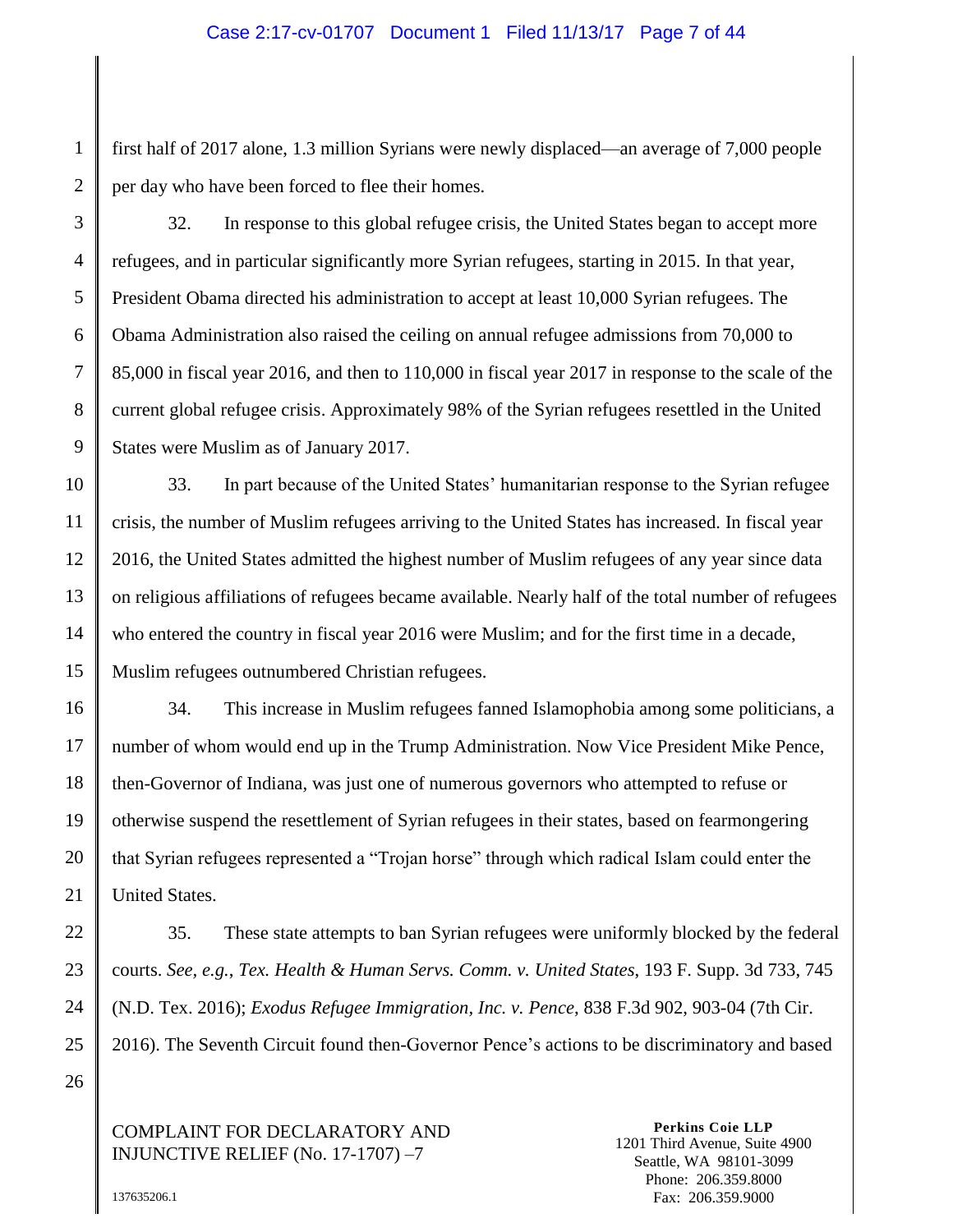## Case 2:17-cv-01707 Document 1 Filed 11/13/17 Page 8 of 44

1 2 on nothing other than "nightmare speculation" of refugees posing as ISIS terrorists. *Exodus Refugee Immigration*, 838 F.3d at 903.

3 4 5 6 7 8 9 36. Now Attorney General Jeff Sessions, then-Senator, claimed in November 2015 that "it is an unpleasant but unavoidable fact that bringing in a large unassimilated flow of migrants from the Muslim world creates the conditions possible for radicalization and extremism to take hold." In September 2016, Sessions blamed the refugee community for "honor killings"— "a well-worn tactic for stigmatizing and demeaning Islam and painting the religion, and its men, as violent and barbaric." *Int'l Refugee Assistance Project v. Trump*, 857 F.3d 554, 596 n.17 (4th Cir. 2017), *cert. granted*, 137 S. Ct. 2080 (2017), *and vacated as moot*, No. 16- 1436, 2017 WL 4518553 (U.S. Oct. 10, 2017). When the State Department official in charge of the refugee program at the time responded that there was no evidence that there were any honor killings among the refugee population resettled in the United States, Sessions retorted: "[I]t's from the same cultural background."

## **Responding to the Wave of Islamophobia, President Trump Campaigned on a Promise to Ban Muslim Refugees**

37. Presidential candidate Donald Trump was one of the politicians who traded on this wave of Islamophobia, constantly conflating refugees—particularly Muslim refugees—with "radical Islamic terrorists" and vilifying the Muslim faith. He repeatedly asserted that refugees, particularly Syrian refugees, were a collective "Trojan horse" through which the Islamic State of Iraq and Syria ("ISIS") would attack the United States. He campaigned on the promise to exclude Muslim refugees, as well as Muslim migrants generally, from entering the United States.

38. This rhetoric dates back at least to September 2015, when President Obama, pursuant to his authority under the Refugee Act, 8 U.S.C. § 1157(a), announced that the United States would resettle 10,000 Syrian refugees in the following fiscal year. Then-candidate Trump derided this decision, claiming that "[t]hey could be ISIS," or even "a terrorist army in hiding." If elected, Trump promised, "they're going back."

# COMPLAINT FOR DECLARATORY AND INJUNCTIVE RELIEF (No. 17-1707) –8

**Perkins Coie LLP** 1201 Third Avenue, Suite 4900 Seattle, WA 98101-3099 Phone: 206.359.8000 Fax: 206.359.9000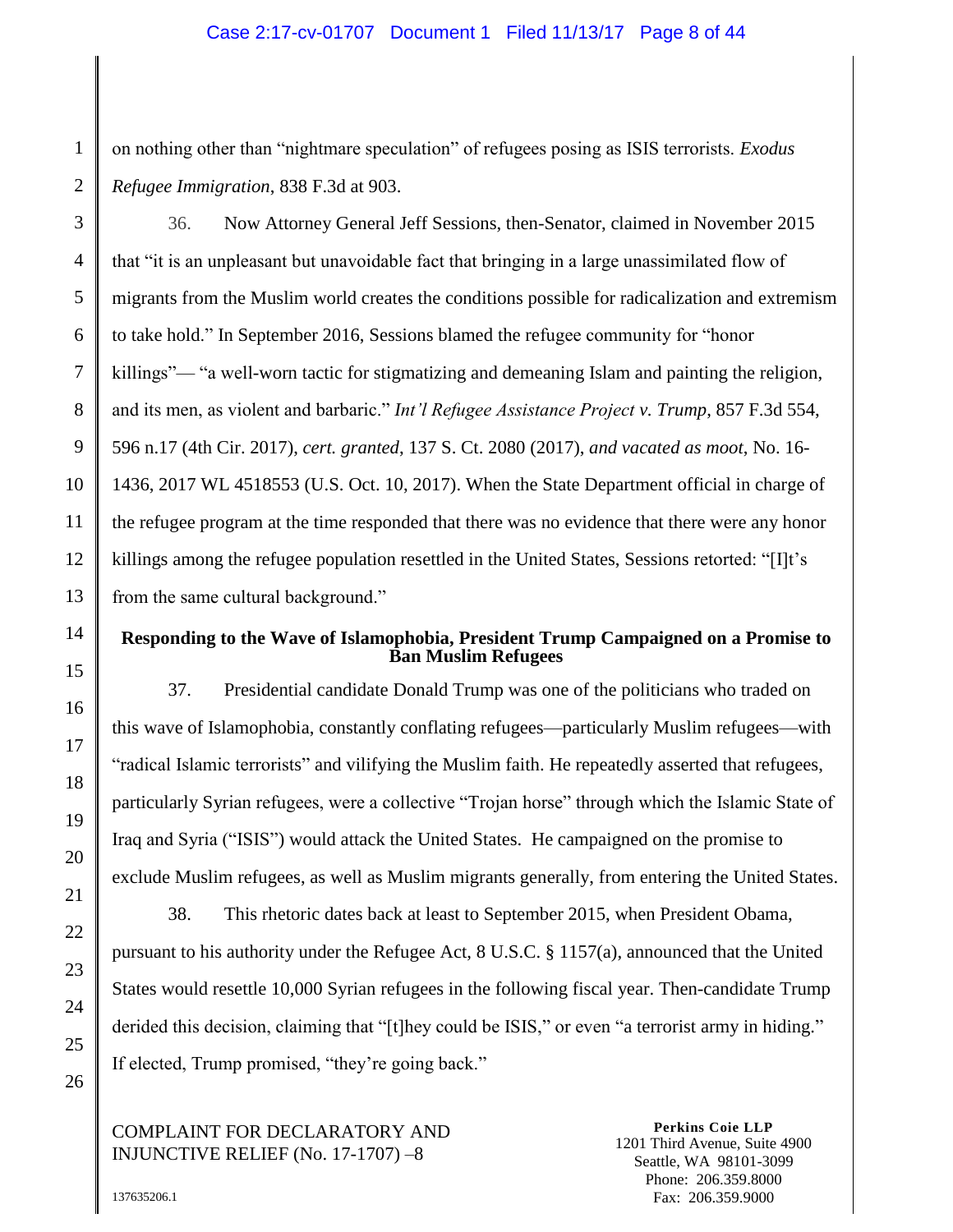#### Case 2:17-cv-01707 Document 1 Filed 11/13/17 Page 9 of 44

1 2 3 4 5 6 7 8 9 39. Several weeks later, on November 13, 2015, ISIS claimed responsibility for coordinated attacks in Paris, France, which killed 130 people. The attackers whose identities have been confirmed were all Belgian and French nationals. While no Syrian nationals were confirmed to have taken part in the attacks, a fake Syrian passport was found near one of the attackers, whose fingerprints matched those of an individual who had entered Greece from Turkey and presented himself as an asylum seeker. Notwithstanding the dramatic differences in refugee screening and admissions to Europe and the United States, candidate Trump's assertion after the Paris attacks that refugees could be Muslim terrorists in disguise—and therefore must be kept out—became a staple of his campaign.

10 11 12 13 40. In the days after the Paris attacks, candidate Trump tweeted about how Syrian refugees, some of whom "could be ISIS," were "now pouring into our great country," claiming further that some "were just caught on the southern border" with Mexico, trying to enter the United States.

14 15 16 17 18 41. Candidate Trump subsequently suggested in the same month that he would, as President, require all Muslims in the United States to register with the federal government as a way to monitor would-be terrorists. Upon receiving political and media pushback, President Trump sought to "clarify" that his proposal was rather to build a database, not for all Muslims, but just for Syrian refugees—notwithstanding that DHS already has a database of all refugees.

19 20 21 22 23 24 25 26 42. As the election season progressed, candidate Trump broadened the scope of his attack on Muslim immigrants. On December 7, 2015, candidate Trump issued a statement on his campaign website entitled, "DONALD J. TRUMP STATEMENT ON PREVENTING MUSLIM IMMIGRATION." The statement declared that "Donald J. Trump is calling for a total and complete shutdown of Muslims entering the United States until our country's representatives can figure out what is going on." The statement falsely suggested that all Muslims believe in "murder against non-believers who won't convert" and "unthinkable acts" against women. It remained on President Trump's campaign website until May 8, 2017—months after the inauguration.

COMPLAINT FOR DECLARATORY AND INJUNCTIVE RELIEF (No. 17-1707) –9

**Perkins Coie LLP** 1201 Third Avenue, Suite 4900 Seattle, WA 98101-3099 Phone: 206.359.8000 Fax: 206.359.9000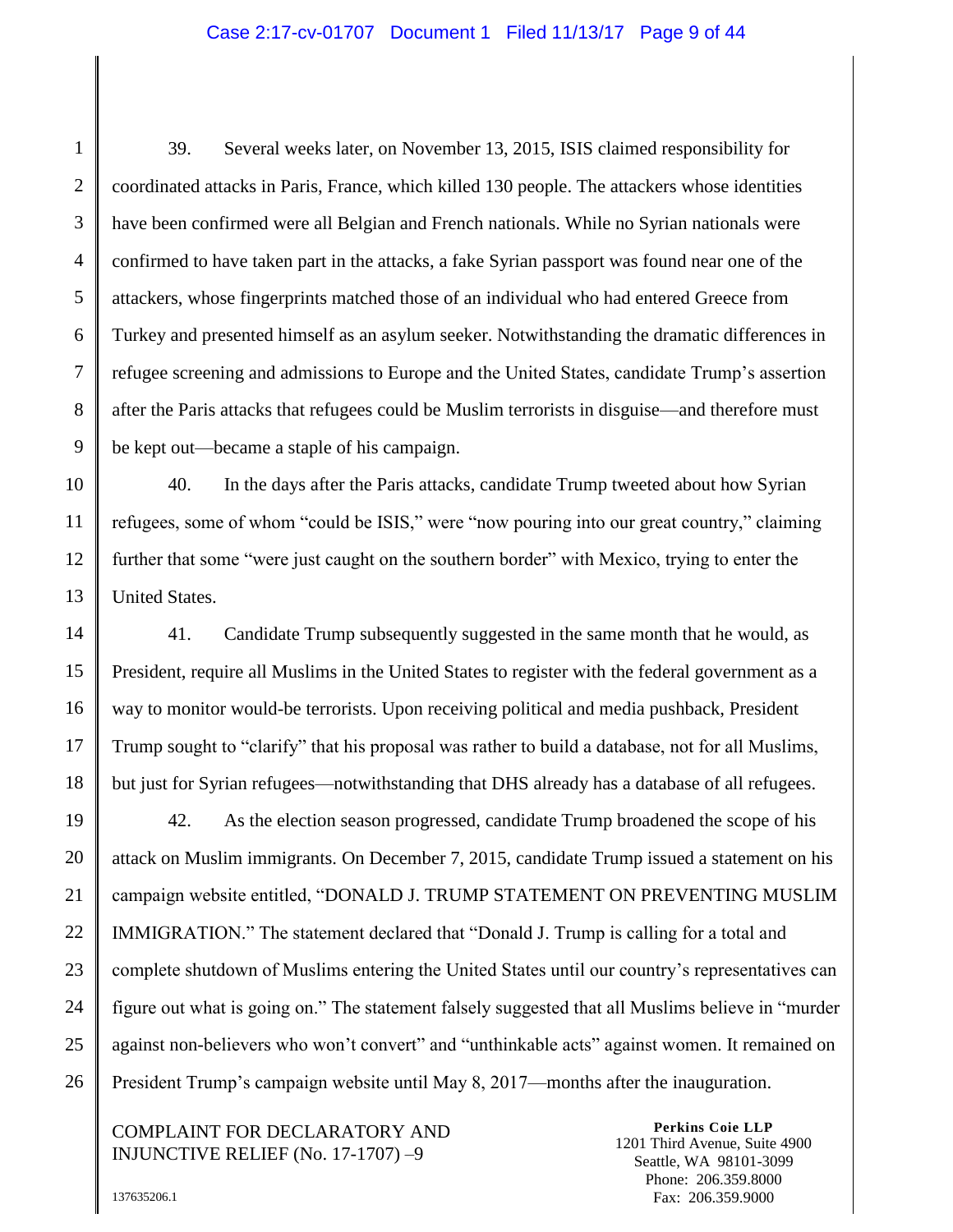## Case 2:17-cv-01707 Document 1 Filed 11/13/17 Page 10 of 44

1 2 3 4 43. Defending his proposed "Muslim ban" on December 7, 2015, candidate Trump explained on Good Morning America, "What I'm doing is I'm calling very simply for a shutdown of Muslims entering the United States—and here's a key—until our country's representatives can figure out what is going on."

5 6 7 8 44. On March 9, 2016, candidate Trump stated, "I think Islam hates us. There's . . . a tremendous hatred there . . . . There's an unbelievable hatred of us . . . . We can't allow people coming into this country who have this hatred of the United States . . . and of people that are not Muslim  $\ldots$ ."

9 10 11 45. The next day, during a debate, candidate Trump said he would "stick with exactly" what he had said the night before. When asked if he was referring to all 1.6 billion Muslims worldwide, he explained, "I mean a lot of them."

12 13 46. On March 22, 2016, candidate Trump told Fox Business that "we're having problems with the Muslims, and we're having problems with Muslims coming into the country."

14 15 47. The same day, candidate Trump took to Twitter to criticize the Democratic candidate for President, Hillary Clinton, for wanting to "let the Muslims flow in."

16 17 18 48. A few days later, candidate Trump tweeted: "Europe and the U.S. must immediately stop taking in people from Syria. This will be the destruction of civilization as we know it! So sad!"

19 20 21 22 23 49. On May 11, 2016, candidate Trump announced that he was putting together an "immigration commission," potentially to be headed by Rudy Giuliani, that would "look at the 'Muslim ban,' or 'temporary ban' as we call it." As Mr. Giuliani explained later, the commission was formed to devise a way to "legally" implement a "Muslim ban," and it recommended using territory as a proxy for religion.

24 25 26 50. Presumably heeding his commission's advice, candidate Trump began to discuss the ban as operating on the basis of geography. When pressed to name the countries that would

COMPLAINT FOR DECLARATORY AND INJUNCTIVE RELIEF (No. 17-1707) –10

**Perkins Coie LLP** 1201 Third Avenue, Suite 4900 Seattle, WA 98101-3099 Phone: 206.359.8000 Fax: 206.359.9000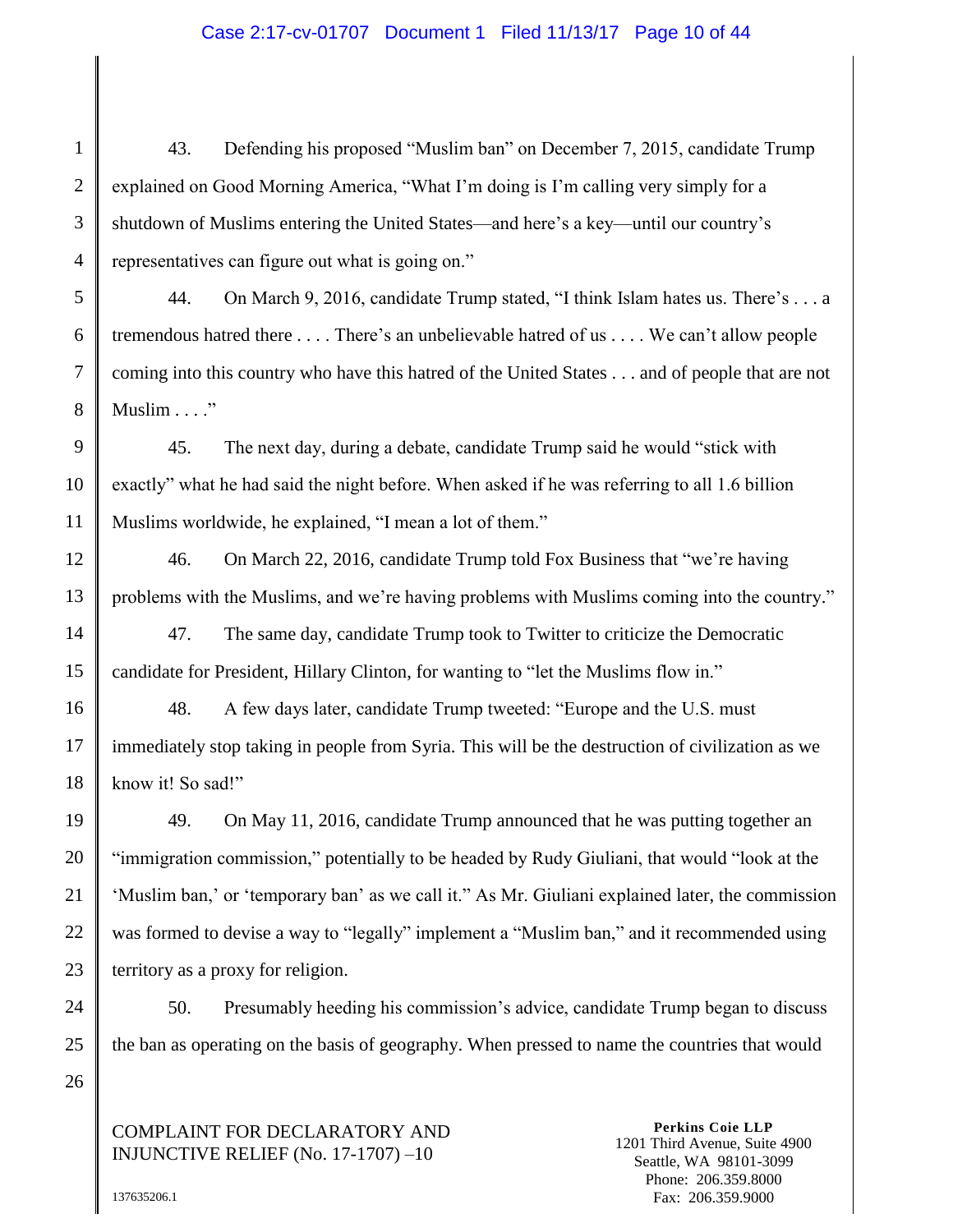#### Case 2:17-cv-01707 Document 1 Filed 11/13/17 Page 11 of 44

1 2 be affected, candidate Trump demurred, but stated that his ban would incorporate a pre-existing list of what he called "terror nations."

3 4 5 6 7 51. Lest there be any doubt about what he was proposing, however, candidate Trump repeatedly rejected the notion that he was backing away from the promised Muslim ban—which he continued to defend as a good idea—and instead emphasized that he was using territory as a proxy for religion. Candidate Trump also continued to denigrate the Muslim faith and conflate refugees, particularly Muslim refugees, with "Radical Islamic Terrorism."

8 9 10 11 52. On June 13, 2016, for example, candidate Trump stated in a major speech on national security that "many . . . are saying that I was right" to call for a Muslim Ban in December 2015. In the same prepared speech, he promised to "suspend immigration from [certain] areas of the world."

12 13 14 53. Later that same day, candidate Trump tweeted: "In my speech on protecting America I spoke about a temporary ban, which includes suspending immigration from nations tied to Islamic terror."

15 16 17 18 19 54. On June 25, 2016, candidate Trump stated that he "do[esn't] want people coming in from certain countries." When asked which countries, candidate Trump explained to one media outlet that "they're pretty well decided. All you have to do is look!" and to another, "I want people that have bad thoughts out. I would limit specific terrorist countries and we know who those countries are."

20 21 22 23 24 25 26 55. In a joint interview with candidate Trump and his running mate Pence that aired on 60 Minutes on July 17, 2016, Pence confirmed that he agreed with Trump's call for "a temporary ban on Muslims entering the United States," referring to his own attempt to suspend the Syrian refugee program in Indiana. When Pence was asked about whether such calls are offensive and unconstitutional, candidate Trump jumped in to explain that he will be using territories as a proxy for religion, stating: "So you call it territories. OK? We're gonna do territories. We're gonna not let people come in from Syria that nobody knows who they are."

COMPLAINT FOR DECLARATORY AND INJUNCTIVE RELIEF (No. 17-1707) –11

**Perkins Coie LLP** 1201 Third Avenue, Suite 4900 Seattle, WA 98101-3099 Phone: 206.359.8000 Fax: 206.359.9000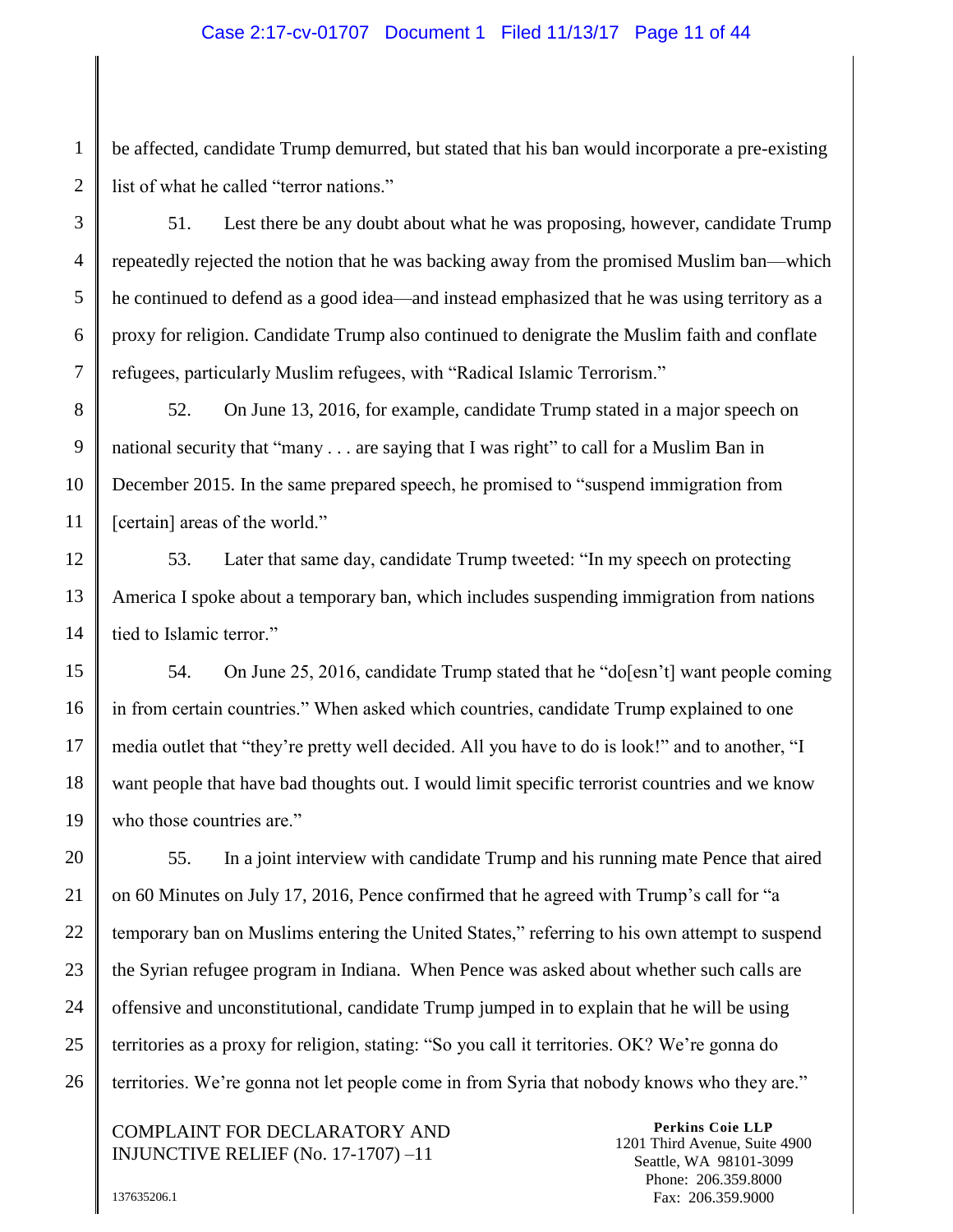#### Case 2:17-cv-01707 Document 1 Filed 11/13/17 Page 12 of 44

1 2 3 Asked again whether Muslims would be banned, candidate Trump said, "there's nothing like" the Constitution "[b]ut it doesn't necessarily give us the right to commit suicide, as a country, OK?" He again reiterated: "Call it whatever you want."

4 5 6 7 8 9 56. In a July 24, 2016 interview on Meet the Press, candidate Trump was asked if his plan to ban territories was a "rollback" from "[t]he Muslim Ban." Candidate Trump responded: "I don't think so. I actually don't think it's a rollback. In fact, you could say it's an expansion. I'm looking now at territories." Candidate Trump continued: "People were so upset when I used the word Muslim. Oh, you can't use the word Muslim. Remember this. And I'm okay with that, because I'm talking territory instead of Muslim."

10 11 12 13 57. When speaking to Sean Hannity of Fox News the next day, candidate Trump again rejected the idea that he was retreating from his proposed Muslim ban, stating that his "position's gotten bigger now" because he is "talking about territories now." Candidate Trump explained that "we're talking about territories" because "[p]eople don't want me to say Muslim."

14 15 16 17 18 19 20 21 22 23 24 25 58. In a major prepared speech on immigration on August 15, 2016, candidate Trump outlined a plan to ask the Departments of State and Homeland Security to identify "a list of regions where adequate screening cannot take place" so that the United States could "stop processing visas from those areas until such time as it is deemed safe to resume based on new circumstances or new procedures." Although he then claimed that "[t]he size of current immigration flows are too large to perform adequate screening," the only "immigration flow" he expressed concern about was that from the Middle East: "We admit about 100,000 permanent immigrants from the Middle East every year. Beyond that, we admit hundreds of thousands of temporary workers and visitors from the same regions. Hundreds of thousands. If we don't control the numbers, we can't perform adequate screening." He called for developing a new "screening test" that he called "extreme, extreme vetting," and proposed that the United States "screen out" those who "who believe Sharia law should supplant American law."

26

# COMPLAINT FOR DECLARATORY AND INJUNCTIVE RELIEF (No. 17-1707) –12

**Perkins Coie LLP** 1201 Third Avenue, Suite 4900 Seattle, WA 98101-3099 Phone: 206.359.8000 Fax: 206.359.9000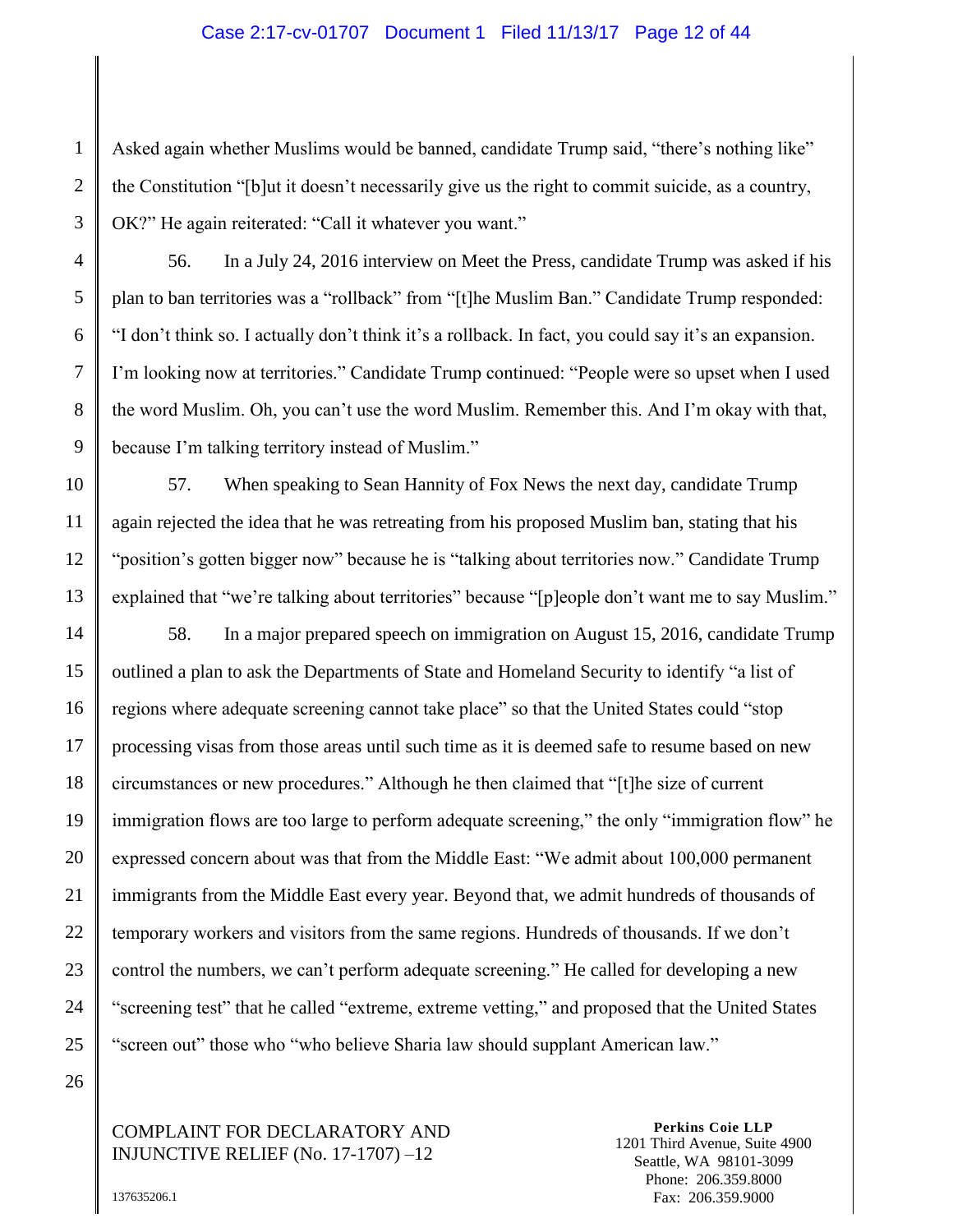# Case 2:17-cv-01707 Document 1 Filed 11/13/17 Page 13 of 44

| $\mathbf{1}$   | 59.<br>On August 31, 2016, candidate Trump, in another speech on immigration,                                                                                                                                                                                                                                                                                                                                                  |  |
|----------------|--------------------------------------------------------------------------------------------------------------------------------------------------------------------------------------------------------------------------------------------------------------------------------------------------------------------------------------------------------------------------------------------------------------------------------|--|
| $\overline{2}$ | explained that his immigration policy would include asking applicants "their views about honor                                                                                                                                                                                                                                                                                                                                 |  |
| 3              | killings, about respect for women and gays and minorities," and their "[a] ttitudes on radical                                                                                                                                                                                                                                                                                                                                 |  |
| $\overline{4}$ | Islam," to ensure that those we admit "share our values."                                                                                                                                                                                                                                                                                                                                                                      |  |
| 5              | 60.<br>Throughout the summer and into the fall, candidate Trump issued press releases                                                                                                                                                                                                                                                                                                                                          |  |
| 6              | that baselessly attacked refugees, as a categorical group, for allegedly supporting "Radical                                                                                                                                                                                                                                                                                                                                   |  |
| $\tau$         | Islamic Terrorism" and rejecting American values:                                                                                                                                                                                                                                                                                                                                                                              |  |
| 8<br>9<br>10   | "Hillary Clinton wants to dramatically increase admissions from the Middle East,<br>bringing in many hundreds of thousands during a first term—and we will have no<br>way to screen them, pay for them, or prevent the second generation from<br>radicalizing. We need to protect all Americans, of all backgrounds and all beliefs,<br>from Radical Islamic Terrorism—which has no place in an open and tolerant<br>society." |  |
| 11<br>12       | "Why does Hillary Clinton want to bring people here—in vast numbers—who<br>reject our values?"                                                                                                                                                                                                                                                                                                                                 |  |
| 13<br>14       | "Hillary Clinton also wants to push to bring in 620,000 refugees in her first<br>term—a number of whom come from countries where women and gays are<br>horribly brutalized—which will weaken our tolerant way of life."                                                                                                                                                                                                        |  |
| 15<br>16       | "Terrorists are infiltrating our country. Now, Hillary Clinton wants a 550%<br>$\bullet$<br>increase in Syrian refugees and countless more refugees from across the Middle<br>East. I want to keep you and your family safe."                                                                                                                                                                                                  |  |
| 17             | 61.<br>In responding to a question at a presidential debate in October 2016 about the                                                                                                                                                                                                                                                                                                                                          |  |
| 18             | proposed Muslim ban, candidate Trump responded by referring to Muslim refugees, stating: "It's                                                                                                                                                                                                                                                                                                                                 |  |
| 19             | called extreme vetting. We are going to areas like Syria where they're coming in by the tens of                                                                                                                                                                                                                                                                                                                                |  |
| 20             | thousands because of Barack Obama."                                                                                                                                                                                                                                                                                                                                                                                            |  |
| 21             | On October 25, 2016, candidate Trump promised that he will take actions "on the<br>62.                                                                                                                                                                                                                                                                                                                                         |  |
| 22             | first day to restore the rule of law," such as "[s]uspend[ing] immigration from regions                                                                                                                                                                                                                                                                                                                                        |  |
| 23             | compromised by Radical Islamic terrorism, including the suspension of the Syrian Refugee                                                                                                                                                                                                                                                                                                                                       |  |
| 24             | Program."                                                                                                                                                                                                                                                                                                                                                                                                                      |  |
| 25             | On October 27, candidate Trump warned that his opponent's refugee plan to<br>63.                                                                                                                                                                                                                                                                                                                                               |  |
| 26             | allow Syrian refugees in the country "would leave us with generations of terrorism, radicalism                                                                                                                                                                                                                                                                                                                                 |  |
|                | Perkins Coie LLP<br><b>COMPLAINT FOR DECLARATORY AND</b><br>1201 Third Avenue, Suite 4900<br>INJUNCTIVE RELIEF (No. 17-1707)-13<br>Seattle, WA 98101-3099<br>Phone: 206.359.8000                                                                                                                                                                                                                                               |  |

Fax: 206.359.9000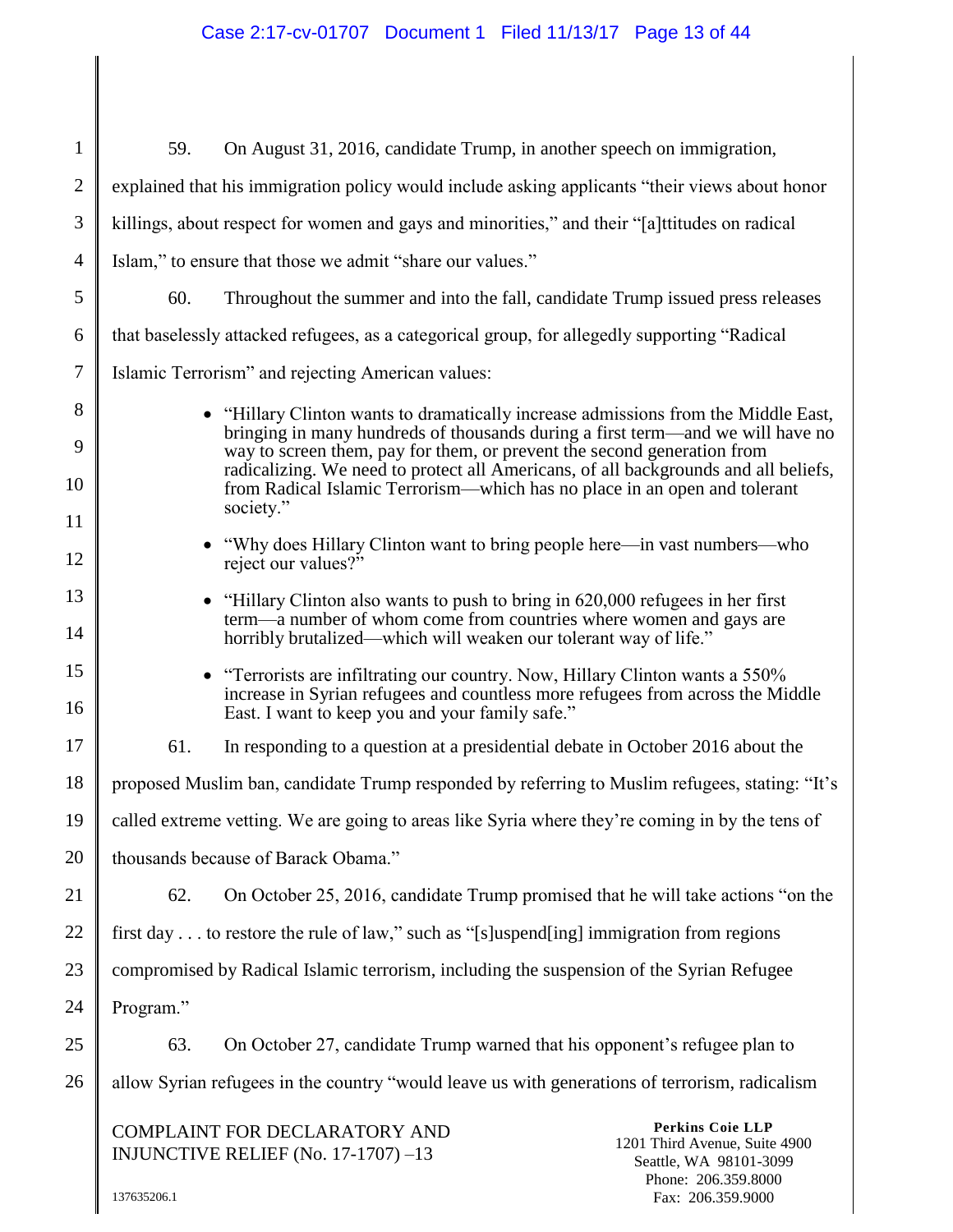## Case 2:17-cv-01707 Document 1 Filed 11/13/17 Page 14 of 44

and extremism inside of our shores." He claimed: "I only want to admit people who will support this country and love its people."

64. And on October 29, just weeks before the election, candidate Trump promised: "We are going to . . . stop the massive inflow of refugees and keep Radical Islamic Terrorist out of our country."

65. On December 21, 2016, after his election, president-elect Trump was asked whether he "had cause to rethink or reevaluate [his] plans to create a Muslim register or ban Muslim immigration to the United States." He replied: "You know my plans all along, and I've been proven to be right, 100 percent correct."

## **The Trump Administration Has Been Attempting Since Inauguration to Deliver on President Trump's Campaign Promise to Ban Muslim Refugees**

66. After winning a campaign in which banning Muslim refugees was a key promise, President Trump attempted to deliver on that promise just a week after being inaugurated through an executive order issued on January 27, 2017 ("EO-1"). *See* Exec. Order No. 13769, Protecting the Nation From Foreign Terrorist Entry Into the United States, 82 Fed. Reg. 8977 (Jan. 27, 2017).

67. EO-1 was the Trump Administration's first attempt to ban Muslim refugees from the United States and favor Christian refugees. In an interview with the Christian Broadcasting Network released the same day that he signed EO-1, President Trump confirmed that he intended to change the refugee program to prioritize Christians. He explained: "If you were a Muslim you could come in [to the United States], but if you were a Christian, it was almost impossible . . . . [T]hey were chopping off the heads of everybody but more so the Christians. And I thought it was very, very unfair. So we are going to help them."

68. EO-1 indefinitely blocked Syrian refugees from entering the United States. EO-1  $§$  5(c).

## COMPLAINT FOR DECLARATORY AND INJUNCTIVE RELIEF (No. 17-1707) –14

**Perkins Coie LLP** 1201 Third Avenue, Suite 4900 Seattle, WA 98101-3099 Phone: 206.359.8000 Fax: 206.359.9000

1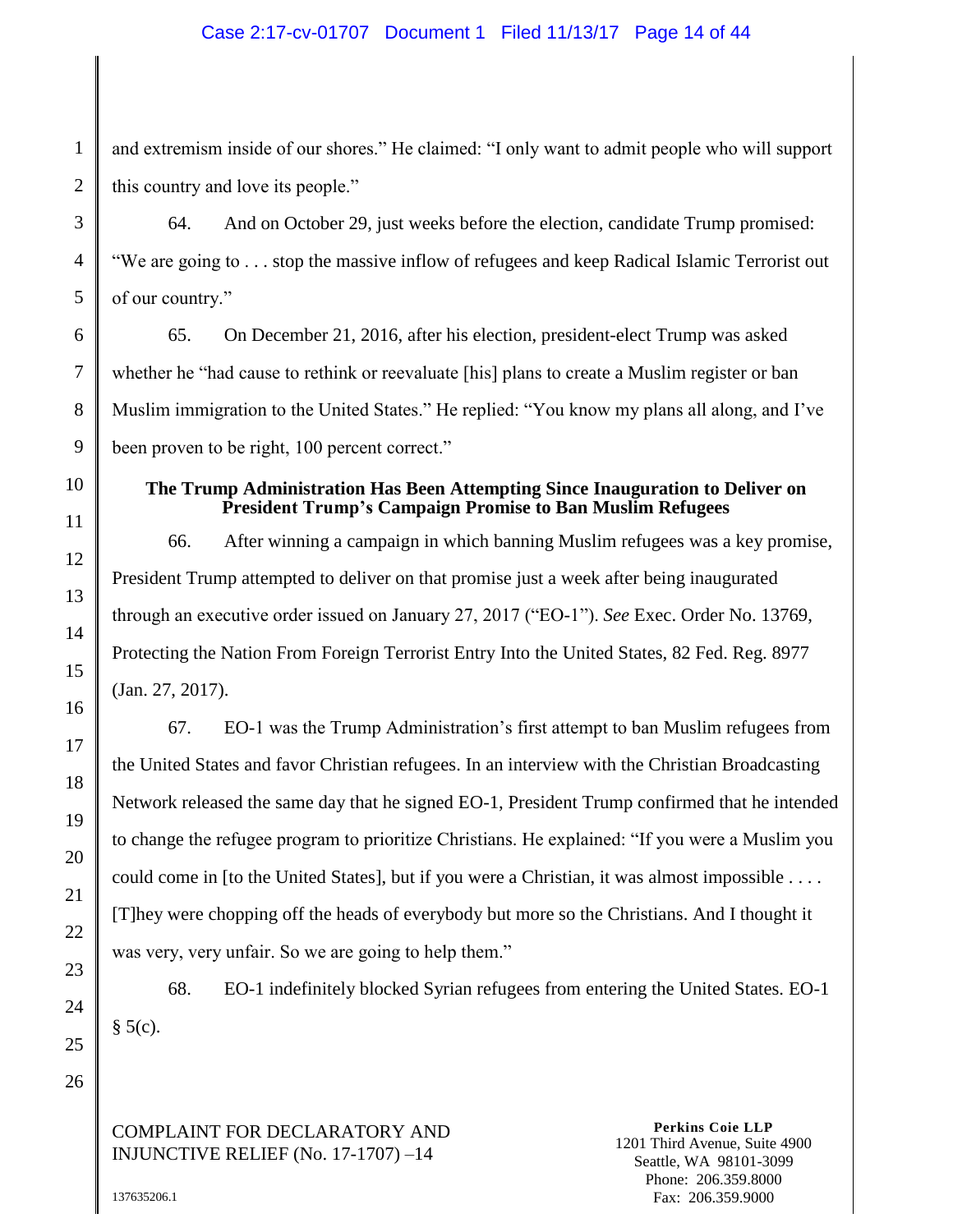## Case 2:17-cv-01707 Document 1 Filed 11/13/17 Page 15 of 44

1 2 3 4 5 6 7 8 9 10 11 12 13 14 69. EO-1 also suspended the USRAP for 120 days and directed the Secretary of State, together with the Secretary of Homeland Security and in consultation with the Director of National Intelligence, to review the USRAP during this period "to determine what additional procedures should be taken to ensure that those approved for refugee admission do not pose a threat to the security and welfare of the United States" and "to implement such additional procedures." EO-1 § 5(a). During the 120-day period refugees could be admitted only on a discretionary case-by-case basis and only if the Secretaries of State and Homeland Security determined that "the admission of such individuals as refugees is in the national interest including when the person is a religious minority in his country of nationality facing religious persecution." EO-1 § 5(a) & (e). Upon the resumption of the USRAP, EO-1 further directed the Secretary of State, in consultation with the Secretary of Homeland Security, to make changes "to prioritize refugee claims made by individuals on the basis of religious-based persecution, provided that the religion of the individual is a minority religion in the individual's country of nationality." EO-1 § 5(b).

15 16 17 18 19 20 21 70. EO-1 also slashed by more than half the annual refugee admissions allotment that was set prior to fiscal year 2017. Under 8 U.S.C. § 1157, the President has the power to determine, at the beginning of each fiscal year, the ceiling on the number of refugees that may be admitted in any fiscal year after appropriate consultation with members of Congress. For fiscal year 2017, President Obama determined that admissions of up to 110,000 refugees was justified by humanitarian concerns or was otherwise in the national interest. Three months after President Obama set this ceiling, EO-1 attempted to lower it to 50,000 refugees. EO-1 § 5(d).

22 23 24 25 71. EO-1 further banned any entry for 90 days for individuals from seven countries, each of which is more than 85 percent Muslim: Syria, Sudan, Iraq, Iran, Libya, Somalia, and Yemen. EO-1 § 3(c). EO-1 and the implementation of this travel ban caused chaos throughout the country's airports and other ports of entry.

COMPLAINT FOR DECLARATORY AND INJUNCTIVE RELIEF (No. 17-1707) –15

**Perkins Coie LLP** 1201 Third Avenue, Suite 4900 Seattle, WA 98101-3099 Phone: 206.359.8000 Fax: 206.359.9000

137635206.1

26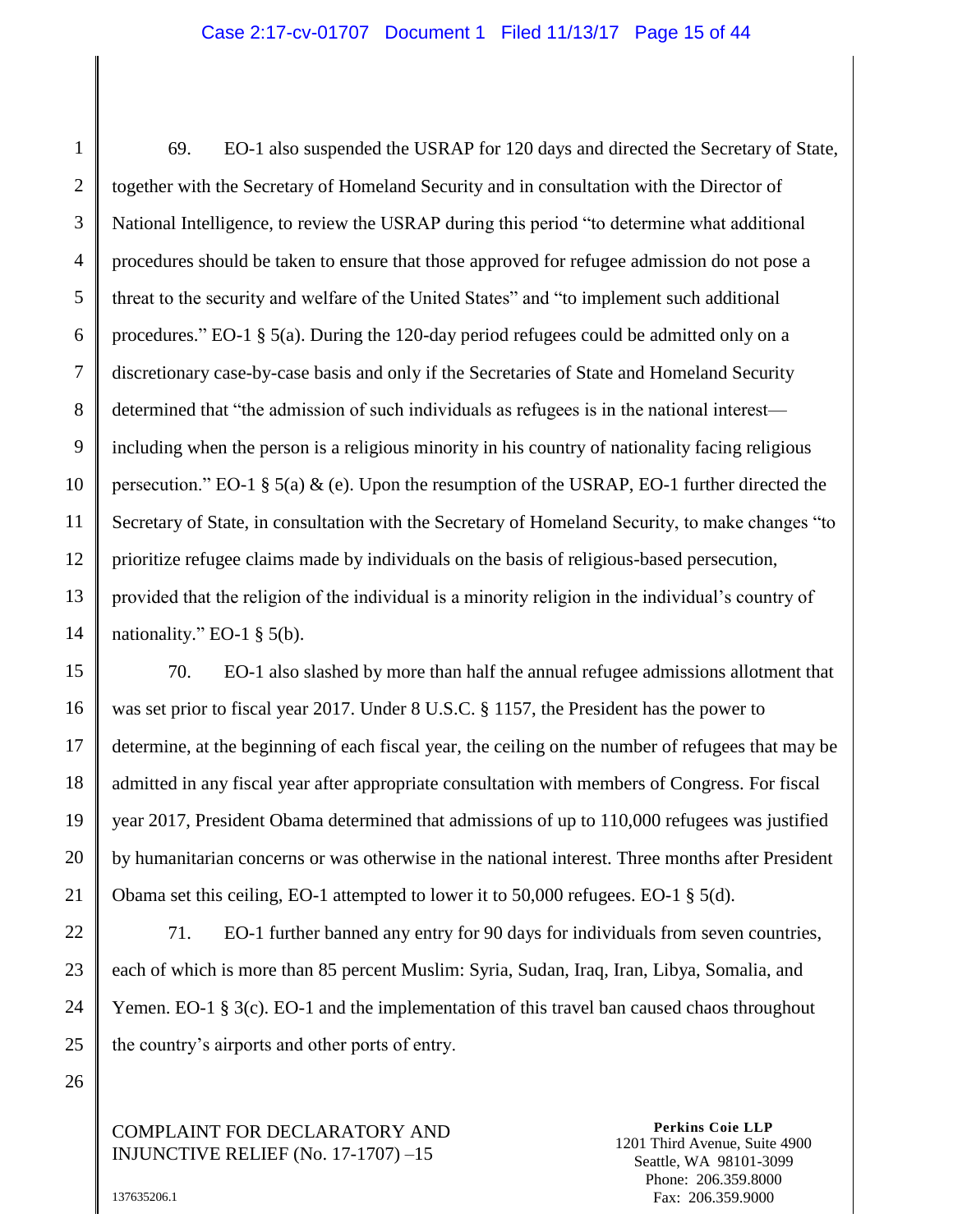#### Case 2:17-cv-01707 Document 1 Filed 11/13/17 Page 16 of 44

1 2 3 4 72. On February 3, 2017—less than a week after EO-1 was issued—this Court issued a nationwide temporary restraining order enjoining the refugee ban in Sections  $5(a)-(c)$  and  $5(e)$ and travel ban in section 3(c) of EO-1. *Washington v. Trump*, No. C17-0141JLR, 2017 WL 462040, at \*2 (W.D. Wash. Feb. 3, 2017).

5 6 7 73. The Ninth Circuit, after hearing oral argument and construing the temporary restraining order as a preliminary injunction, denied the government's motion for a stay of that injunction pending appeal. 857 F. 3d 1151, 1156 (9th Cir. 2017) (per curiam).

8 9 10 74. Shortly after the Ninth Circuit's opinion issued, President Trump took to Twitter to complain: "'77% of refugees allowed into U.S. since travel reprieve hail from seven suspect countries.' (WT) [sic] SO DANGEROUS!"

11 12 13 14 75. Rather than pursuing the appeal from EO-1, on March 6, 2017, President Trump signed a new Executive Order ("EO-2"), which became effective on March 16 and rescinded and replaced EO-1. Exec. Order No. 13780, Protecting the Nation From Foreign Terrorist Entry Into the United States, 82 Fed. Reg. 13209 (Mar. 6, 2017).

15 16 17 18 19 20 21 76. EO-2 was the Trump Administration's second attempt to ban refugees, and it was substantially similar to EO-1. In fact, before issuing EO-2, President Trump explained why he planned to do so: "I got elected on defense of our country. And I keep my campaign promises. And our citizens will be very happy when they see the result." In the days that followed the issuance of EO-2, Press Secretary Sean Spicer affirmed that "the principles of the executive order remain the same." Stephen Miller, a senior advisor to President Trump, explained that EO-2 would constitute "the same basic policy outcome for the country."

22 23 24 25 26 77. Like EO-1, EO-2 suspended the USRAP for 120 days and directed the Secretary of State, in conjunction with the Secretary of Homeland Security and in consultation with the Director of National Intelligence, to review the USRAP during this period "to determine what additional procedures should be used to ensure that individuals seeking admission as refugees do not pose a threat to the security and welfare of the United States" and "to implement such

COMPLAINT FOR DECLARATORY AND INJUNCTIVE RELIEF (No. 17-1707) –16

**Perkins Coie LLP** 1201 Third Avenue, Suite 4900 Seattle, WA 98101-3099 Phone: 206.359.8000 Fax: 206.359.9000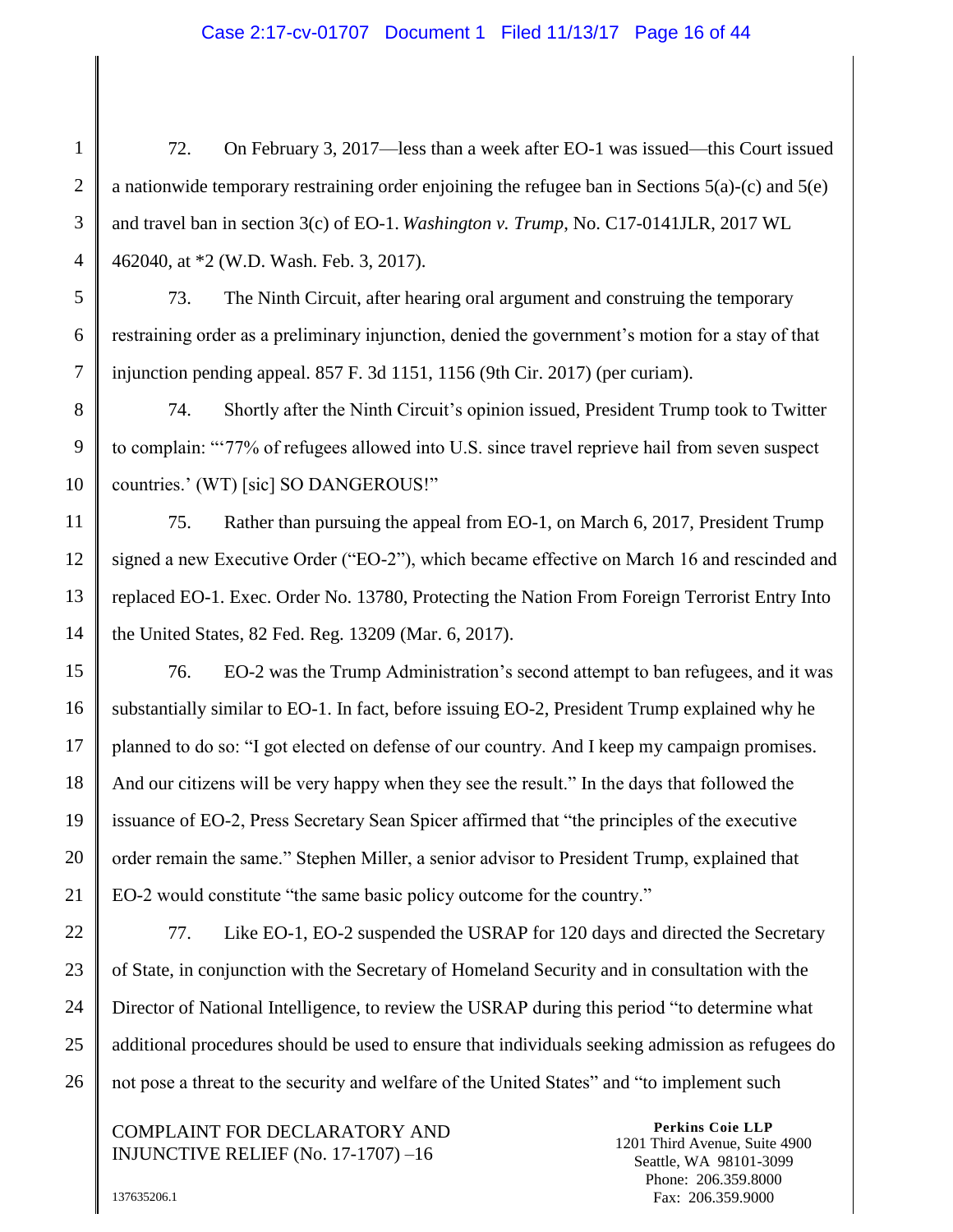### Case 2:17-cv-01707 Document 1 Filed 11/13/17 Page 17 of 44

1 2 3 4 5 6 7 8 additional procedures." EO-2 § 6(a). During the 120-day period, refugees could be admitted only on a discretionary case-by-case basis and only if the Secretaries of State and Homeland Security determined that "the entry of such individuals as refugees is in the national interest and does not pose a threat to the security or welfare of the United States." EO-2 § 6(c). EO-2 directed that the USRAP shall resume after 120 days "only for stateless persons and nationals of countries for which the Secretary of State, the Secretary of Homeland Security, and the Director of National Intelligence have jointly determined that additional procedures implemented . . . are adequate to ensure the security and welfare of the United States." EO-2 § 6(a).

9 10 78. Like EO-1, EO-2 attempted to lower the ceiling on admissions of refugees for fiscal year 2017 to 50,000. EO-2 § 6(b).

11 12 13 79. Like EO-1, EO-2 also banned entry into the United States for a new 90-day period for individuals from six of the same seven predominantly Muslim countries identified in EO-1: Syria, Sudan, Iran, Libya, Somalia, and Yemen. EO-2 § 2(c).

14 15 16 17 18 19 80. On March 15, 2017, before EO-2 could take effect, the District of Hawai'i issued a nationwide temporary restraining order of the refugee ban in section 6 and travel ban in section 2 of EO-2, holding that these sections likely violated the Establishment Clause. *Hawai'i v. Trump*, 241 F. Supp. 3d 1119, 1140 (D. Haw. 2017). On March 29, 2017, the District Court converted the Temporary Restraining Order into a preliminary injunction. *Hawai'i v. Trump*, 245 F. Supp. 3d 1227, 1239 (D. Haw. 2017).

20 21 22 23 81. On appeal, the Ninth Circuit affirmed the Hawai'i district court's preliminary injunction as to the refugee and travel bans, holding that those bans violate the Immigration and Nationality Act ("INA"), and that the President exceeded his statutory authority in suspending refugee admissions. *Hawai'i v. Trump*, 859 F.3d 741, 755-56 (9th Cir. 2017) (per curiam).

24 25 26 82. In a parallel proceeding, on March 16, 2017, the District of Maryland issued a nationwide preliminary injunction of the travel ban, finding that it likely violated the

COMPLAINT FOR DECLARATORY AND INJUNCTIVE RELIEF (No. 17-1707) –17

**Perkins Coie LLP** 1201 Third Avenue, Suite 4900 Seattle, WA 98101-3099 Phone: 206.359.8000 Fax: 206.359.9000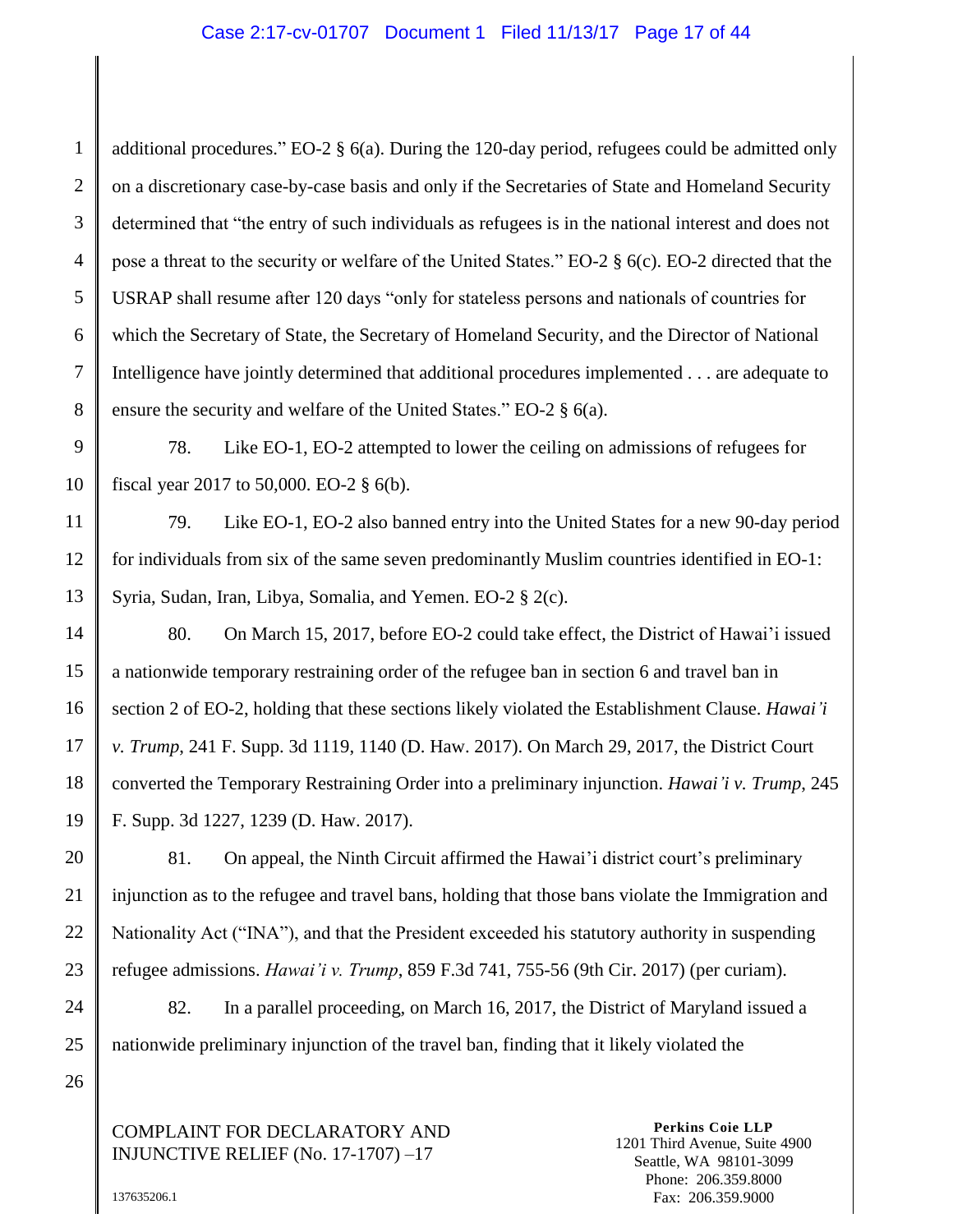#### Case 2:17-cv-01707 Document 1 Filed 11/13/17 Page 18 of 44

1 2 Establishment Clause. *Int'l Refugee Assistance Project v. Trump*, 241 F. Supp. 3d 539, 566 (D. Md. 2017).

3 4 83. Sitting en banc, the Fourth Circuit affirmed on the same basis. *Int'l Refugee Assistance Project v. Trump*, 857 F.3d 554, 605-06 (4th Cir. 2017) (en banc).

5 6 7 8 9 10 84. The government petitioned for certiorari in the Maryland and Hawai'i cases and moved for a stay of the preliminary injunctions. On June 26, 2017, the Supreme Court granted certiorari, consolidated the cases, and partially stayed both preliminary injunctions pending appeal to the extent they applied to "foreign nationals abroad who have no connection to the United States at all." *Trump v. Int'l Refugee Assistance Project*, 137 S. Ct. 2080, 2087-88 (2017) (per curiam).

11 12 13 85. President Trump expressed fury that multiple courts had enjoined EO-2, which he called the "watered down" version of EO-1 that he had agreed to only at the urging of his lawyers.

14 15 16 17 18 19 86. Shortly after the ruling from the District of Hawai'i preliminarily enjoining portions of EO-2, President Trump stated: "The best way to keep foreign terrorists or, as some people would say in certain instances, radical Islamic terrorists from attacking our country is to stop them from entering our country in the first place." He claimed that he had agreed to "tailor" EO-2 to resist legal challenge at the urging of "the lawyers," but asserted that "we ought to go back to the first one and go all the way, which is what I wanted to do in the first place."

20 21 22 23 24 25 87. On June 5, in a series of tweets, he said, "People, the lawyers and the courts can call it whatever they want, but I am calling it what we need and what it is, a TRAVEL BAN! / The Justice Dept. should have stayed with the original Travel Ban, not the watered down, politically correct version they submitted to S.C. / The Justice Dept. should ask for an expedited hearing of the watered down Travel Ban before the Supreme Court - & seek [a] much tougher version!"

26

# COMPLAINT FOR DECLARATORY AND INJUNCTIVE RELIEF (No. 17-1707) –18

**Perkins Coie LLP** 1201 Third Avenue, Suite 4900 Seattle, WA 98101-3099 Phone: 206.359.8000 Fax: 206.359.9000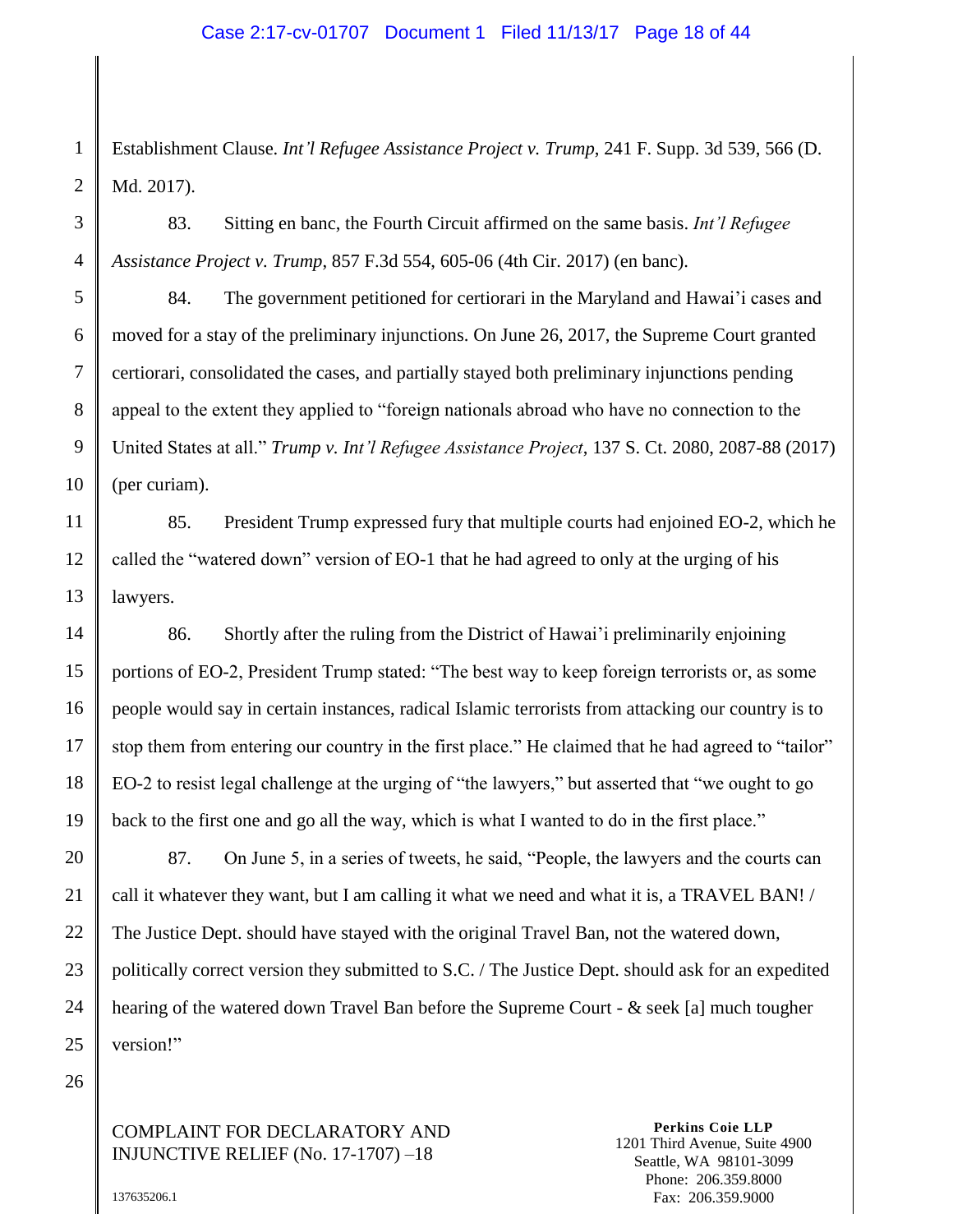## Case 2:17-cv-01707 Document 1 Filed 11/13/17 Page 19 of 44

1 2 3 88. On August 18, President Trump declared on Twitter that "Radical Islamic Terrorism must be stopped by whatever means necessary! The courts must give us back our protective rights. Have to be tough!"

4 5 6 7 8 9 89. Despite President Trump's displeasure with the court rulings enjoining EO-2, the Trump Administration had succeeded by the fall of 2017 to admit fewer Muslim refugees. The religious composition of refugees arriving to the United States has shifted on a monthly basis since the inauguration. In February, the first full month of the Administration, 50% of the refugees who entered the United States were Muslim and 41% were Christians. By June, Christians (57%) made up a larger share of arrivals than Muslims (31%).

10 11 12 13 14 15 16 17 18 19 20 21 90. On September 24, 2017, with Supreme Court review pending and EO-2's 90-day travel ban expiring, President Trump replaced EO-2 with a presidential proclamation ("EO-3"). Proclamation No. 9645, Enhancing Vetting Capabilities and Processes for Detecting Attempted Entry Into the United States by Terrorists or Other Public Safety Threats, 82 Fed. Reg. 45161 (Sept. 24, 2017) ("EO-3"). EO-3 indefinitely banned entry to the United States of most nationals of six Muslim-majority countries—Chad, Iran, Libya, Somalia, Syria, and Yemen. Although two non-Muslim majority countries—Venezuela and North Korea—were listed in EO-3, the impact on the nationals of those countries was limited. EO-3 banned only certain Venezuelan government officials and their immediate relatives who seek to enter the United States on nonimmigrant visitor and business visas, affecting at most a few hundred Venezuelans a year. Similarly, although EO-3 barred all immigrant and non-immigrant entry from North Korea, in recent years there have been only a hundred or so admissions of North Koreans each year.

22 23 24 25 91. On October 17, 2017, before EO-3 could go into effect fully, the District of Hawai'i preliminarily enjoined EO-3, holding that the President again exceeded its statutory authority in banning hundreds of millions of people from the country. *Hawai'i v. Trump*, No. 17- 00050 DKW-KSC, 2017 WL 4639560, at \*11-12 (D. Haw. Oct. 17, 2017).

26

COMPLAINT FOR DECLARATORY AND INJUNCTIVE RELIEF (No. 17-1707) –19

**Perkins Coie LLP** 1201 Third Avenue, Suite 4900 Seattle, WA 98101-3099 Phone: 206.359.8000 Fax: 206.359.9000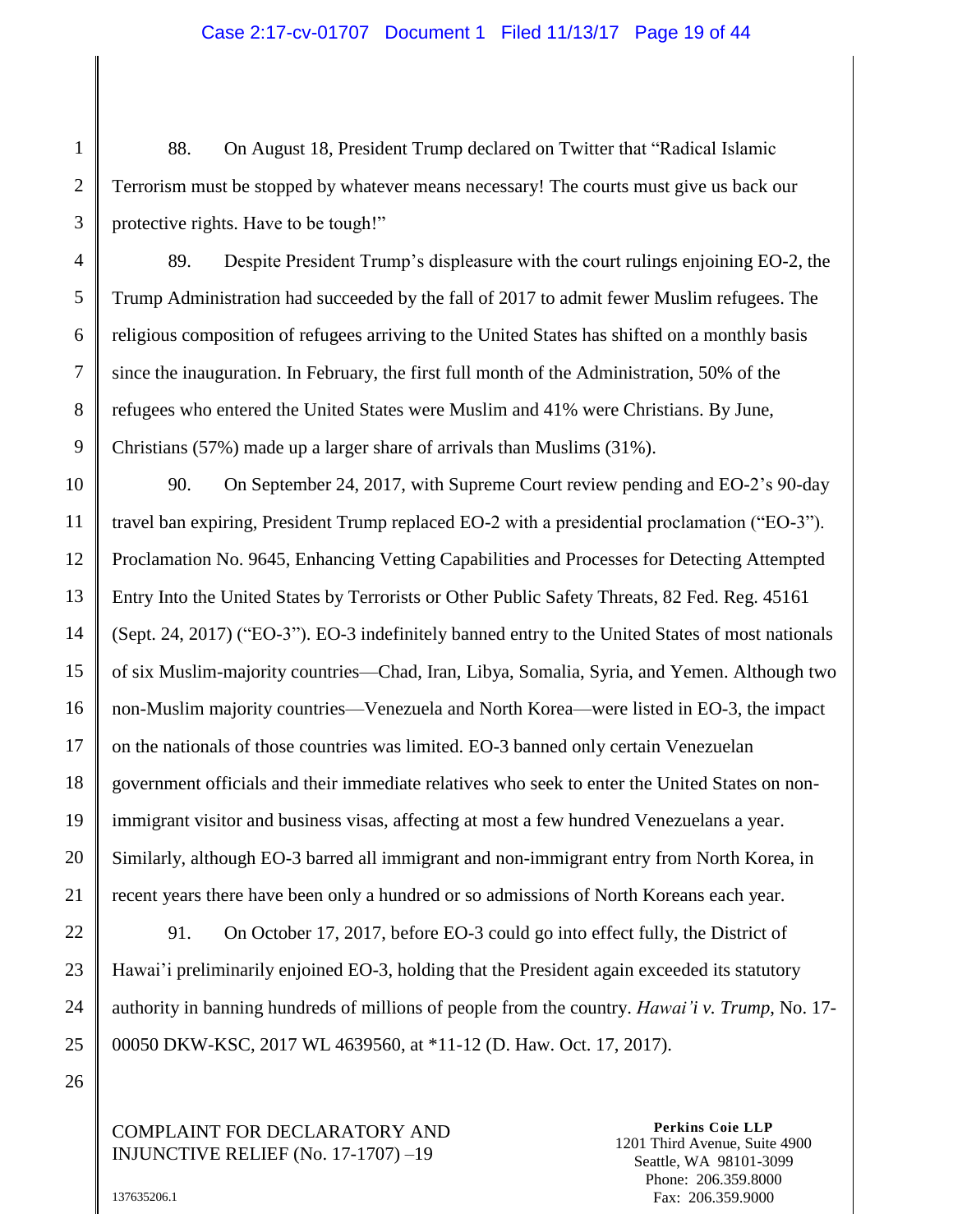# Case 2:17-cv-01707 Document 1 Filed 11/13/17 Page 20 of 44

92. The District of Maryland also issued a preliminary injunction later that day, holding in part that EO-3 likely violates the Establishment Clause for similar reasons as EO-2. *Int'l Refugee Assistance Project v. Trump*, 2012 WL 4674314, at \*40-41 (D. Md. Oct. 17, 2017). 93. EO-3 did not affect refugees, as the refugee ban in EO-2 was still in effect at the

time EO-3 was issued.

## **Refugee Ban 3.0 Is Yet Another Attempt by the Trump Administration to Ban Muslim Refugees**

94. On October 24, 2017, the day that EO-2's refugee ban expired, President Trump issued a new executive order ("EO-4"). Exec. Order No. 13815, Resuming the United States Refugee Admissions Program With Enhanced Vetting Capabilities, 82 Fed. Reg. 50055 (Oct. 24, 2017).

95. EO-4 declared that "Presidential action to suspend the entry of refugees under the USRAP is not needed at this time to protect the security and interests of the United States and its people." EO-4 § 3(a).

96. EO-4 also reported that, pursuant to EO-2's directive to review the USRAP, improvements were made to screening and vetting of refugees, and that "[t]he Secretary of State, the Secretary of Homeland Security, and the Director of National Intelligence have advised that the improvements to the USRAP vetting process are generally adequate to ensure the security and welfare of the United States." EO-4 § 2(a).

97. Nevertheless, EO-4 required, with respect to "[c]ertain [c]ategories of [r]efugees," that the Secretary of State and the Secretary of Homeland Security "coordinate to assess any risks to the security and welfare of the United States that may be presented by the entry into the United States through the USRAP of stateless persons and foreign nationals." EO-4  $\S$  3(a)(i).

98. EO-4 provided further that the Secretary of Homeland Security, in consultation with the Secretary of State, "shall determine . . . whether any actions should be taken to address the risks to the security and welfare of the United States presented by permitting any category of

COMPLAINT FOR DECLARATORY AND INJUNCTIVE RELIEF (No. 17-1707) –20

**Perkins Coie LLP** 1201 Third Avenue, Suite 4900 Seattle, WA 98101-3099 Phone: 206.359.8000 Fax: 206.359.9000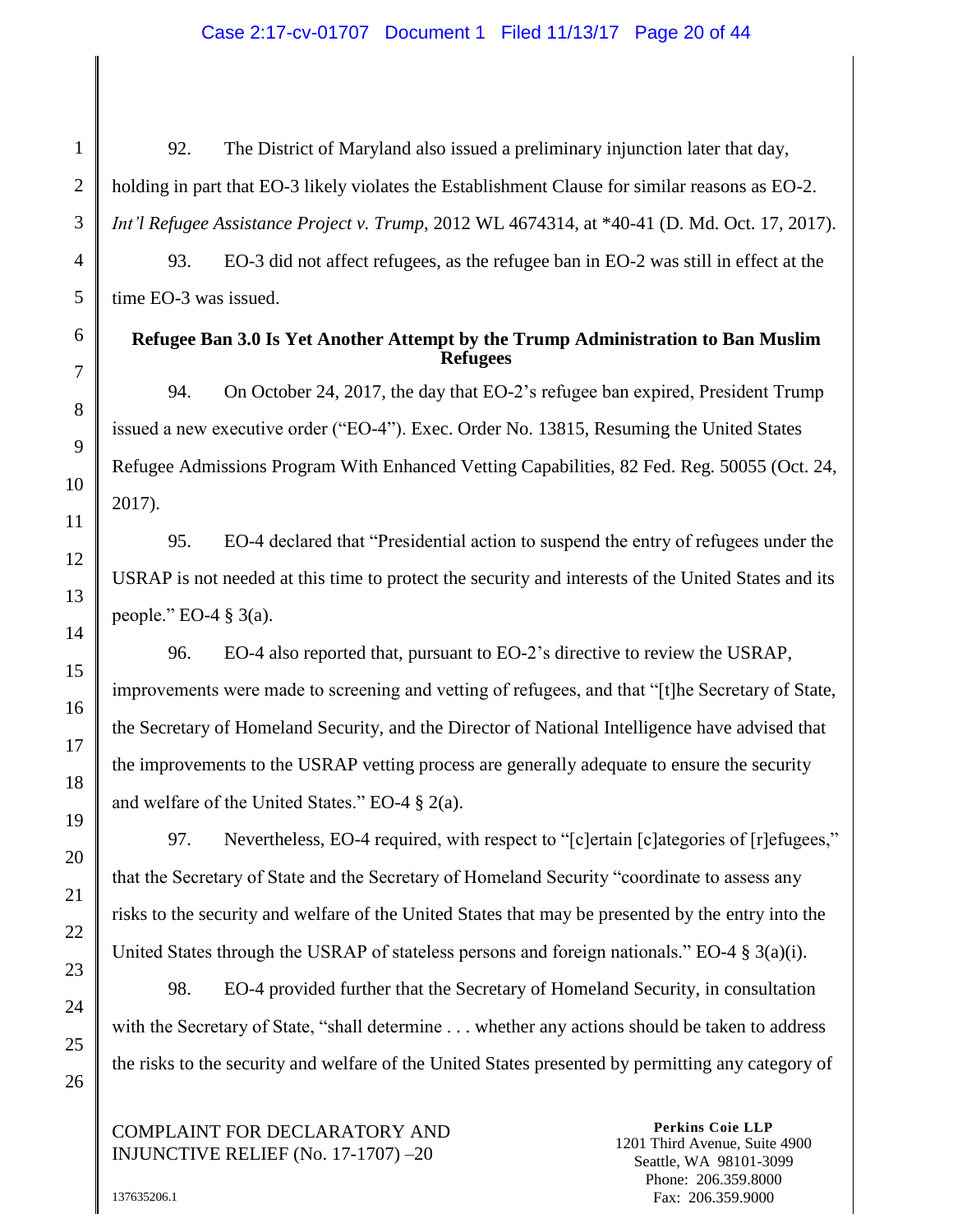#### Case 2:17-cv-01707 Document 1 Filed 11/13/17 Page 21 of 44

refugees to enter this country, and, if so, what those actions should be," and that the two officials "shall administer the USRAP consistent with those determinations." *Id*.

3 4

5

6

7

1

2

99. EO-4 reported that the Secretary of State, the Secretary of Homeland Security, and the Director of National Intelligence "have advised that . . . they will apply special measures to certain categories of refugees whose entry continues to pose potential threats to the security and welfare of the United States."  $EO-4 \tbinom{2}{a}$ . EO-4 did not, however, state what those "special measures" were, or the "categories" to which they would apply.

8 9 10 11 12 13 14 100. On the same day that EO-4 was issued, a memorandum to the President from the Secretaries of State and Homeland Security and the Director of National Intelligence, dated October 23, 2017, with an accompanying Addendum (the "Memorandum"), was released. The Memorandum continues the refugee bans in EO-1 and EO-2 in two ways: (1) it continues to suspend the USRAP for refugees from 11 countries, 9 of which are overwhelmingly Muslim; and (2) it indefinitely suspends the follow-to-join process, through which refugees already in the United States can be reunited here with their spouses and minor children who remain abroad.

15

The Ban on Refugees from Nine Overwhelmingly Muslim Countries

16 17 18 19 101. The Memorandum imposes a suspension on refugee admissions for "nationals of, and stateless persons who last habitually resided in, 11 particular countries previously identified as posing a higher risk to the United States through their designation on the Security Advisory Opinion (SAO) list."

20 21 22 23 24 102. A "Security Advisory Opinion," or "SAO," refers to a particular biographic security check administered for refugee applicants, including for those who are members of a group or nationality that the government has designated as requiring this additional check. An SAO is in addition to the extensive security vetting that all refugee applicants receive prior to being resettled to the United States.

25 26 103. Neither EO-4 nor the Memorandum identify the "11 particular countries" that are on the SAO list and therefore whose refugee nationals are now prohibited from entering, but

COMPLAINT FOR DECLARATORY AND INJUNCTIVE RELIEF (No. 17-1707) –21

**Perkins Coie LLP** 1201 Third Avenue, Suite 4900 Seattle, WA 98101-3099 Phone: 206.359.8000 Fax: 206.359.9000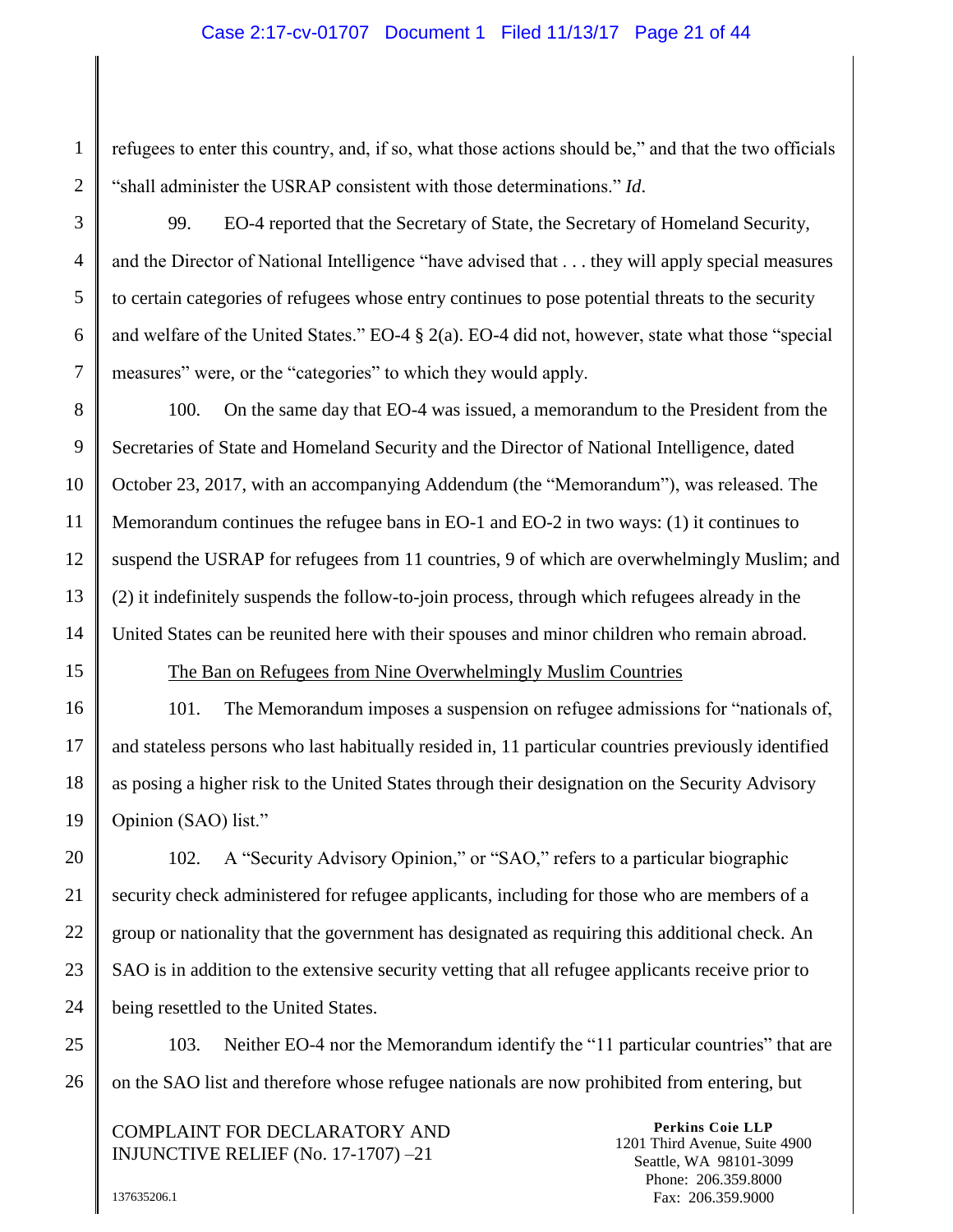## Case 2:17-cv-01707 Document 1 Filed 11/13/17 Page 22 of 44

1 2 upon information, belief, and public reporting, those countries are Egypt, Iran, Iraq, Libya, Mali, Somalia, Sudan, Syria, Yemen, South Sudan, and North Korea.<sup>1</sup>

3 4 5 6 104. Over 40% of all refugees resettled through the USRAP in the last two fiscal years came from one of these 11 countries, with refugees from South Sudan and North Korea accounting for a miniscule percentage. Of those 11 countries, all but South Sudan and North Korea are at least 85 percent Muslim.

7 8 105. Over 80% of refugees resettled from these 11 countries over the last two fiscal years have been Muslim.

9 10 11 12 106. These countries' nationals comprise an overwhelming percentage of all Muslim refugees resettled through the USRAP. Of *all* Muslim refugees resettled in the United States in the last two fiscal years, 80% were from the 9 Muslim-majority countries whose nationals are subject to the Memorandum's suspension.

13 14 15 16 17 18 19 20 21 22 107. The Memorandum states that, "for countries subject to SAOs," the government will conduct "a review and analysis of each country" that is "to be completed within 90 days." The Memorandum, however, does not explain why such review and analysis is necessary. Indeed, refugees from these countries already receive heightened vetting under current procedures, but the Memorandum does not identify any deficiencies with those procedures. Instead, it inexplicably relies on the existence of those procedures to attempt to justify the need for review and analysis. Nor does the Memorandum explain why the review and analysis was not completed during the 120-day period under EO-2 when the Secretary of State, in conjunction with the Secretary of Homeland Security and in consultation with the Director of National Intelligence, was directed to conduct a review of the USRAP.

- 23
- 24

25

 $\overline{a}$ 

26

<sup>1</sup> See, e.g., Yeganeh Torbati & Mica Rosenberg, Under Trump Plan, Refugees from 11 Countries Face Additional U.S. Barriers, Reuters (Oct. 24, 2017), http://reut.rs/2gRvoDh; Sabrina Siddiqui, Trump Ends Refugee Ban With Order to Review Program For 11 Countries, The Guardian (Oct. 24, 2017), http://bit.ly/2llufW9; Ted Hesson, Trump Targets 11 Nations in Refugee Order, Politico (Oct. 24, 2017), http://politi.co/2gJQ5NW.

COMPLAINT FOR DECLARATORY AND INJUNCTIVE RELIEF (No. 17-1707) –22

**Perkins Coie LLP** 1201 Third Avenue, Suite 4900 Seattle, WA 98101-3099 Phone: 206.359.8000 Fax: 206.359.9000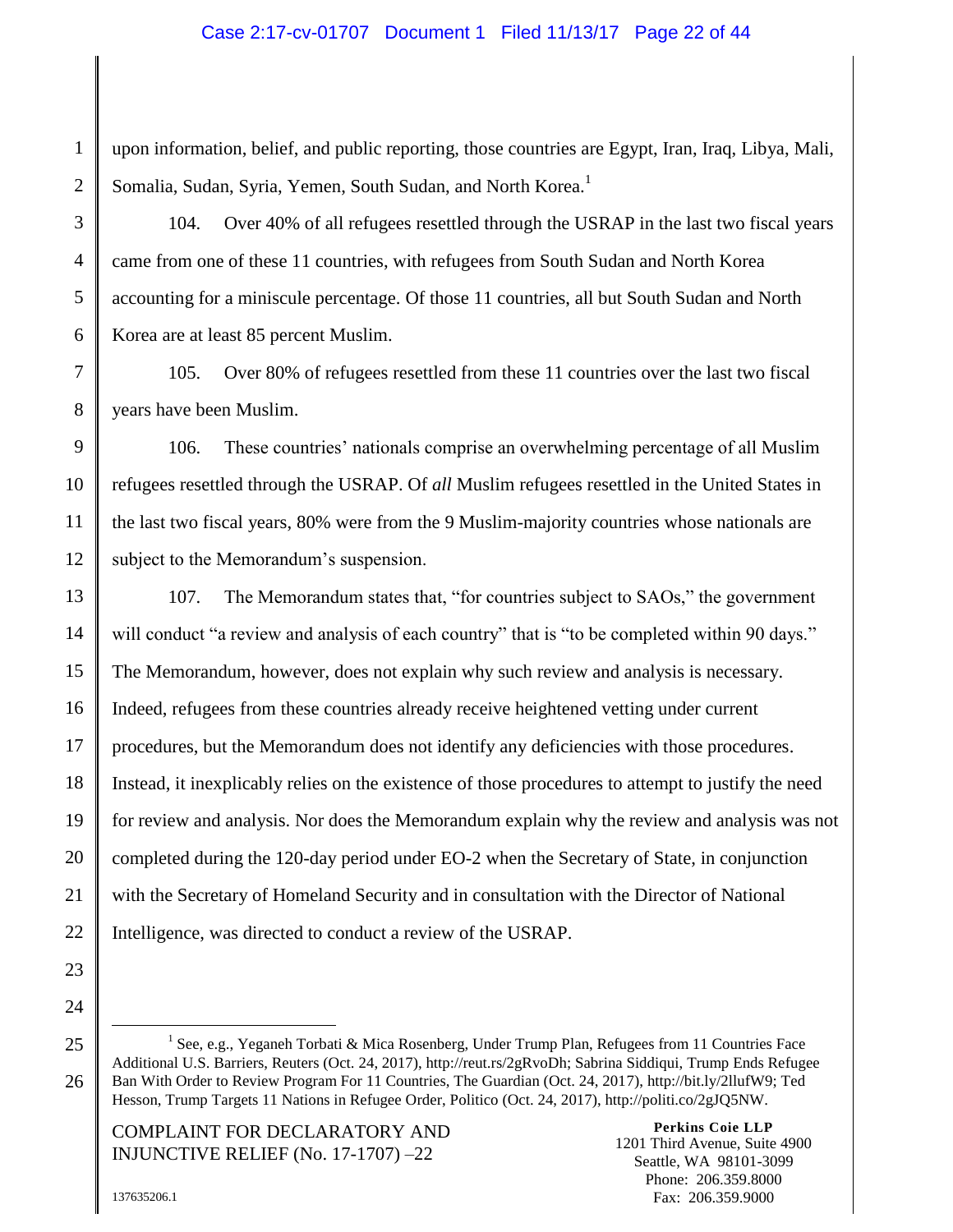#### Case 2:17-cv-01707 Document 1 Filed 11/13/17 Page 23 of 44

1 2 3 4 5 6 7 8 9 10 11 108. The Memorandum states further that during this new 90-day review period, refugees who are nationals of (or stateless persons who last habitually resided in) one of these 11 countries will be "consider[ed] . . . for potential admission" to the United States only if their resettlement here "would fulfill critical foreign policy interests, without compromising national security and the welfare of the United States." The Memorandum does not explain why such an assessment is necessary specifically for refugees from the 11 SAO countries. Nor does the Memorandum provide any criteria for that assessment, instead stating only that the Secretary of Homeland Security may admit refugees who meet it "on a case-by-case basis only." This "caseby-case" exception to the Memorandum's suspension is nearly identical to the case-by-case waiver provisions that existed in President Trump's prior executive orders banning entry of refugees and nationals of specified Muslim-majority nations.

12 13 14 15 16 109. The Memorandum does not cite any authority for imposing this suspension on admission of nationals from the 11 SAO countries, nor does it state whether admission of refugees from the SAO countries will resume after 90 days. The Memorandum's suspension applies even to refugees who have already obtained an SAO, passed it and all other required security checks, and had been preparing to travel to the United States.

17 18 19 20 21 22 23 24 25 26 110. The Memorandum further provides that, during the suspension period, "the Secretary of State and Secretary of Homeland Security will temporarily prioritize refugee applications from other non-SAO countries" by "tak[ing] resources" that would have been used to process the refugee applications of nationals from one of the 11 countries, and "reallocat[ing] them to process applicants" from countries not subject to the suspension. The Memorandum does not cite any authority for this reallocation of resources away from the SAO countries to the non-SAO countries, nor does it state whether the resources will ever be shifted back to SAO countries. The Memorandum also does not provide any rational justification for this reallocation of resources—it states only that it is necessary because processing of applications from SAO countries is "resource intensive."

COMPLAINT FOR DECLARATORY AND INJUNCTIVE RELIEF (No. 17-1707) –23

**Perkins Coie LLP** 1201 Third Avenue, Suite 4900 Seattle, WA 98101-3099 Phone: 206.359.8000 Fax: 206.359.9000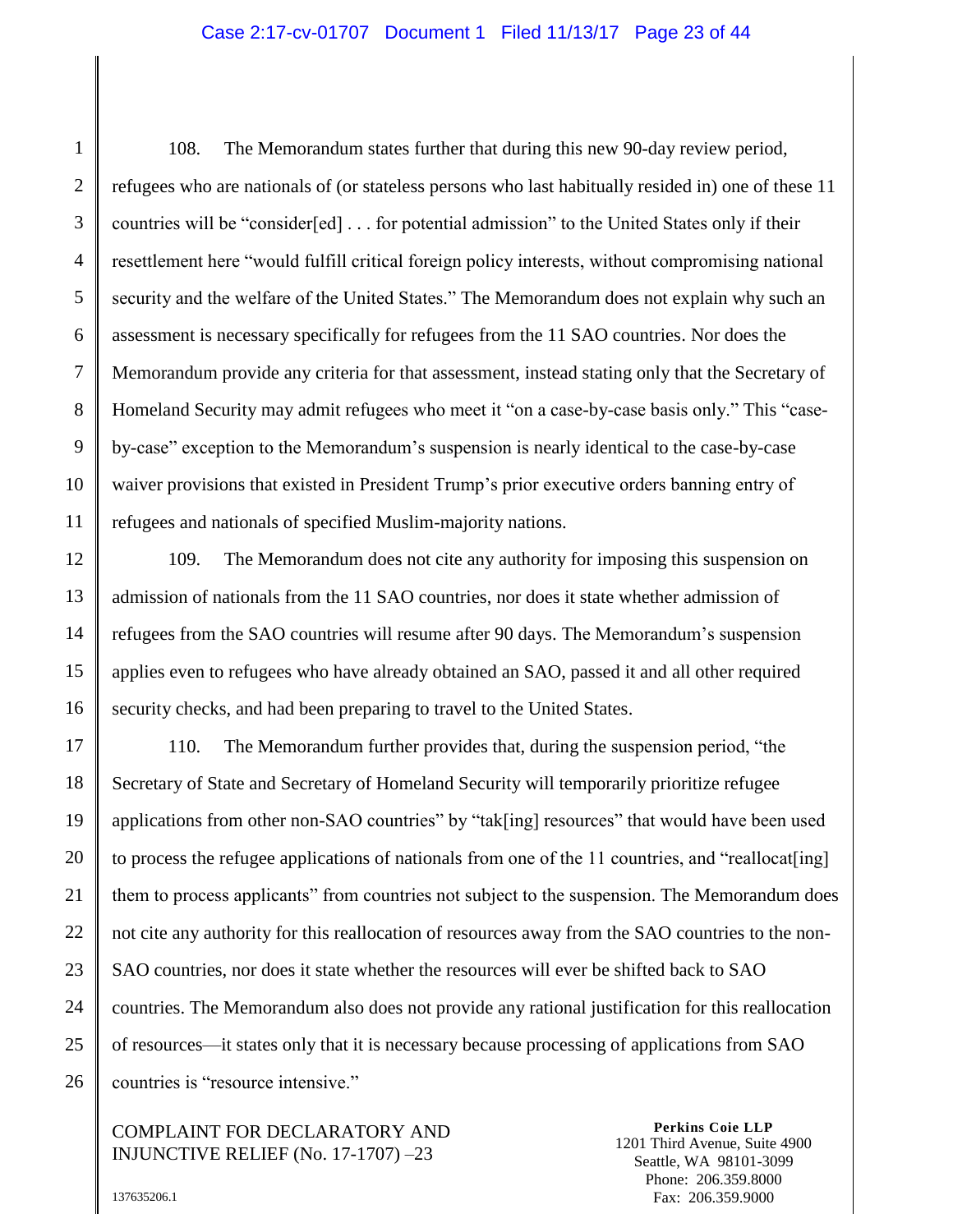## Case 2:17-cv-01707 Document 1 Filed 11/13/17 Page 24 of 44

1 2 3 4 5 6 111. This prioritization of applications from non-SAO countries will have the effect of significantly increasing the percentage of Christian refugees resettled here while significantly decreasing the percentage of Muslim refugees. According to the Pew Research Center, a nonpartisan fact tank, "[o]ne important factor that influences the religious composition of refugee arrivals is country of origin." In the past two fiscal years, approximately 70% of the refugees resettled from the non-SAO countries were Christian; only 16% were Muslim.

7 8 9 10 112. The Memorandum thus implements the Trump Administration's oft-repeated desire to ban Muslim refugees while prioritizing the resettlement of Christian refugees, including the President's pledge to help Christians on the day of EO-1, as well as his claim in April that he is "going to be helping the Christians big league."

11 12 13 14 15 16 17 113. In fact, the day after EO-4 was issued and the Memorandum was released, Vice President Mike Pence gave an address at the annual dinner of In Defense of Christians, a nonprofit organization that, per its website, advocates "for the protection and preservation of Christians and Christianity in the Middle East." During his address, Vice President Pence called out "radical Islamic terrorists" who have perpetrated "vile acts of persecution animated by hatred for Christians and the Gospel of Christ" and promised Christians in the Middle East that "[h]elp is on the way."

18 19 20 21 22 23 114. On October 26, 2017, in a hearing on Oversight of the United States Refugee Admissions Program, Acting Assistant Secretary Simon Henshaw of the U.S. Department of State testified that the USRAP will "continue to demonstrate America's commitment to assisting victims of ISIS in northern Iraq and throughout the Middle East," choosing to highlight only the USRAP's work in Northern Iraq with "Yezidi, Christian, and members of other religious minorities," without any mention of the Muslim refugees in need of help in the region.

24 25 26 115. Even if EO-4's suspension on admissions of nationals of SAO countries is limited to 90 days, it will have a devastating impact on Muslim refugees. That is because refugees have a set window to complete their travel—if they miss this window, the time-consuming security and

COMPLAINT FOR DECLARATORY AND INJUNCTIVE RELIEF (No. 17-1707) –24

**Perkins Coie LLP** 1201 Third Avenue, Suite 4900 Seattle, WA 98101-3099 Phone: 206.359.8000 Fax: 206.359.9000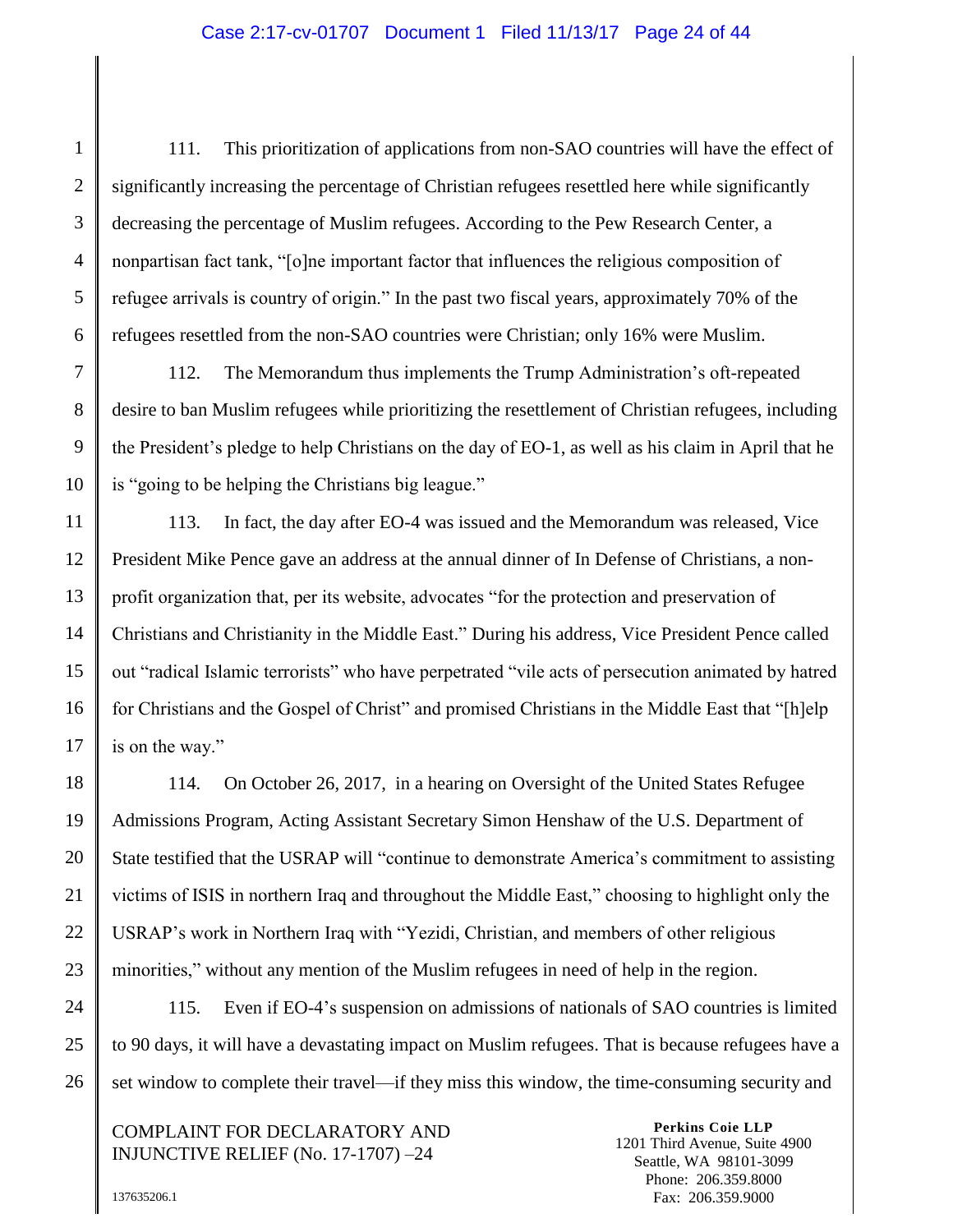## Case 2:17-cv-01707 Document 1 Filed 11/13/17 Page 25 of 44

**Perkins Coie LLP** 1 2 3 4 5 6 7 8 9 10 11 12 13 14 15 16 17 18 19 20 21 22 23 24 25 26 COMPLAINT FOR DECLARATORY AND medical checks that they passed will begin to expire. Once a check expires, it must be reinitiated. But because each security check can take months or even years to complete, the expiration of even one can have a cascading effect, as other clearances expire while the first is being re-processed. As a result, even relatively short-term delays in the resettlement process may reverberate for far longer. This cycle may turn even a temporary delay into a lifetime ban. Suspension of the Follow-to-Join Process 116. The Memorandum also indefinitely suspends the follow-to-join ("FTJ") process for refugees. 117. The FTJ process (also called the "Visas 93" process) is a family reunification process that allows an individual admitted to the United States as a refugee to petition for his or her spouse and unmarried minor children to come to the United States. 118. Pursuant to 8 U.S.C. § 1157(c)(2)(A), a spouse or child of a refugee is entitled to the same admission status as the refugee if certain criteria are met. 119. There are numerous steps an FTJ-eligible family member must undergo before being able to travel to the United States. 120. First, the refugee in the United States must file an I-730 petition with U.S. Citizenship and Immigration Services ("USCIS"). The petitioner must establish that he or she is a refugee, and bears the burden of establishing by a preponderance of the evidence that the FTJ candidate is an eligible spouse or unmarried minor child. 8 C.F.R. § 207.7(e). 121. If the criteria are met, the USCIS adjudicating officer is required to approve the petition. *Id.* § 207.7(f). 122. Beneficiaries are then interviewed either by a Department of State consular officer or a USCIS officer at a U.S. embassy or consulate. *Id.* 123. Beneficiaries are conditionally approved to travel if the interviewing officer finds that: (1) the beneficiary has established by a preponderance of the evidence his or her identity, and a qualified relationship to the petitioner; (2) the beneficiary is not subject to any mandatory

INJUNCTIVE RELIEF (No. 17-1707) –25

1201 Third Avenue, Suite 4900 Seattle, WA 98101-3099 Phone: 206.359.8000 Fax: 206.359.9000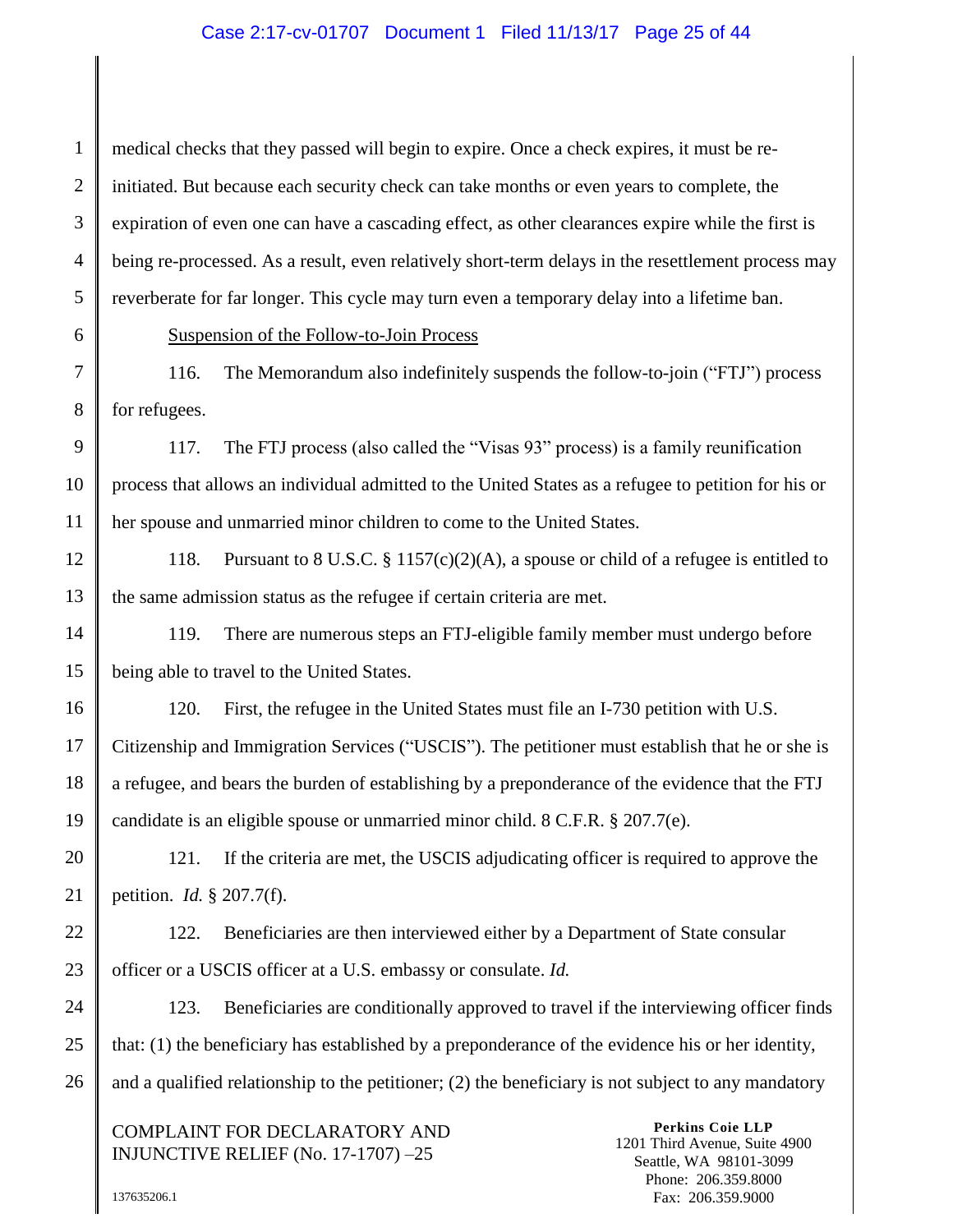### Case 2:17-cv-01707 Document 1 Filed 11/13/17 Page 26 of 44

1 2 bars or relevant inadmissibility ground; and (3) the beneficiary was not previously granted asylum or refugee status by the United States.

3 4 124. The beneficiary must also provide ink-free digital fingerprint scans and undergo the same medical examination required of immigrant visa applicants.

5 6 7 125. The Memorandum states that "additional security measures must be implemented promptly" for FTJ refugees, and that such measures "must be implemented before admission of following-to-join refugees can resume."

8 9 126. The Memorandum claims that FTJ beneficiaries "do not undergo enhanced DHS review," but does not assert that the current FTJ screening process is inadequate.

10 127. The Memorandum does not cite to any authority for suspending the FTJ process.

11 12 128. Over the last few years, approximately 2,500 refugees were annually admitted through the FTJ process to be reunited with spouses or parents already in the United States.

13 14 15 16 129. In recent years, the nationalities most represented in the FTJ process were Iraqi, Somali, Burmese, Congolese, Ethiopian, and Eritrean. In fiscal year 2016 and 2017, 62% of the refugees who arrived from these six countries through the USRAP generally identified as Muslim.

**Refugee Ban 3.0 Serves No Genuine National Security or Foreign Policy Purpose**

18 19 20 130. Even after months of reviewing the USRAP as directed under EO-2, the Trump Administration has not provided any reasoned justifications for the suspension of refugee admissions under Refugee Ban 3.0.

21 22 23 24 25 26 131. Refugees already receive the most thorough vetting of any travelers to the United States. The extensive screening process generally starts with the refugee registering with the United Nations High Commissioner for Refugees ("UNHCR") in the country to which he or she has fled. If the UNHCR determines after an interview and review of documents that the applicant meets the United States' criteria for resettlement consideration and presents no disqualifying information, the UNHCR refers the case to a U.S. embassy.

COMPLAINT FOR DECLARATORY AND INJUNCTIVE RELIEF (No. 17-1707) –26

**Perkins Coie LLP** 1201 Third Avenue, Suite 4900 Seattle, WA 98101-3099 Phone: 206.359.8000 Fax: 206.359.9000

137635206.1

17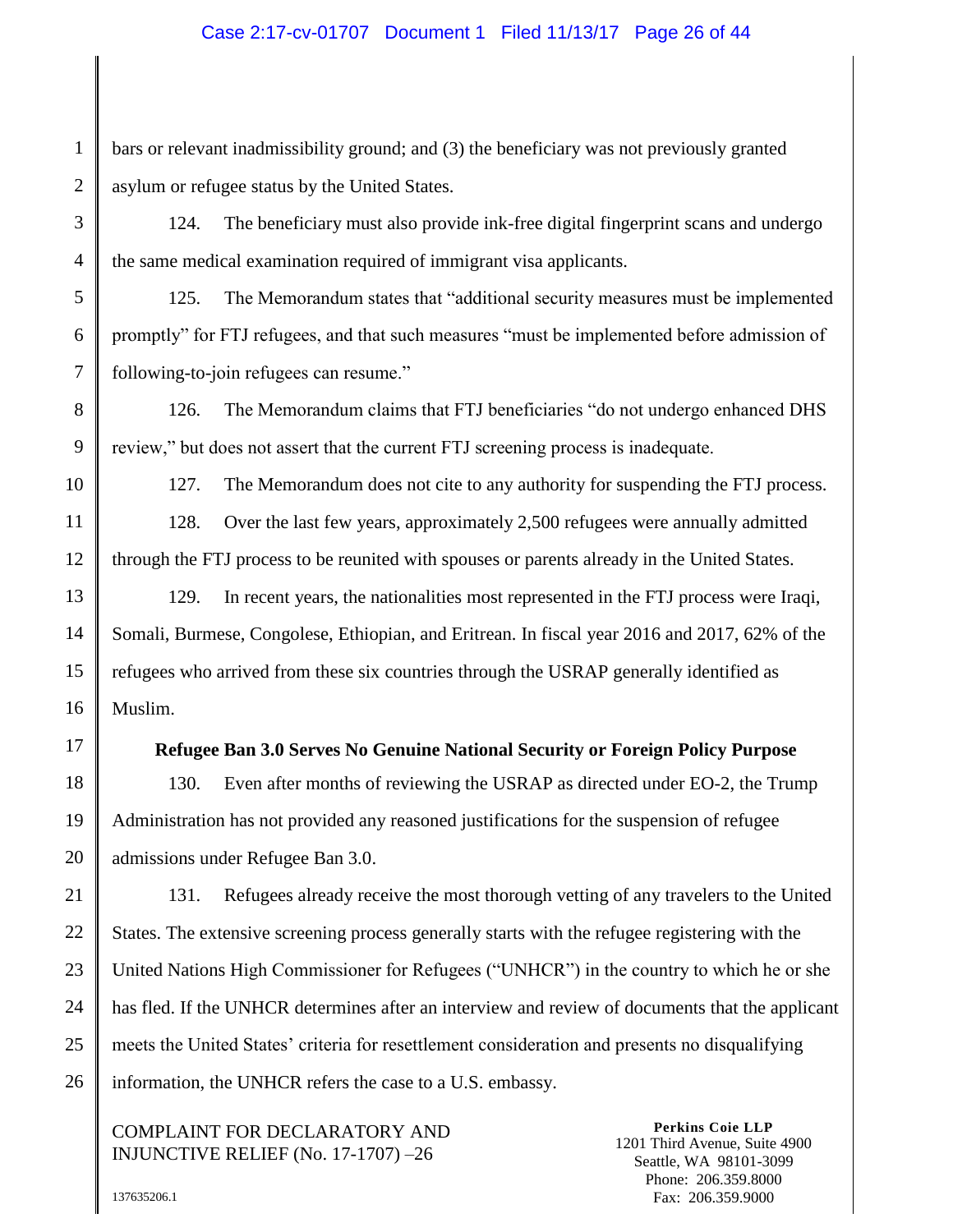#### Case 2:17-cv-01707 Document 1 Filed 11/13/17 Page 27 of 44

1 2 3 4 132. The embassy then transfers the case to one of nine Resettlement Support Centers across the world for further processing. These Centers process refugee applications, prepare case files, and initiate security checks. Once the case files are prepared, the applicant interviews with the USCIS to establish eligibility for refugee status and resettlement in the United States.

5 6 7 133. If the refugee is eligible, the case proceeds through multiple layers of security and medical screening, most of which apply separately to every member of the family in the refugee application, including children.

8 9 10 11 12 13 134. At the final stages of refugee processing, refugees receive an "assurance" of sponsorship from one of nine private non-profit organizations that are dedicated to welcoming refugees into the country and have been designated as "resettlement agencies" by the government. An assurance is a formal, documented commitment by the resettlement agency and its affiliate to arrange for the reception of the refugee and provide individualized, specialized assistance before and after his or her arrival in the United States.

14 15 135. The FTJ beneficiaries are also already subjected to their own thorough vetting and security screening procedures.

16 17 18 136. The refugee vetting process is also already reviewed and enhanced on an ongoing basis in response to particular threats without the need to suspend the USRAP in order to make adjustments.

19 20 21 22 23 24 25 26 137. In addition, the government's own research and analysis concludes that countrybased bans, whether of refugees or other immigrants, are ineffective. After EO-1 was enjoined but before EO-2 was issued, President Trump ordered the DHS and the Department of Justice to produce an intelligence report to demonstrate that foreign nationals from particular Muslimmajority countries present a substantial security threat to the United States. In response, analysts at DHS prepared a draft report, released to the press on February 24, 2017, indicating that there was insufficient evidence that nationals of the seven Muslim-majority countries included in EO-1 pose a terror threat to the United States. The draft report also found that citizenship is an

COMPLAINT FOR DECLARATORY AND INJUNCTIVE RELIEF (No. 17-1707) –27

**Perkins Coie LLP** 1201 Third Avenue, Suite 4900 Seattle, WA 98101-3099 Phone: 206.359.8000 Fax: 206.359.9000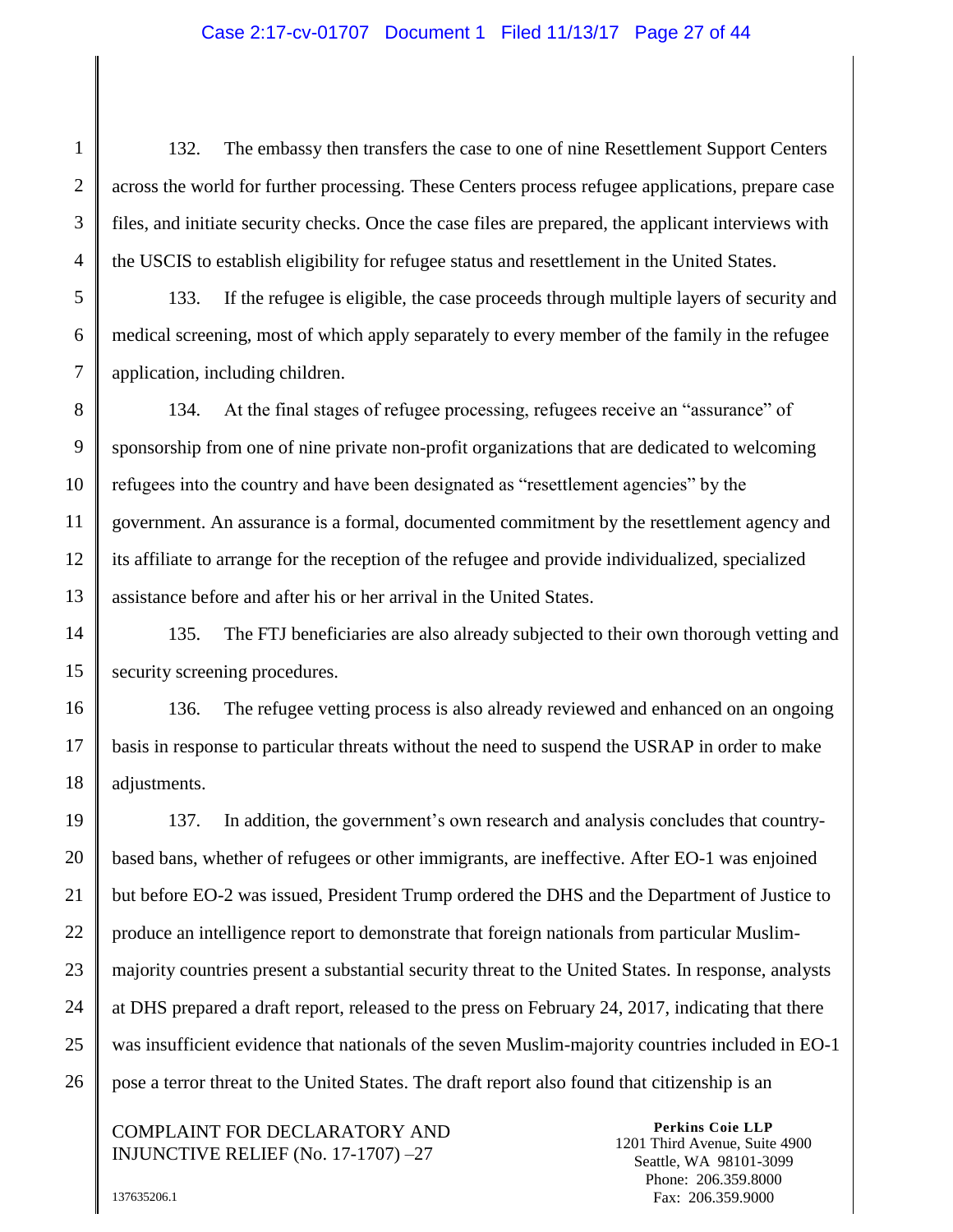## Case 2:17-cv-01707 Document 1 Filed 11/13/17 Page 28 of 44

1 2 3 "unlikely indicator" of terrorism threats to the United States, and that few people from those countries identified in EO-1 have carried out attacks or been involved in terrorism-related activities in the United States since Syria's civil war started in 2011.

4 5 6 7 8 9 10 11 12 13 138. During the four decades from 1975 to the end of 2015, over three million refugees have been admitted to the United States. Despite this number, according to policy analysis from the Cato Institute, only three refugees have killed people in terrorist attacks on U.S. soil during this period and none of these refugees were from the 11 listed countries in the Memorandum. Although EO-2 claimed that "more than 300 persons who had entered the United States as refugees were then the subjects of counterterrorism investigations by the Federal Bureau of Investigation," EO-2 § 1(h), EO-2 did not acknowledge that very few FBI initial assessments of terrorism threats become intensive investigations: for example, in the four months from December 2008 to March 2009, the FBI began 11,667 "assessments" related to terrorism, only 427 of which—less than 4%—led even to more intensive investigations.

14

15

#### **Refugee Ban 3.0 Irreparably Harms Plaintiffs**

### Afkab Mohamed Hussein

16 17 18 19 20 139. Afkab Mohamed Hussein is a refugee from Somalia who was admitted to the United States in 2015. Mr. Hussein now lives in Columbus, Ohio and works as a truck driver. Mr. Hussein has approved follow-to-join petitions for his wife and his nearly two-year-old son. He is Muslim. Mr. Hussein is and has been represented in his follow-to-join petition by Community Refugee & Immigration Services (CRIS).

21 22 23 24 25 26 140. Mr. Hussein and his parents fled Somalia when Mr. Hussein was only three years old because militias were targeting people of their clan, including Mr. Hussein's family. Mr. Hussein grew up in a refugee camp in Kenya and married his wife there. When Mr. Hussein was admitted to the United States as a refugee, a year after his marriage, his wife was pregnant with their son. Mr. Hussein has not seen his wife since then and he has never met his son, his only child. His wife and son are both nationals of Somalia.

COMPLAINT FOR DECLARATORY AND INJUNCTIVE RELIEF (No. 17-1707) –28

**Perkins Coie LLP** 1201 Third Avenue, Suite 4900 Seattle, WA 98101-3099 Phone: 206.359.8000 Fax: 206.359.9000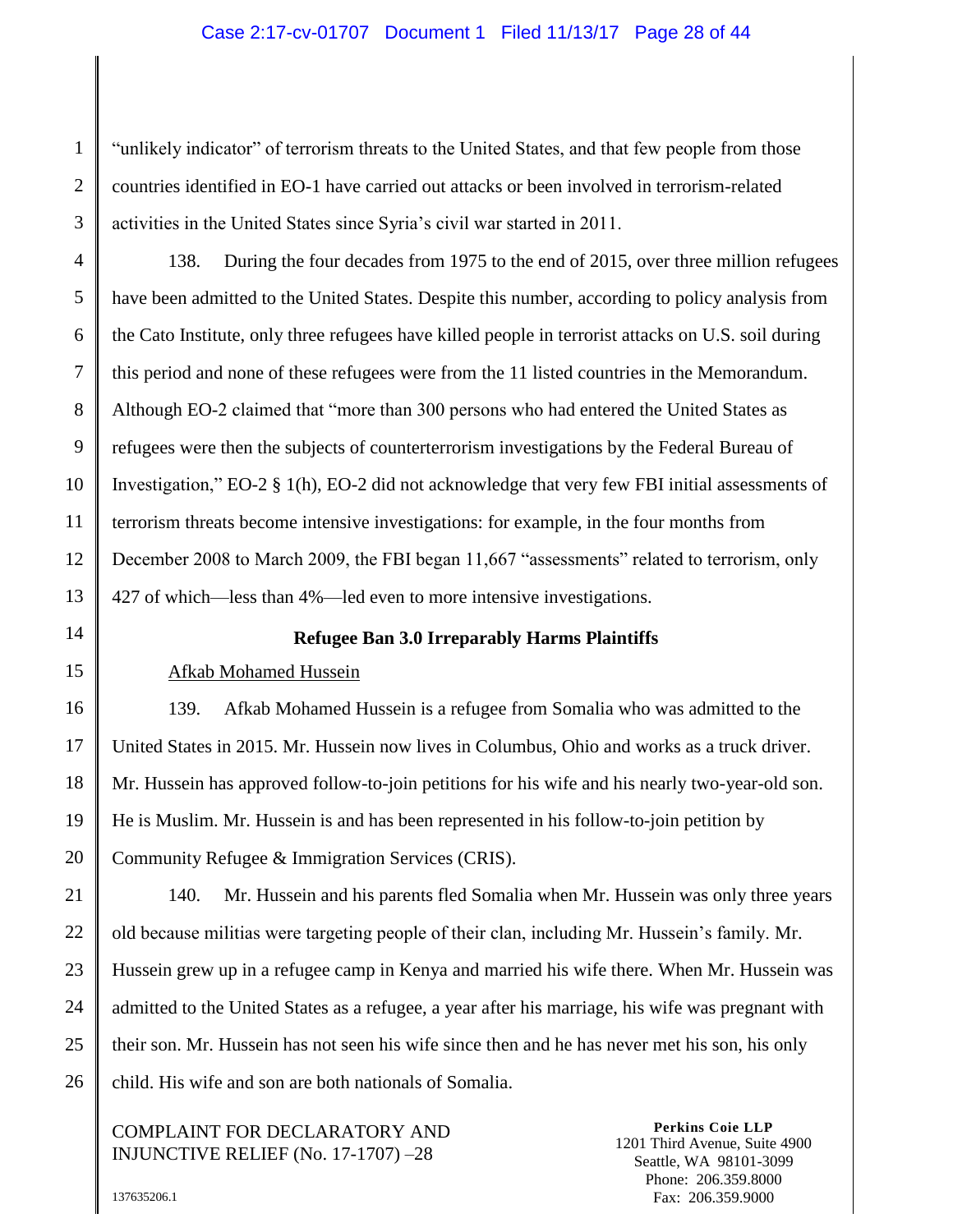## Case 2:17-cv-01707 Document 1 Filed 11/13/17 Page 29 of 44

1 2 3 4 141. Mr. Hussein's follow-to-join petitions for his wife and son were approved in June 2016, his wife was interviewed, and his wife and son have undergone two medical examinations because the results of their first examinations expired while they were waiting for approval to travel.

5 6 7 8 9 10 11 142. Knowing that he will be indefinitely separated from his wife and his son because of Refugee Ban 3.0 has been very difficult for Mr. Hussein. Mr. Hussein has never met his son, his only child, because his son was born after he was admitted to the United States. Mr. Hussein and his wife are very close and they speak on the phone every day. They want to have more children together, but they do not know when they will be together again. Mr. Hussein feels sad about their separation and helpless because he believes it is his responsibility to protect and care for his family and he cannot do that from so far away.

12 13 14 143. Mr. Hussein feels that Refugee Ban 3.0's purpose was to prevent Muslims like him and his family from entering the United States. He feels that he is being personally targeted based on his religious beliefs, and he feels anxiety and stress as a result.

John Doe 1

15

16 17 18 19 20 21 22 23 144. John Doe 1 ("Doe 1") is an Iraqi national who currently lives in Cairo, Egypt. Doe 1 is and has been represented in his refugee application by U.S.-based attorneys offering pro bono services through IRAP in the ordinary course of IRAP's work as a legal services provider. Doe 1 fled Iraq in 2014 after his and his family's lives were threatened because of his service and loyalty to the United States Army. Doe 1 is waiting to travel to the United States as a refugee through the Direct Access Program for U.S.-Affiliated Iraqis ("DAP"), which provides a path for resettlement for people like him who served the United States government. He was conditionally approved for resettlement to the United States on or around December 2016.

24 25 26 145. In early October 2017, the International Organization for Migration ("IOM") called Doe 1 to tell him to get ready to travel to the United States. While Doe 1 was attempting to update his new passport on IOM's advice, Refugee Ban 3.0 was issued.

COMPLAINT FOR DECLARATORY AND INJUNCTIVE RELIEF (No. 17-1707) –29

**Perkins Coie LLP** 1201 Third Avenue, Suite 4900 Seattle, WA 98101-3099 Phone: 206.359.8000 Fax: 206.359.9000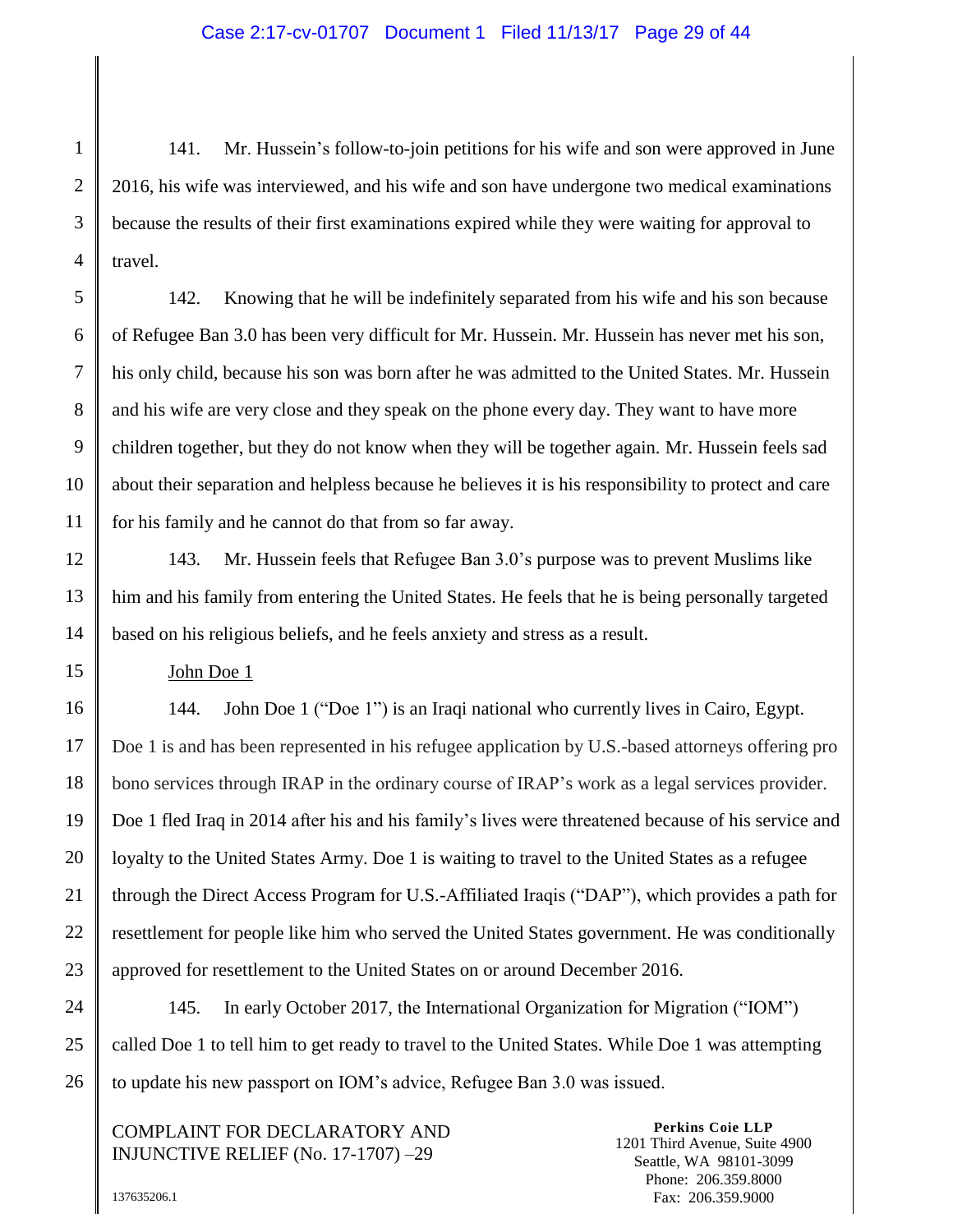#### Case 2:17-cv-01707 Document 1 Filed 11/13/17 Page 30 of 44

1 2 3 4 5 6 7 146. When Doe 1 learned that that Refugee Ban 3.0 would effectively suspend refugee admissions for nationals from eleven countries, including Iraq, for at least 90 days, he felt scared and helpless. He had been waiting to enter the United States for almost three years in difficult and dangerous conditions, away from his family, without the ability to work. He is afraid any more delay will put him and his family in serious danger. Numerous Iraqi interpreters who served the United States have been murdered by Al Qaeda in Iraq or by ISIS, and he is afraid of meeting the same fate.

8 9 10 11 12 147. Doe 1 and his family are Sunni Muslim. He believes that the purpose of the Executive Order and Memorandum is to prevent Muslims like him from entering the United States. The anti-Muslim statements and views behind suspending admission from eleven SAO countries—nine of which are Muslim-majority countries—make him feel targeted for his religious beliefs and have caused him anxiety and stress.

Allen Vaught

13

14 15 16 17 148. Allen Vaught is a lawyer, veteran of the U.S. Army, and a former member of the Texas House of Representatives. He is a U.S. citizen and lives in Dallas, Texas. As a Captain in the Army, Mr. Vaught was responsible for hiring Arabic translators. Mr. Vaught hired Doe 1 while stationed in Fallujah, Iraq.

18 19 20 21 22 23 24 149. After his honorable discharge from the military, Mr. Vaught has expended significant time, effort, and expense to resettle Doe 1 in the United States. Mr. Vaught submitted a letter of recommendation in support of Doe 1's DAP application and volunteered to house him and pay his expenses when he arrived in the United States. Mr. Vaught and his family held fundraisers and raised approximately \$800 to help Doe 1 get on his feet once he arrived. Upon hearing that Doe 1 was soon to travel to the U.S., Mr. Vaught rearranged his home to make room for Doe 1.

25 26 150. Mr. Vaught was diagnosed with post-traumatic stress disorder, or PTSD, resulting from his service in the Army. Mr. Vaught's PTSD is exacerbated by Doe 1's inability to enter

COMPLAINT FOR DECLARATORY AND INJUNCTIVE RELIEF (No. 17-1707) –30

**Perkins Coie LLP** 1201 Third Avenue, Suite 4900 Seattle, WA 98101-3099 Phone: 206.359.8000 Fax: 206.359.9000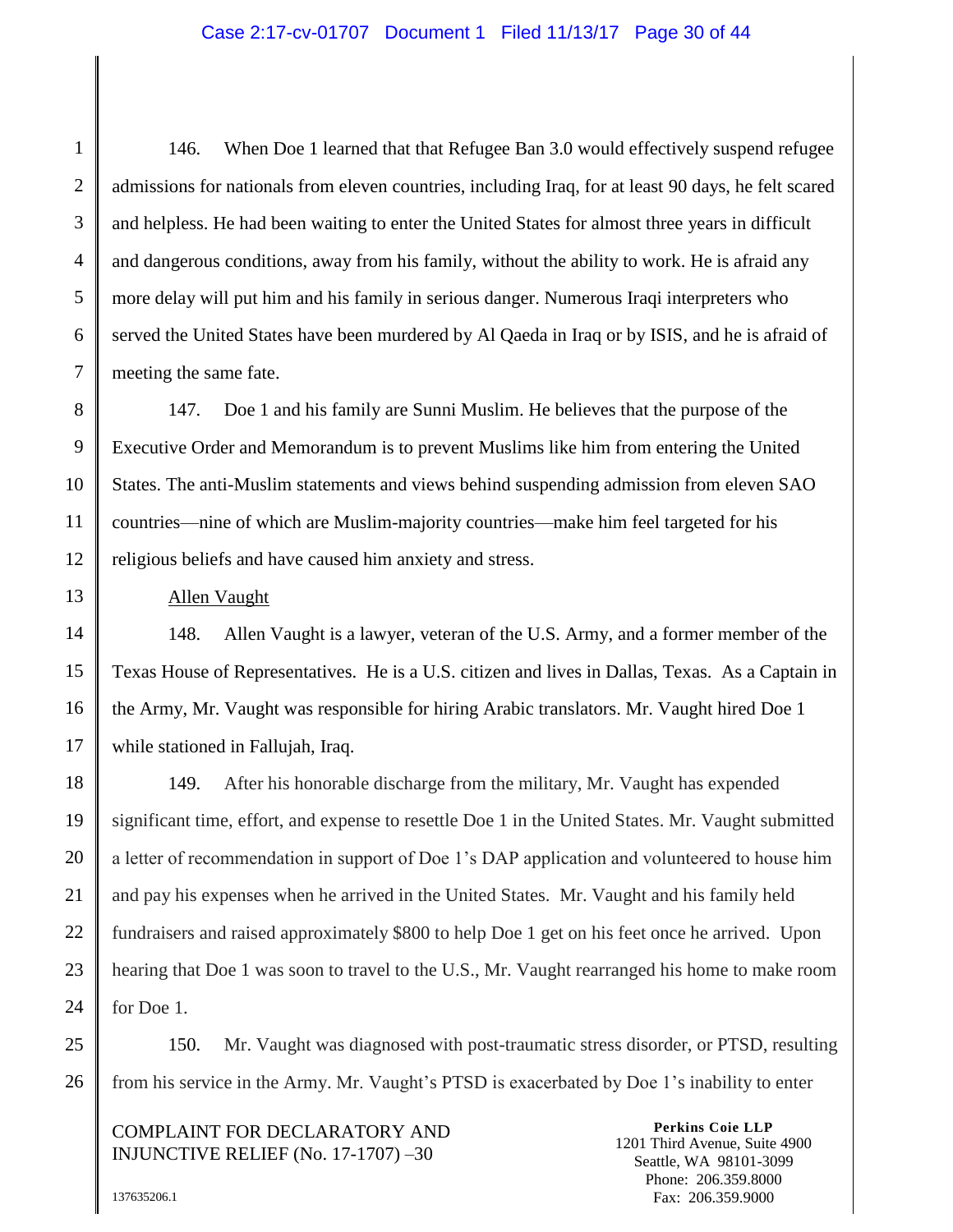#### Case 2:17-cv-01707 Document 1 Filed 11/13/17 Page 31 of 44

1 2 3 4 the United States. Having hired Doe 1, Mr. Vaught feels responsible for the continued danger that Doe 1 is in and has trouble sleeping at night wondering if Doe 1 will be killed before he gets to the United States. Two other translators that Mr. Vaught worked with in Iraq have been murdered.

5 6 7 151. Mr. Vaught believes that Refugee Ban 3.0 is intended to target Muslims and believes that it is inconsistent with the values he fought to uphold as a commissioned officer in the Army.

8

### John Doe 2

9 10 11 12 13 14 15 16 17 18 152. John Doe 2 ("Doe 2") is a refugee in DAP. He is a national of, and is currently living in, Iraq. He is Muslim. Doe 2 is and has been represented in his refugee application by IRAP in the ordinary course of IRAP's work as a legal services provider. Doe 2 worked as an interpreter for the United States Army, and later helped to promote democracy and the new Iraqi constitution. Two of his colleagues were killed for their service promoting the Iraqi constitution, and Doe 2 and his family received threats to their lives. In 2010, he came to the United States, accompanied by his wife and five children, to complete his PhD. Upon graduation in 2014, he travelled back to Mosul, his hometown, because two Iraqi colleagues had personally and financially guaranteed his return at the end of his degree. His wife and children remained in the United States and sought asylum.

19 20 21 22 153. Doe 2 has been unable to rejoin his family since ISIS seized control of Mosul shortly after his return to Iraq. He applied as a refugee through DAP and was conditionally approved for resettlement with his family in Pennsylvania in March 2016. He was awaiting security checks and travel booking at the time of the first, second, and fourth Executive Orders.

23 24 25 26 154. Doe 2 has been apart from his family for over three years now, and the separation is very painful. He is an integral member of the family, and his family worries constantly that his life is in danger in Iraq. He is devastated to miss milestones in his children's lives and has not been able to meet his two granddaughters. He also feels betrayed because he enthusiastically

COMPLAINT FOR DECLARATORY AND INJUNCTIVE RELIEF (No. 17-1707) –31

**Perkins Coie LLP** 1201 Third Avenue, Suite 4900 Seattle, WA 98101-3099 Phone: 206.359.8000 Fax: 206.359.9000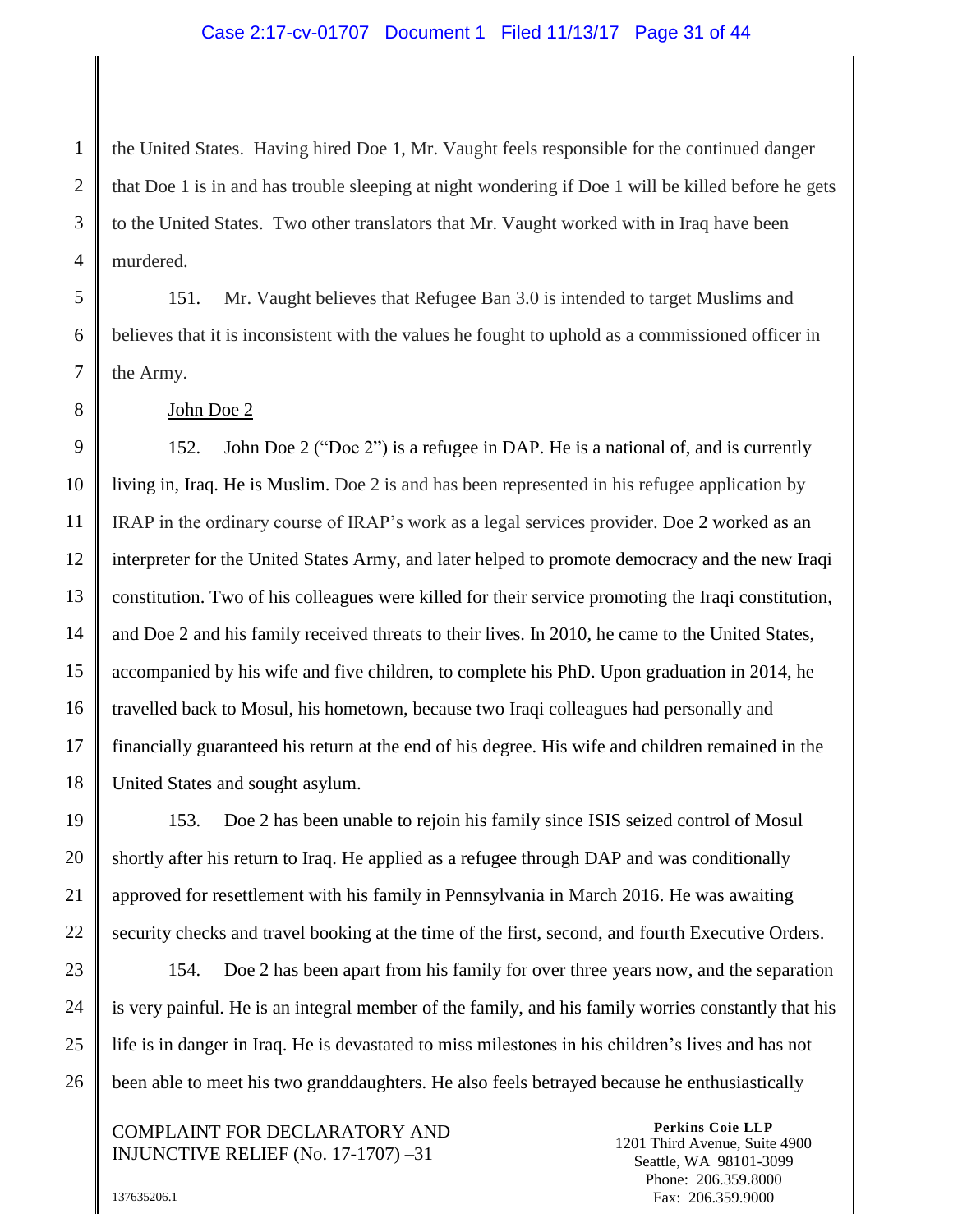#### Case 2:17-cv-01707 Document 1 Filed 11/13/17 Page 32 of 44

served the United States' democratization efforts, endangering his life and his family's lives in the process, and is now unable to resettle with his family in the United States.

John Doe 3

1

2

3

4 5 6 7 8 9 155. John Doe 3 ("Doe 3") is a lawful permanent resident residing in Pennsylvania and is Doe 2's son-in-law. Doe 3 has been separated from his father-in-law for over three years, and is intensely worried about his father-in-law's safety in Iraq. He knows that his father-in-law has been targeted by extremists for his service to the United States Army, his support of the Iraqi democratic constitution, and his affiliation with a United States university. He understands that his father-in-law has completed several stages of his refugee application as part of DAP.

10 11 12 156. Doe 3's wife is her father's resettlement sponsor, and in April 2016 the resettlement agency told Doe 3's wife to expect her father's arrival by August 2016. Since then, Doe 3's father-in-law has been awaiting travel booking to the United States.

13 14 15 16 17 18 19 157. Doe 3 is Muslim, and feels insulted and betrayed by the new refugee restrictions affecting Iraqi nationals. The new restrictions make him feel that the government views all Muslims as national security threats on the basis of their religion. He also feels it is unfair for his father-in-law to be excluded from the United States after dutifully serving U.S. military operations and democratization efforts. Doe 3 witnesses the emotional toll that the prolonged separation is taking on his wife and daughter, and on the rest of Doe 2's family. Doe 3's wife often cries because her father is stranded in Iraq, and fears that his life is in danger.

Jane Doe 4

20

21 22 23 24 25 26 158. Jane Doe 4 ("Doe 4") is a national of, and currently lives in, Egypt. Doe 4 is and has been represented in her refugee application by IRAP in the ordinary course of IRAP's work as a legal services provider. As a transgender woman in Egypt she faces sexual harassment, physical and sexual violence, including multiple attempted rapes, and death threats. The Egyptian government has recently targeted, detained, imprisoned, and tortured members of the

# COMPLAINT FOR DECLARATORY AND INJUNCTIVE RELIEF (No. 17-1707) –32

**Perkins Coie LLP** 1201 Third Avenue, Suite 4900 Seattle, WA 98101-3099 Phone: 206.359.8000 Fax: 206.359.9000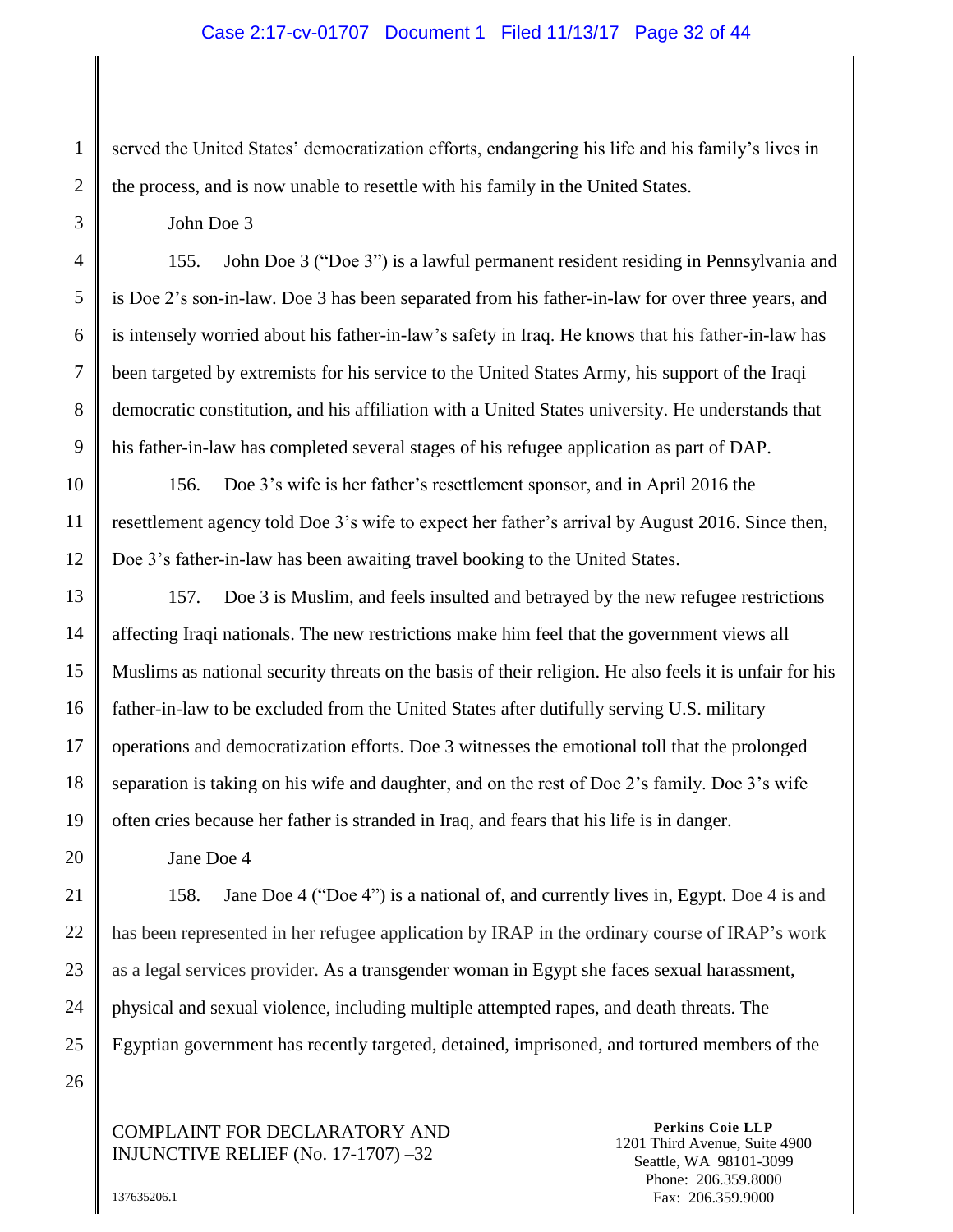#### Case 2:17-cv-01707 Document 1 Filed 11/13/17 Page 33 of 44

transgender community because of their gender identity. A few months ago the Egyptian State Security came to Doe 4's home and took her away to be interrogated about her gender identity.

3 4 5 6 7 8 9 10 11 12 159. Before the new refugee restrictions, Doe 4's refugee application was receiving expedited processing by the USRAP because she is at high risk of persecution. She was referred for resettlement to the United States by the U.S. Embassy in Cairo on or around June 2017. Doe 4 had an urgent pre-screening interview with IOM in September 2017 and completed her USCIS interview the following day. On information and belief, transgender refugee applicants presenting urgent risks typically travel to the United States between approximately six months to one year after the date of access to the USRAP. Due to the urgent nature of her case, on November 8, 2017, Doe 4's counsel requested that her application be granted a case-by-case foreign policy waiver of the suspension of refugee processing for nationals from SAO countries, but has not been given an indication of how or whether her request will be assessed.

13 14 15 16 17 160. When Doe 4 learned of the new refugee restrictions she was devastated. She is terrified for her life every day that she must remain in Egypt. She cannot flee because the gender on her identity documents does not match her current appearance. She has no financial resources or income in Egypt, and faces imminent danger due to her increased risk of homelessness. Doe 4 also feels that Refugee Ban 3.0 targets her as a Muslim refugee on the basis of her religion.

Jane Doe 5

18

1

2

19 20 21 22 23 24 25 26 161. Jane Doe 5 ("Doe 5") is an Iraqi national currently living in Iraq. Doe 5 is and has been represented in her refugee application by IRAP in the ordinary course of IRAP's work as a legal services provider. Because of her employment as an interpreter and administrator for American companies, she is in danger every day. After receiving death threats in 2014 due to her work, in 2015 she was kidnapped by militants, who held and raped her for over a month. When she was finally released, her captors warned her to stop working for Americans, but she has refused to do so, as she has no other means of supporting herself. Doe 5's husband divorced her three weeks after her release because of the stigma associated with rape.

COMPLAINT FOR DECLARATORY AND INJUNCTIVE RELIEF (No. 17-1707) –33

**Perkins Coie LLP** 1201 Third Avenue, Suite 4900 Seattle, WA 98101-3099 Phone: 206.359.8000 Fax: 206.359.9000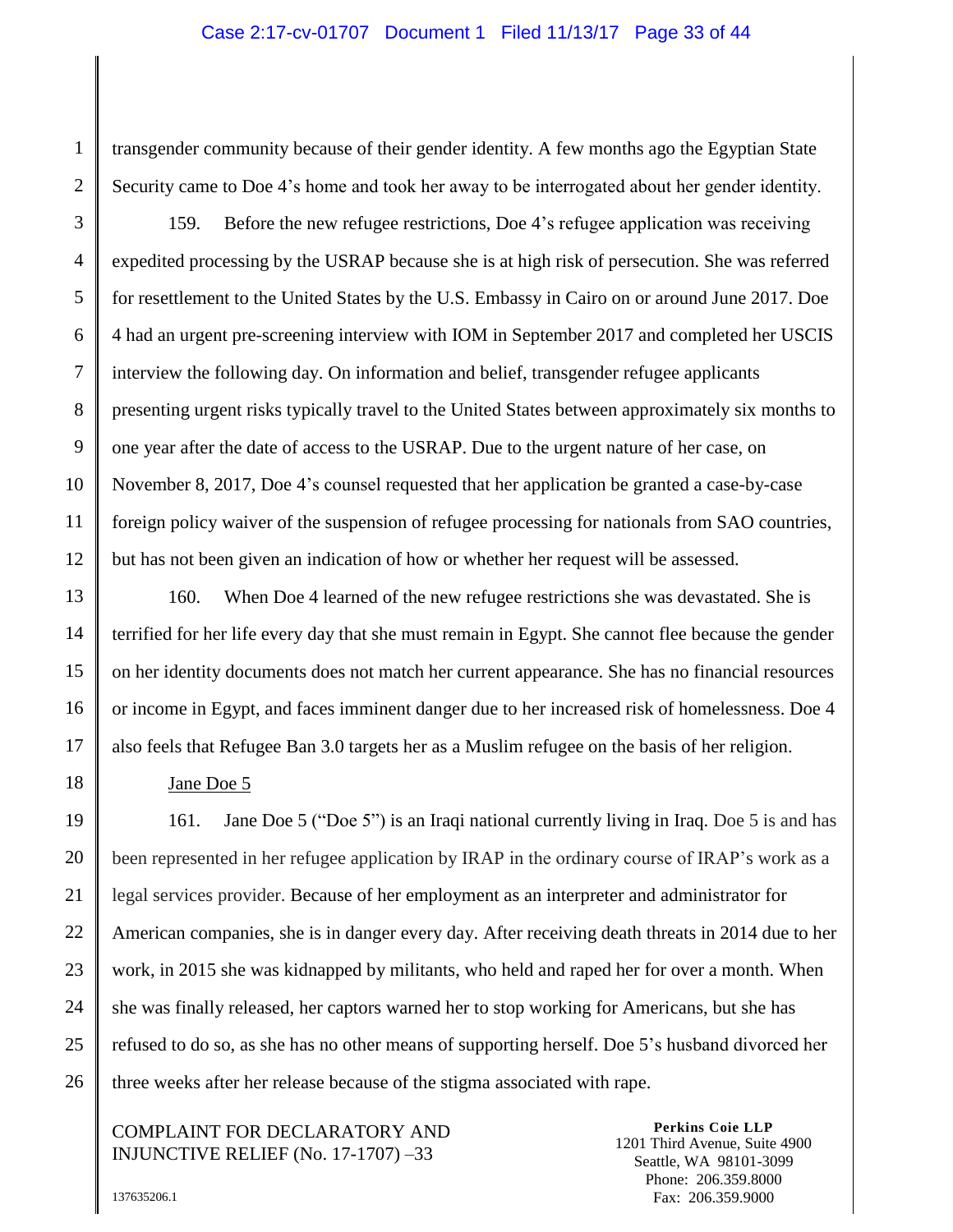### Case 2:17-cv-01707 Document 1 Filed 11/13/17 Page 34 of 44

1 2 3 162. In 2012, Doe 5 applied to DAP and received her second interview with USCIS on July 20, 2016. She has completed multiple stages of the admissions process, including two interviews with USCIS and a medical check.

4 5 6 163. The other members of Doe 5's immediate family have all moved to the United States, including her mother, father, two sisters and brother. She remains close to her family, and being separated from them is very painful for her.

7 8 9 164. Since Refugee Ban 3.0 was issued, Doe 5 has felt increasingly hopeless about her situation in Iraq, where her life is constantly in danger. With the refugee restrictions in place, she worries that she will never be able to travel to the United States.

10 11 12 13 165. Doe 5 is Muslim, and she believes that the purpose of the Refugee Ban is intended to prevent Muslims from entering the United States. She feels that she is being treated as a potential threat to the United States on the basis of her religion, and this is causing her increased anxiety and exacerbating her depression.

Jane Doe 6

14

15 16 17 166. Jane Doe 6 ("Doe 6") is a United States citizen and is Doe 5's sister. Doe 6 left Iraq in March 2006 and resettled in the United States in 2008. She currently lives with her husband and children in Houston, Texas, where she runs a successful limousine business.

18 19 20 21 22 23 167. Doe 6 is very close to her sister and took care of her sister when her sister was a child. They have been living apart since Doe 6 left Iraq, and she has only seen her sister one time since then—in the summer of 2014, when Doe 6 traveled to Turkey. When she has the opportunity to talk to her sister, the calls are emotionally difficult for both of them. Doe 6 is anxious about her sister's fate, and feels that she cannot fully enjoy her life in the United States while her sister is in constant danger.

24 25 26 168. When Doe 6 learned of Refugee Ban 3.0, she felt brokenhearted. She tried to comfort her sister, but she now believes that it will be many years before they will see each other. Doe 6's anxiety about her sister's safety increases the longer her sister remains in Iraq.

COMPLAINT FOR DECLARATORY AND INJUNCTIVE RELIEF (No. 17-1707) –34

**Perkins Coie LLP** 1201 Third Avenue, Suite 4900 Seattle, WA 98101-3099 Phone: 206.359.8000 Fax: 206.359.9000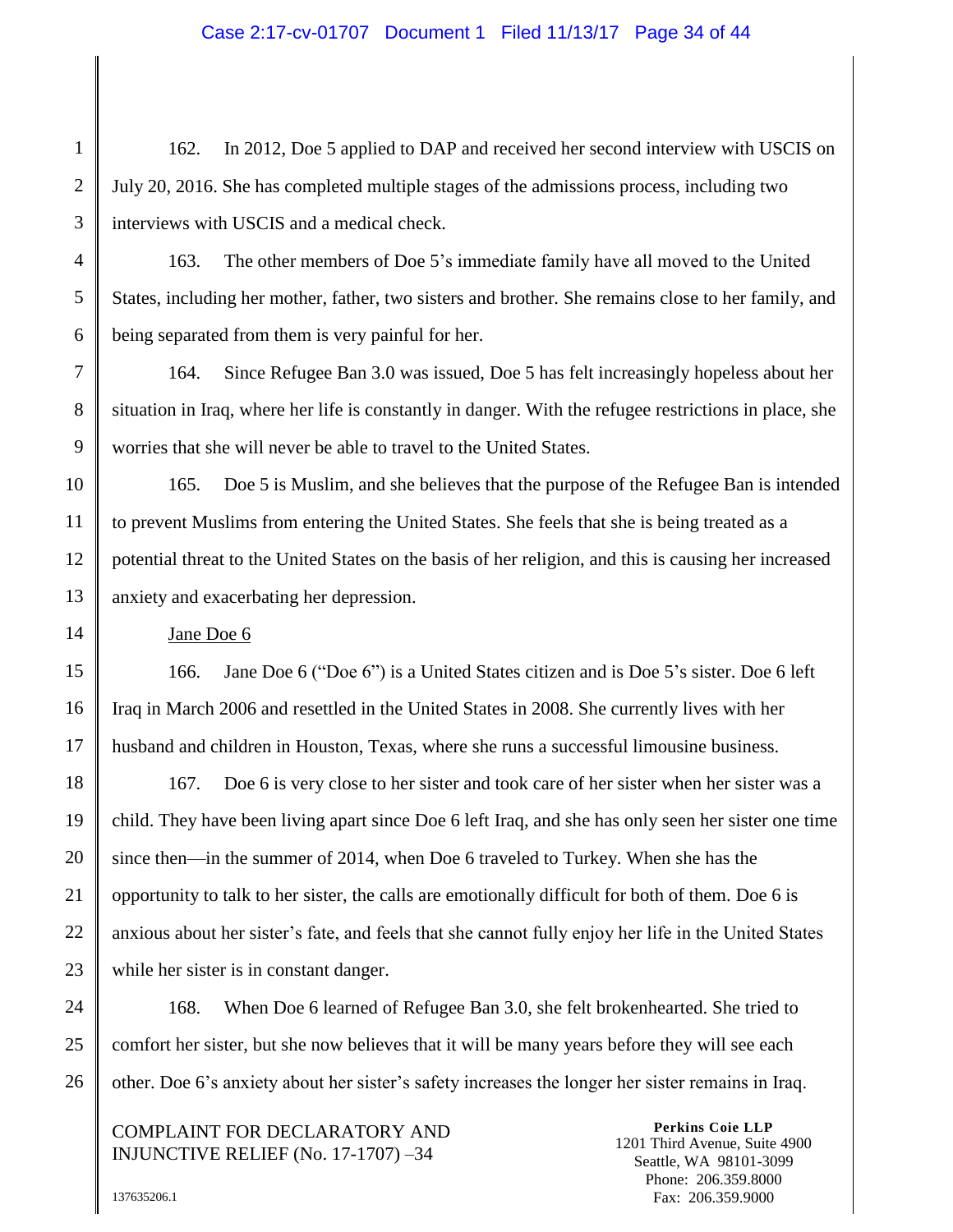### Case 2:17-cv-01707 Document 1 Filed 11/13/17 Page 35 of 44

1 2 3 4 5 169. Doe 6 is Muslim, and she believes that the purpose of Refugee Ban 3.0 is to prevent Muslims, like her sister, from entering the United States. She feels that the anti-Muslim policies behind suspending refugee admissions perpetuate stereotypes that all Iraqis are dangerous, and she worries that these stereotypes will impact how people treat her family, and especially her children.

#### 6

# John Doe 7

7 8 9 10 11 170. John Doe 7 ("Doe 7") is a lawful permanent resident who was admitted to the United States as a refugee from Iraq in 2014. He currently lives in King County, Washington and recently had to stop working due to declining heath. Doe 7 has an approved follow-to-join petition for his nineteen-year-old Iraqi son from his first marriage. Doe 7 is Muslim, as is his family.

12 13 14 15 16 171. Doe 7 fled Iraq in 2012 because he faced persecution and death threats from members of one of the Islamic parties in the Iraqi government. He was forced to flee to Turkey, where he applied for and was granted refugee status with the United Nations. He was subsequently joined by his wife and two of his children in Turkey, and they were able to come to the United States together.

17 18 19 20 172. Doe 7 filed the follow-to-join petition for his son in November 2015. The I-730 petition was subsequently approved, and Doe 7's son completed his interview and fingerprinting. In November 2016, Doe 7's son was assured for resettlement in the United States by HIAS and Jewish Family Service of Seattle, and has been awaiting travel arrangements since that time.

21 22 23 24 25 26 173. Knowing that his son's follow-to-join petition is indefinitely suspended makes Doe 7 feel hopeless and like his plan to reunite with his son in the United States is fading away. He also fears that his son's application will be affected by the suspension of refugee admissions from SAO country nationals, including Iraq. It is clear to Doe 7 that the purpose of the Executive Order and Memorandum is to prevent Muslims like him and his family from entering the United States. Doe 7 is too scared to travel to Iraq to visit his son, even though he is able to do so,

COMPLAINT FOR DECLARATORY AND INJUNCTIVE RELIEF (No. 17-1707) –35

**Perkins Coie LLP** 1201 Third Avenue, Suite 4900 Seattle, WA 98101-3099 Phone: 206.359.8000 Fax: 206.359.9000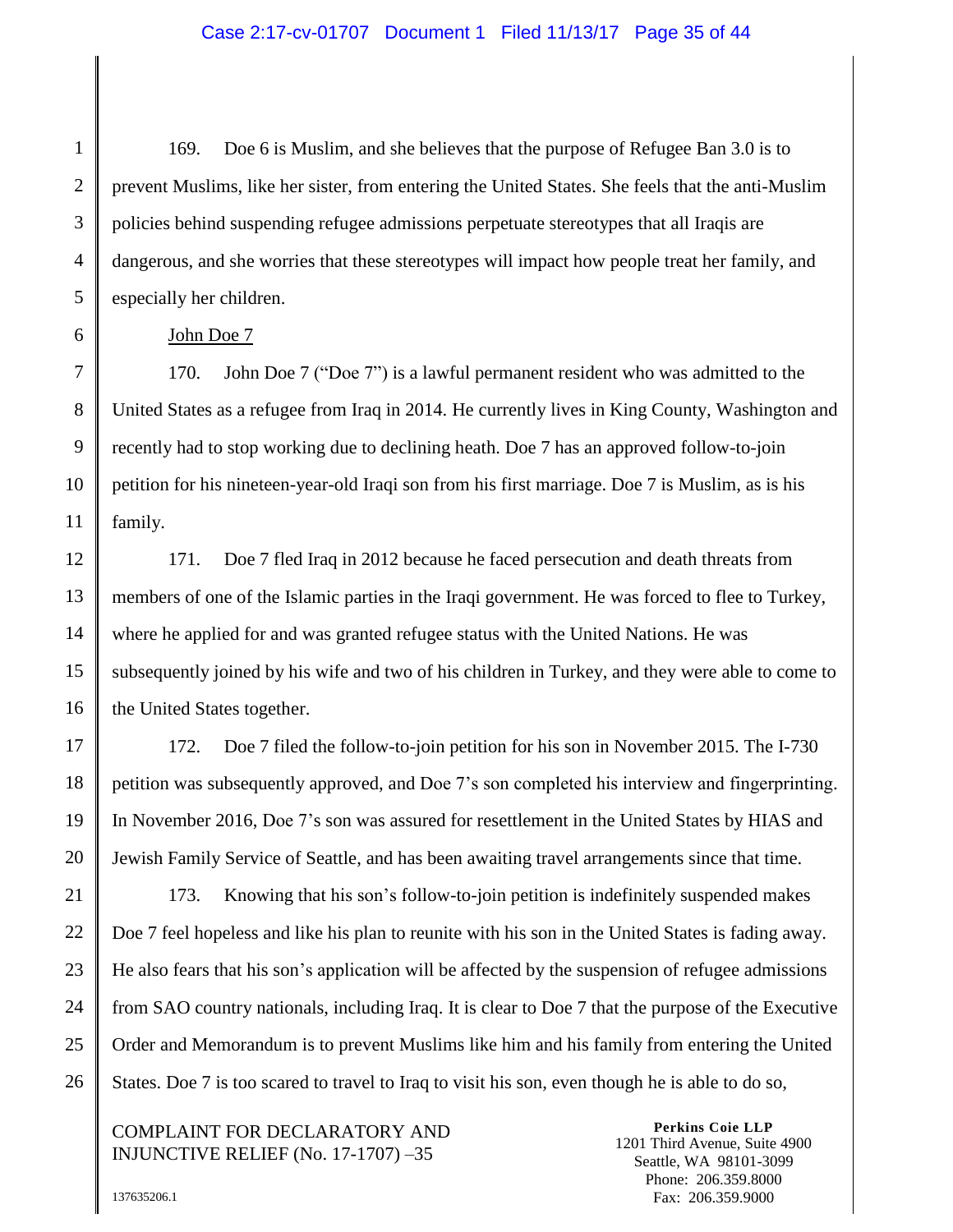#### Case 2:17-cv-01707 Document 1 Filed 11/13/17 Page 36 of 44

because he fears he will not be readmitted to the United States. He has not bought a house in the United States because he is not sure that Muslims will be allowed to remain in the country.

3 4 5

7

1

2

Jewish Family Service of Seattle

6 8 174. Plaintiff Jewish Family Service of Seattle ("JFS-S") is a Washington non-profit corporation with its principal place of business in Washington State. JFS-S has an uninterrupted 125-year history of service to refugees—the most vulnerable Jewish and non-Jewish individuals and families from around the globe. JFS-S was founded in 1892 with a mission of helping newly arrived Jewish immigrants and refugees establish their lives in the Puget Sound Region.

9 10 11 12 13 14 15 16 175. The Torah commands Jewish people to "welcome the stranger," a teaching that compels JFS-S to serve and protect refugees and to oppose the religious discrimination and unjust targeting of Muslims addressed in this lawsuit. Today, one way that JFS-S answers this command is by resettling and serving refugees from Afghanistan, Burma, the Democratic Republic of Congo, Iran, Iraq, Syria, Sudan, Somalia, and Ukraine. JFS-S's most intensive services to refugees are delivered through its reception and placement program. One other important aspect of refugee resettlement is helping current and former resettlement clients reunite with family who remain overseas.

17 18 19 20 21 22 176. In federal fiscal year ("FFY") 2016, JFS-S resettled 290 refugees. In FFY2017, JFS-S resettled 333 refugees. For FFY2018, JFS-S has allocated resources to resettle 285 refugees, in plans it developed with the Department of State and HIAS, but fears that this latest executive order will result in the resettlement of far fewer refugees. Many of the refugees resettled by JFS-S are from Muslim-majority countries that Refugee Ban 3.0 will impact, including Egypt, Iran, Iraq, Libya, Mali, Somalia, Sudan, Syria, and Yemen.

23 24 25 26 177. Refugee Ban 3.0 burdens and—as to many refugees—would directly end JFS-S's ability to fulfill its mission in accordance with its religious values. Similarly, in light of the history of persecution that Jewish people have suffered in many times and places throughout the

COMPLAINT FOR DECLARATORY AND INJUNCTIVE RELIEF (No. 17-1707) –36

**Perkins Coie LLP** 1201 Third Avenue, Suite 4900 Seattle, WA 98101-3099 Phone: 206.359.8000 Fax: 206.359.9000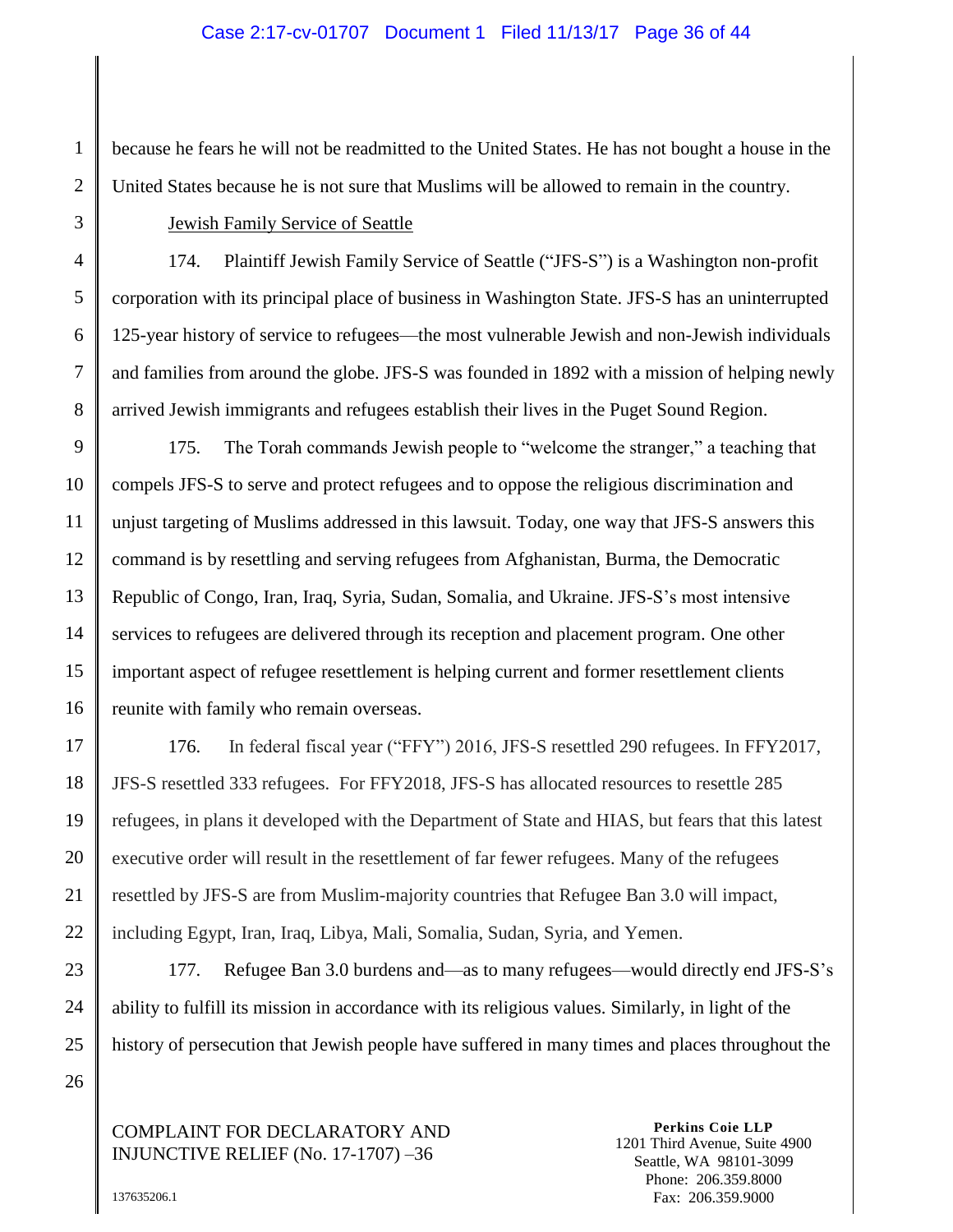#### Case 2:17-cv-01707 Document 1 Filed 11/13/17 Page 37 of 44

2 world, helping refugees is a critical part of how Jewish people (including JFS-S, its volunteers and its staff) express their religious beliefs and teachings.

3 4 5 6 7 8 9 10 11 178. If JFS-S is no longer able to provide resettlement assistance for clients who are banned by Refugee Ban 3.0, JFS-S will no longer receive funding support for these resettlement activities, and JFS-S's staff positions will be at risk. If Refugee Ban 3.0 remains in effect, JFS-S may be forced to lay off at least one employee, and possibly more, or will have to absorb this loss through attrition within the greater organization or through a decrease in quality of service, as staff will have to be reassigned to different positions to perform different duties. All of these alternatives thwart JFS-S's organizational mission and sincerely held religious beliefs, even as JFS-S must grapple with increased expenditures resulting from Refugee Ban 3.0, including devoting staff resources to address the concerns of clients and their family members.

12 13 14 15 16 17 18 19 20 21 22 23 179. JFS-S has diverted organizational resources to identify and counteract the negative effects of Refugee Ban 3.0. JFS-S's clients include Muslim follow-to-join refugee petitioners and beneficiaries. Several of JFS-S's clients are petitioning for their family members through follow-to-join petitions. Those clients are now unsure about whether their family members will be permitted to join them in the United States. Refugee Ban 3.0 will undoubtedly require JFS-S to divert resources to address inquiries and concerns arising out of Refugee Ban 3.0's implementation. JFS-S staff have been spending at least 25% of their time responding to concerns and inquiries from Muslim and other clients since President Trump issued EO–1. JFS-S has every reason to expect that this percentage of diverted time will not only continue, but will expand significantly in the coming weeks and months as knowledge of and fear of Refugee Ban 3.0 grows. These resources could have otherwise been spent on fulfilling the organization's goals.

24 25 26 180. JFS-S asserts claims on behalf of itself and its clients. The rights of clients that JFS-S seeks to vindicate here are inextricably bound up with its organizational mission and purpose, and its clients face numerous hurdles to bringing this suit in their own name. JFS-S

COMPLAINT FOR DECLARATORY AND INJUNCTIVE RELIEF (No. 17-1707) –37

**Perkins Coie LLP** 1201 Third Avenue, Suite 4900 Seattle, WA 98101-3099 Phone: 206.359.8000 Fax: 206.359.9000

137635206.1

1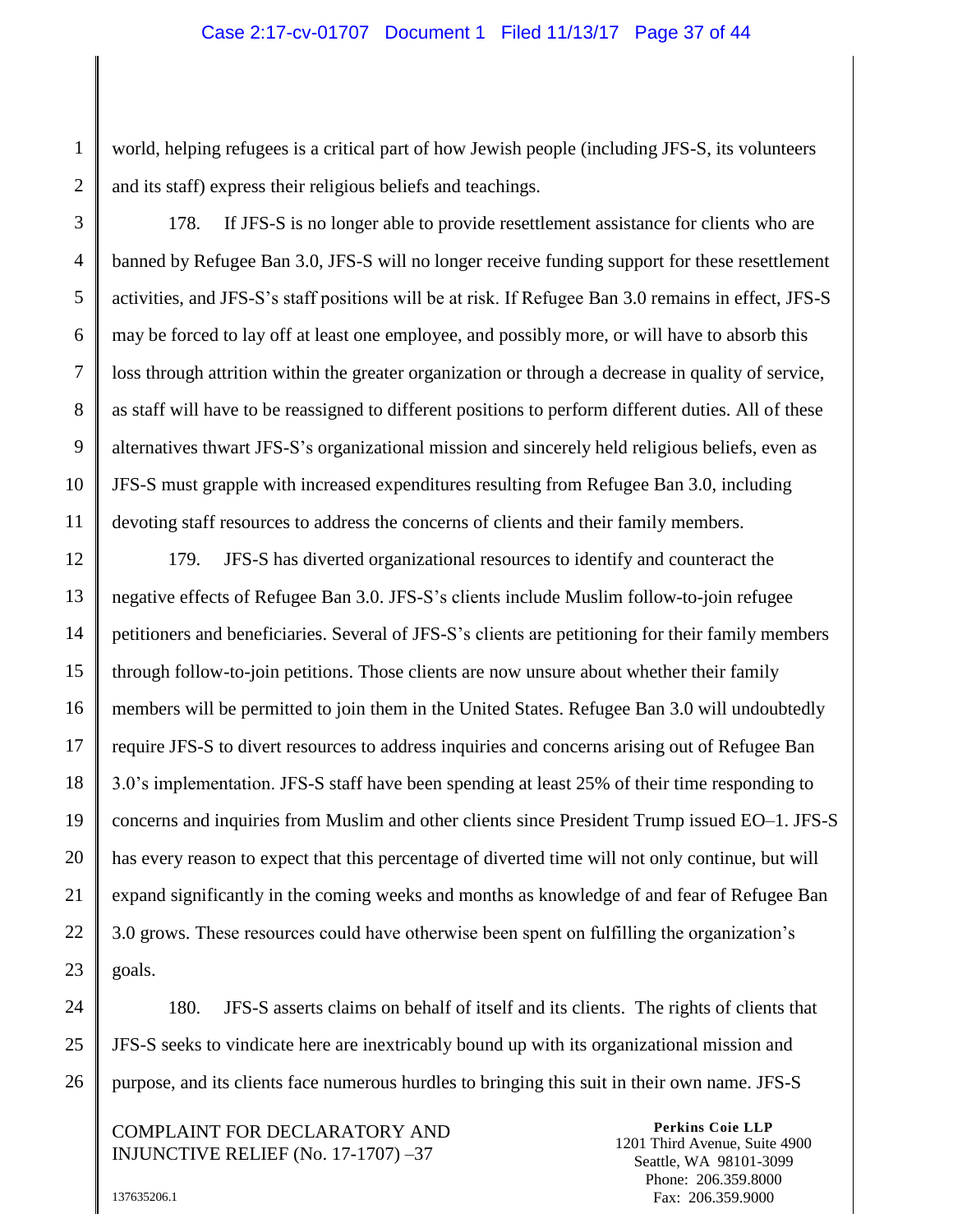## Case 2:17-cv-01707 Document 1 Filed 11/13/17 Page 38 of 44

1 2 3 4 5 6 clients fear that they will never be reunited with their family members abroad, many of whom live in dangerous and life-threatening situations. But many of them are concerned about sharing the details of their situations publicly, for fear that it could affect their immigration status or applications, or those of their relatives. They are also afraid because of the current anti-refugee and anti-Muslim climate in the United States. They face multiple obstacles to asserting their legal rights, such as language barriers and unfamiliarity with American law and customs.

7

## Jewish Family Services of Silicon Valley

8 9 10 11 12 13 14 15 181. Jewish Family Services of Silicon Valley ("JFS-SV") is a faith-based organization that was founded in 1978. Since its founding, JFS-SV has assisted nearly 6,000 refugees with resettlement in the United States. JFS-SV's commitment to assisting refugees with resettlement grows out of its commitment to Jewish values and Torah teachings, which compel it to "welcome the stranger." JFS-SV serves refugees and persecuted peoples of all faiths and nationalities around the globe. Its client base includes refugees abroad and in the United States who are from Iran, Iraq, Syrian, Eritrea, Congo, Cuba, Egypt, China, Sri Lanka, Burma, Ukraine, Russia, Kyrgyzstan, and Uzbekistan.

16 17 18 19 20 21 182. JFS-SV is committed to empowering the individuals and families they serve by providing quality human services inspired by Jewish values. JFS-SV administers a number of programs that serve refugees and the broader community, including Refugee Resettlement and Vocational Services, Aging with Dignity Services, Adult and Family Services, and Volunteer Engagement Services. JFS-SV's services are available without regard to race, religion, ethnicity, sexual orientation, or ability to pay.

22 23 24 25 26 183. In FFY 2016, JFS-SV resettled 118 refugees. In FFY2017, in the original plans developed with and approved by the Department of State, JFS-SV planned to resettle 165 refugees and SIVs and actually resettled, due to the effect of executive orders of Donald Trump, only 67 refugees. For FFY2018, JFS-SV has allocated resources to resettle 65 refugees and 35

# COMPLAINT FOR DECLARATORY AND INJUNCTIVE RELIEF (No. 17-1707) –38

**Perkins Coie LLP** 1201 Third Avenue, Suite 4900 Seattle, WA 98101-3099 Phone: 206.359.8000 Fax: 206.359.9000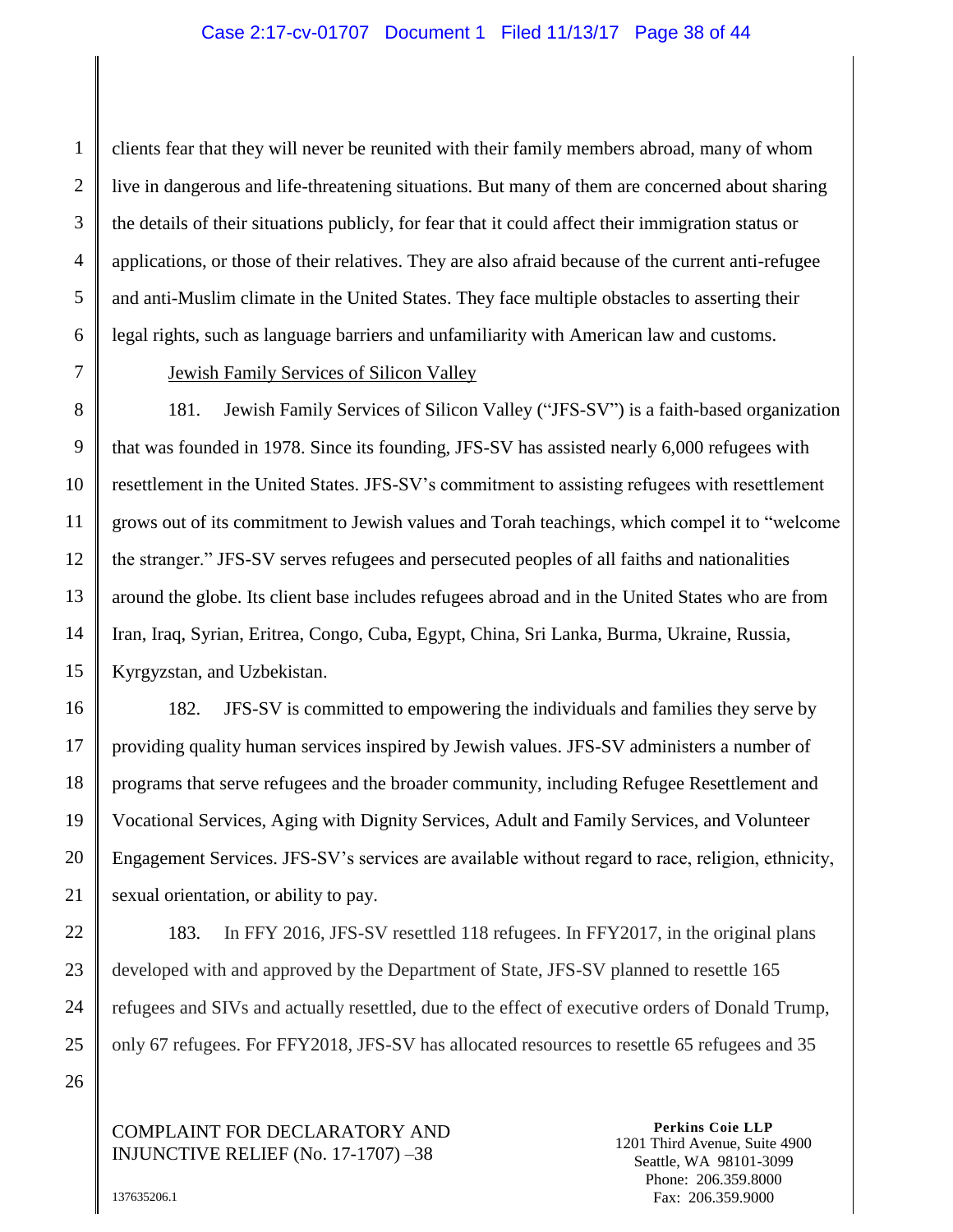#### Case 2:17-cv-01707 Document 1 Filed 11/13/17 Page 39 of 44

SIVs, in plans it developed with the Department of State and HIAS, but fears that this latest executive order will result in the resettlement of even fewer refugees.

3 4 5 6 184. Implementation of Refugee Ban 3.0 has caused substantial harm to JFS-SV and its clients, and will continue to harm them. JFS-SV has clients with pending follow-to-join petitions for family members abroad who are also nationals of countries listed on the SAO list. Now these clients do not know when they can reunite with their family members.

7 8 9 10 11 12 13 14 15 16 17 185. JFS-SV projects that Refugee Ban 3.0 will have a catastrophic impact on its annual budget because a large percentage of the individuals who JFS-SV is planning to resettle will no longer be permitted to arrive in the United States. For each refugee that JFS-SV resettles, it receives certain funds from the government. Income related to refugee services constitutes 36% of JFS-SV's revenue. If JFS-SV were to lose this much of its budget, it would be forced to lay off at least 6 of its 17-person staff and would lose significant support in terms of volunteers and partners that the organization has cultivated over the many decades of its work because there would no longer be JFS-SV staff persons to manage those relationships. Such a dramatic reduction in JFS-SV's staff, representing all of JFS-SV's staff working on refugee resettlement, would fundamentally alter the work that JFS-SV could undertake and would grind to a halt their refugee resettlement work, a core part of JFS-SV's mission.

18 19 20 21 22 23 24 186. JFS-SV asserts claims on behalf of itself and its clients. The rights of clients that JFS-SV seeks to vindicate here are inextricably bound up with its organizational mission and purpose. JFS-SV clients include Muslim follow-to-join refugee petitioners and beneficiaries. Moreover, many of its clients are not proficient in English, are unfamiliar with the U.S. legal system, and fear retaliation against themselves and their family members should they join a public lawsuit. Its clients therefore face numerous hurdles to bringing this suit in their own name.

25

1

2

26

# COMPLAINT FOR DECLARATORY AND INJUNCTIVE RELIEF (No. 17-1707) –39

**Perkins Coie LLP** 1201 Third Avenue, Suite 4900 Seattle, WA 98101-3099 Phone: 206.359.8000 Fax: 206.359.9000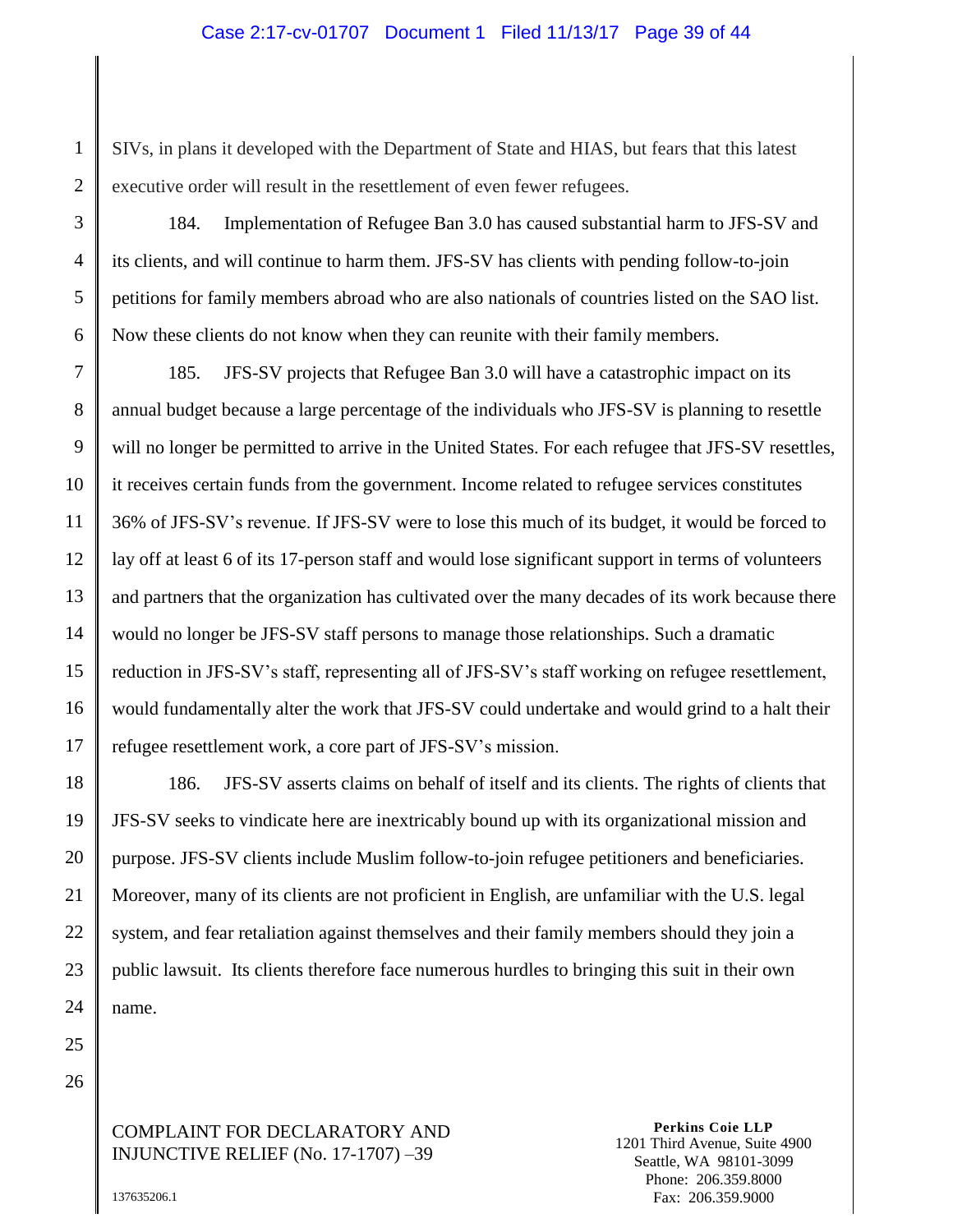# Case 2:17-cv-01707 Document 1 Filed 11/13/17 Page 40 of 44

| $\mathbf{1}$   | <b>CLASS ALLEGATIONS</b>                                                                                                                                          |  |
|----------------|-------------------------------------------------------------------------------------------------------------------------------------------------------------------|--|
| $\overline{2}$ | 187.<br>Plaintiffs Afkab Mohamed Hussein and Does 1-7 bring this action as a class                                                                                |  |
| 3              | action pursuant to Federal Rule of Civil Procedure $23(b)(1)$ and $(b)(2)$ , on behalf of themselves                                                              |  |
| $\overline{4}$ | and all other similarly situated persons for whom Refugee Ban 3.0 either interferes with their                                                                    |  |
| 5              | ability to resettle in the United States or impedes their family reunification. This class includes:                                                              |  |
| 6              | Individuals in the United States who are family members of individuals<br>a.                                                                                      |  |
| $\overline{7}$ | overseas in the USRAP who are nationals of (and stateless persons who                                                                                             |  |
| 8              | last habitually resided in) SAO countries ("SAO Family Sub-Class").                                                                                               |  |
| 9              | b.<br>Individuals overseas in the USRAP who are nationals of (and stateless                                                                                       |  |
| 10             | persons who last habitually resided in) SAO countries ("SAO Sub-Class");                                                                                          |  |
| 11             | Individuals in the United States who are petitioners for pending follow-to-<br>$\mathbf{c}$ .                                                                     |  |
| 12             | join petitioners ("FTJ Sub-Class");                                                                                                                               |  |
| 13             | 188.<br>Separate Subclasses may be appropriate for the Class defined in the preceding                                                                             |  |
| 14             | paragraph.                                                                                                                                                        |  |
| 15             | 189.<br>The Plaintiff Class, including Subclasses, is so numerous that joinder is                                                                                 |  |
| 16             | impracticable. On information and belief, the Plaintiff Class consists of well over 40 putative                                                                   |  |
| 17             | class members. Over the last few years, approximately 2,500 refugees were annually admitted                                                                       |  |
| 18             | through the FTJ process. In FY17, over 20,000 refugees from the 11 SAO countries arrived in                                                                       |  |
| 19             | the United States.                                                                                                                                                |  |
| 20             | The claims of the Plaintiff Class and Subclass members share common issues of<br>190.                                                                             |  |
| 21             | law, including but not limited to whether Refugee Ban 3.0 violates the Immigration and                                                                            |  |
| 22             | Nationality Act ("INA"), the Administrative Procedure Act ("APA"), the First Amendment, and                                                                       |  |
| 23             | the Fifth Amendment.                                                                                                                                              |  |
| 24             | The claims of the Plaintiff Class and Subclass members share common issues of<br>191.                                                                             |  |
| 25             | fact, including but not limited to whether Refugee Ban 3.0 is being or will be enforced so as to                                                                  |  |
| 26             | prevent them or their family members from entering the United States from abroad.                                                                                 |  |
|                | <b>Perkins Coie LLP</b><br><b>COMPLAINT FOR DECLARATORY AND</b><br>1201 Third Avenue, Suite 4900<br>INJUNCTIVE RELIEF (No. 17-1707) -40<br>Seattle, WA 98101-3099 |  |

Phone: 206.359.8000 Fax: 206.359.9000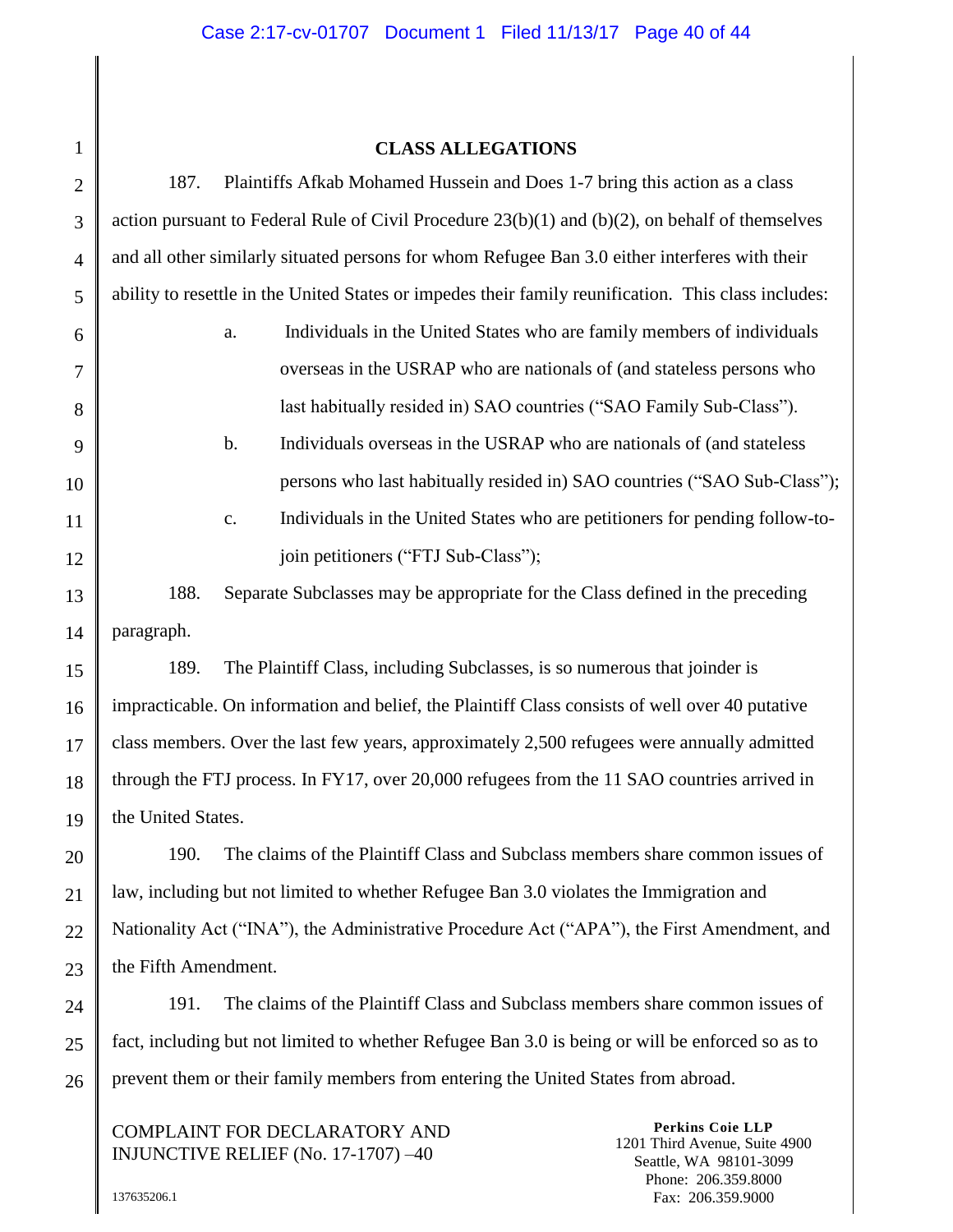## Case 2:17-cv-01707 Document 1 Filed 11/13/17 Page 41 of 44

192. The claims or defenses of the named Plaintiffs are typical of the claims or defenses of members of the Plaintiff Class and Subclasses.

2

1

3 4 5 6 7 8 193. The named Plaintiffs will fairly and adequately protect the interests of the Plaintiff Class and Subclasses. The named Plaintiffs have no interest that is now or may be potentially antagonistic to the interests of the Plaintiff Class and Subclasses. The attorneys representing the named Plaintiffs include experienced attorneys who are considered able practitioners in federal civil litigation, including civil rights litigation. These attorneys should be appointed as class counsel.

9 10 11 12 194. Defendants have acted, have threatened to act, and will act on grounds generally applicable to the Plaintiff Class and Subclasses, thereby making final injunctive and declaratory relief appropriate to the class as a whole. The Plaintiff Class and potential Subclasses may therefore be properly certified under Federal Rule of Civil Procedure 23(b)(2).

13 14 15 16 17 195. Prosecution of separate actions by individual members of the Plaintiff Class and Subclasses would create the risk of inconsistent or varying adjudications and would establish incompatible standards of conduct for individual members of the Plaintiff Class. The Plaintiff Class and Subclasses may therefore be properly certified under Federal Rule of Civil Procedure  $23(b)(1)$ ).

18 19

20

25

26

# **CAUSES OF ACTION**

# **FIRST CLAIM FOR RELIEF IMMIGRATION AND NATIONALITY ACT & ADMINISTRATIVE PROCEDURE ACT (On Behalf of All Plaintiffs, including the Class)**

21 22 23 24 196. Defendants' suspension of the USRAP through Refugee Ban 3.0, including the suspension of the FTJ refugee process and the suspension in processing and admission of nationals of (and stateless persons who last habitually resided in) SAO countries, violates the INA, including 8 U.S.C. § 1182 and 8 U.S.C. § 1157(c)(2)(A).

197. Defendants' suspension of the USRAP through Refugee Ban 3.0, including the suspension of the FTJ refugee process and the suspension in processing and admission of

COMPLAINT FOR DECLARATORY AND INJUNCTIVE RELIEF (No. 17-1707) –41

**Perkins Coie LLP** 1201 Third Avenue, Suite 4900 Seattle, WA 98101-3099 Phone: 206.359.8000 Fax: 206.359.9000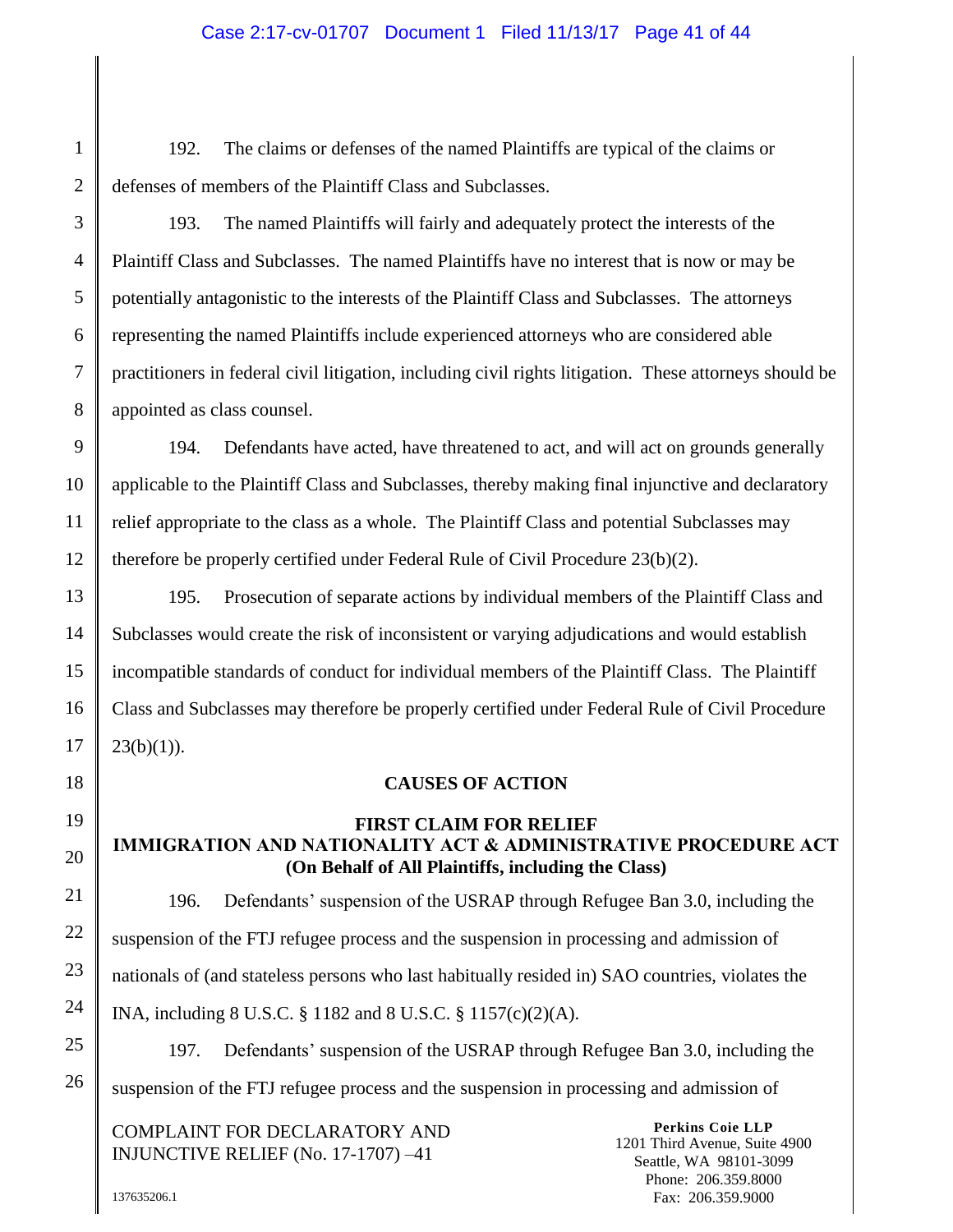# Case 2:17-cv-01707 Document 1 Filed 11/13/17 Page 42 of 44

1 2 3 nationals of (and stateless persons who last habitually resided in) SAO countries, constitutes final agency action and is arbitrary, capricious, an abuse of discretion, or otherwise not in accordance with law; contrary to constitutional right, power, privilege, or immunity; and in excess of statutory jurisdiction, authority, or limitations, or short of statutory right, and should therefore be set aside pursuant to the APA, 5 U.S.C. §§ 706(2)(A)-(C).

198. Defendants' suspension of the USRAP through Refugee Ban 3.0, including the suspension of the FTJ refugee process and the suspension in processing and admission of nationals of (and stateless persons who last habitually resided in) SAO countries, is a legislative rule that violates the procedural requirements of 5 U.S.C. § 553(b) and should be set aside as issued without observance of notice and comment procedure required by law, in violation of the APA, 5 U.S.C. § 706(2)(D).

**SECOND CLAIM FOR RELIEF**

# **FIRST AMENDMENT TO THE U.S. CONSTITUTION - ESTABLISHMENT CLAUSE (On Behalf of Hussein, Vaught, Doe 3, Doe 6, Doe 7, JFS-S, JFS-SV, the FTJ Sub-Class, and the SAO Family Sub-Class)**

199. Defendants' suspension of the USRAP through Refugee Ban 3.0, including the suspension of the FTJ refugee process and the suspension in processing and admission of nationals of (and stateless persons who last habitually resided in) SAO countries, violates the Establishment Clause of the First Amendment to the U.S. Constitution.

## **THIRD CLAIM FOR RELIEF FIFTH AMENDMENT TO THE U.S. CONSTITUTION - EQUAL PROTECTION (On Behalf of Hussein, Doe 3, Doe 6, Doe 7, JFS-S, JFS-SV, the FTJ Sub-Class, and the SAO Family Sub-Class)**

200. Defendants' suspension of the USRAP through Refugee Ban 3.0, including the suspension of the FTJ refugee process and the suspension in processing and admission of nationals of (and stateless persons who last habitually resided in) SAO countries, violates the equal protection component of the Due Process Clause of the Fifth Amendment to the U.S. Constitution.

COMPLAINT FOR DECLARATORY AND INJUNCTIVE RELIEF (No. 17-1707) –42

**Perkins Coie LLP** 1201 Third Avenue, Suite 4900 Seattle, WA 98101-3099 Phone: 206.359.8000 Fax: 206.359.9000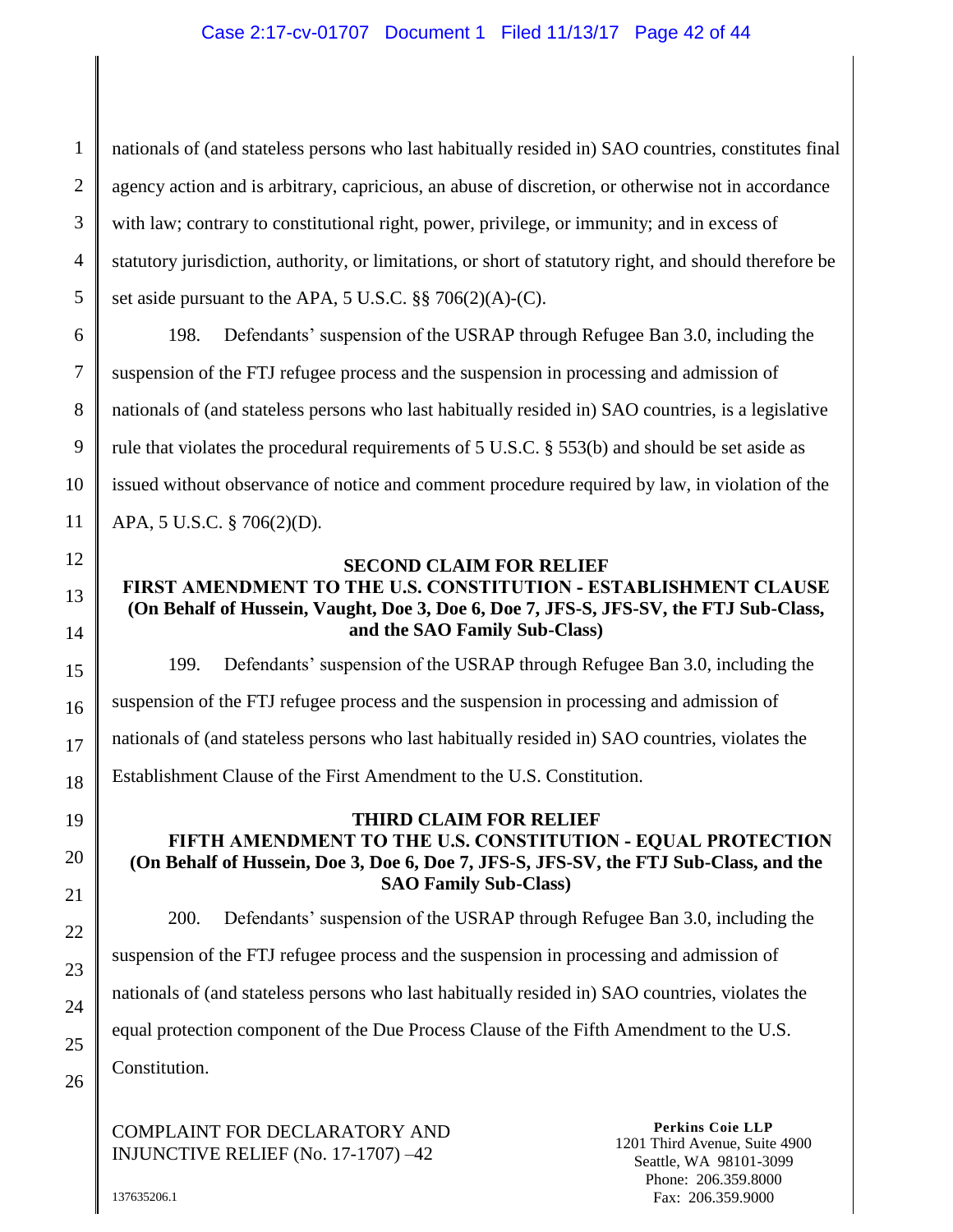# Case 2:17-cv-01707 Document 1 Filed 11/13/17 Page 43 of 44

# **FOURTH CLAIM FOR RELIEF FIFTH AMENDMENT TO THE U.S. CONSTITUTION –DUE PROCESS (On Behalf of Hussein, Doe 7, JFS-S, JFS-SV, and the FTJ Sub-Class)**

201. Defendants' suspension of the FTJ refugee process through Refugee Ban 3.0

violates the Due Process Clause of the Fifth Amendment to the U.S. Constitution.

#### **FIFTH CLAIM FOR RELIEF** *ACCARDI* **DOCTRINE & ADMINISTRATIVE PROCEDURE ACT (On Behalf of Hussein, Doe 7, JFS-S, JFS-SV, and the FTJ Sub-Class)**

202. Defendants' suspension of the FTJ refugee process through Refugee Ban 3.0 violates agency procedures, including those at 8 C.F.R. § 207.7. The Memorandum should therefore be set aside under the principle articulated in *United States ex. rel. Accardi v. Shaughnessy*, 347 U.S. 260 (1954).

203. The Memorandum's failure to comply with the issuing agencies' regulations renders it arbitrary, capricious, an abuse of discretion, or otherwise not in accordance with law, in violation of 5 U.S.C. § 706(2)(A).

# **PRAYER FOR RELIEF**

WHEREFORE, Plaintiffs pray for the following relief:

A. A preliminary and permanent injunction enjoining Defendants, their officials, agents, employees, assigns, and all persons acting in concert or participating with them from implementing or enforcing any portion of the Memorandum;

B. A declaration that the Memorandum is, in its entirety, unlawful and invalid;

C. A determination that the Plaintiffs' claims may properly be maintained as a class action pursuant to Fed. R. Civ. P.  $23(b)(1)$  and  $(b)(2)$ ;

D. An order awarding Plaintiffs costs of suit, and reasonable attorneys' fees and expenses pursuant to any applicable law;

E. Such other and further relief as the Court deems equitable, just, and proper.

# COMPLAINT FOR DECLARATORY AND INJUNCTIVE RELIEF (No. 17-1707) –43

**Perkins Coie LLP** 1201 Third Avenue, Suite 4900 Seattle, WA 98101-3099 Phone: 206.359.8000 Fax: 206.359.9000

137635206.1

1

2

3

4

5

6

7

8

9

10

11

12

13

14

15

16

17

18

19

20

21

22

23

24

25

26